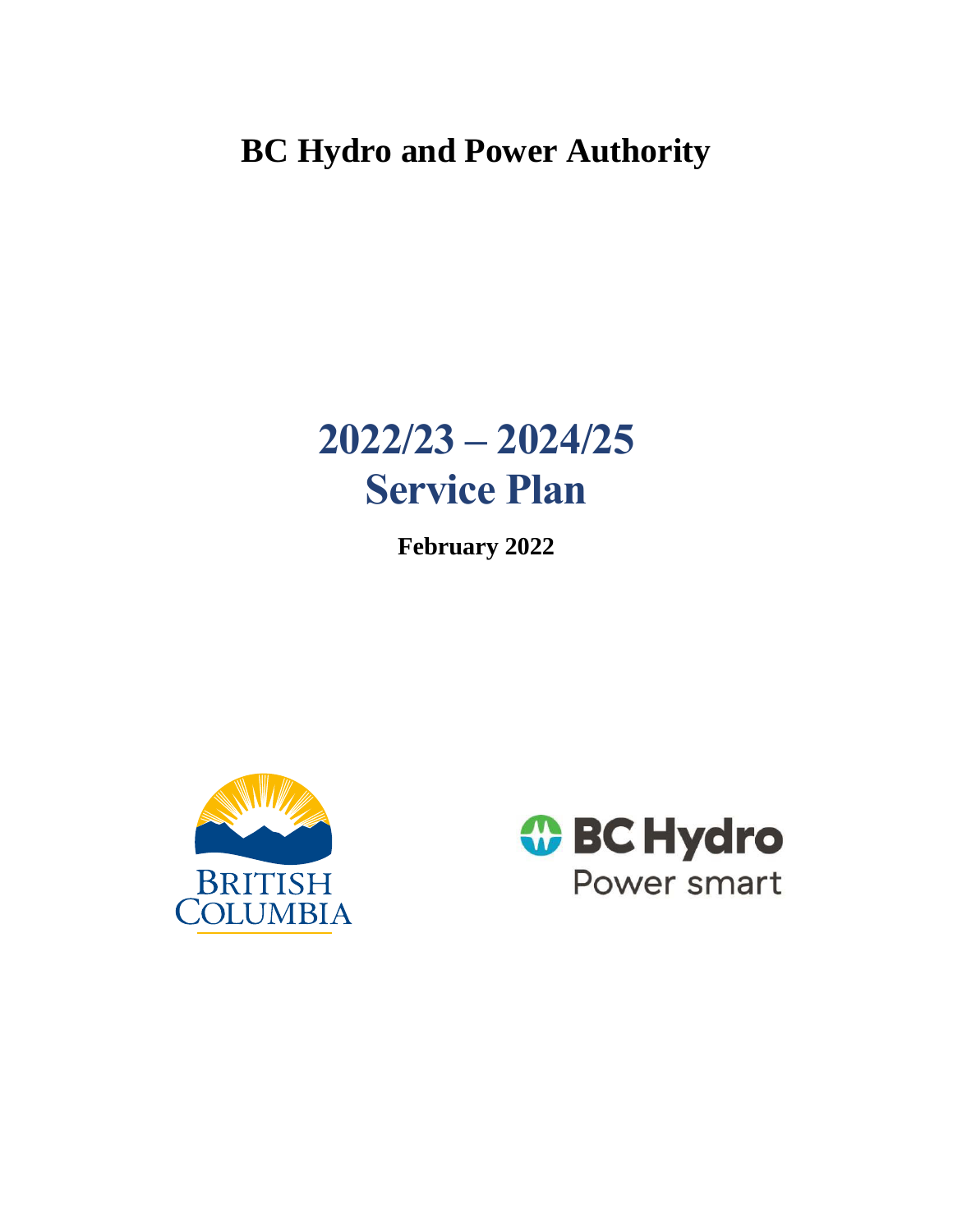For more information on BC Hydro contact:

333 Dunsmuir Street

Vancouver, BC

V6B 5R3

Lower Mainland

604 BCHYDRO

(604 224 9376)

Outside Lower Mainland

1 800 BCHYDRO

(1 800 224 9376)

Or visit our website at

[bchydro.com](https://www.bchydro.com/index.html)

Published by BC Hydro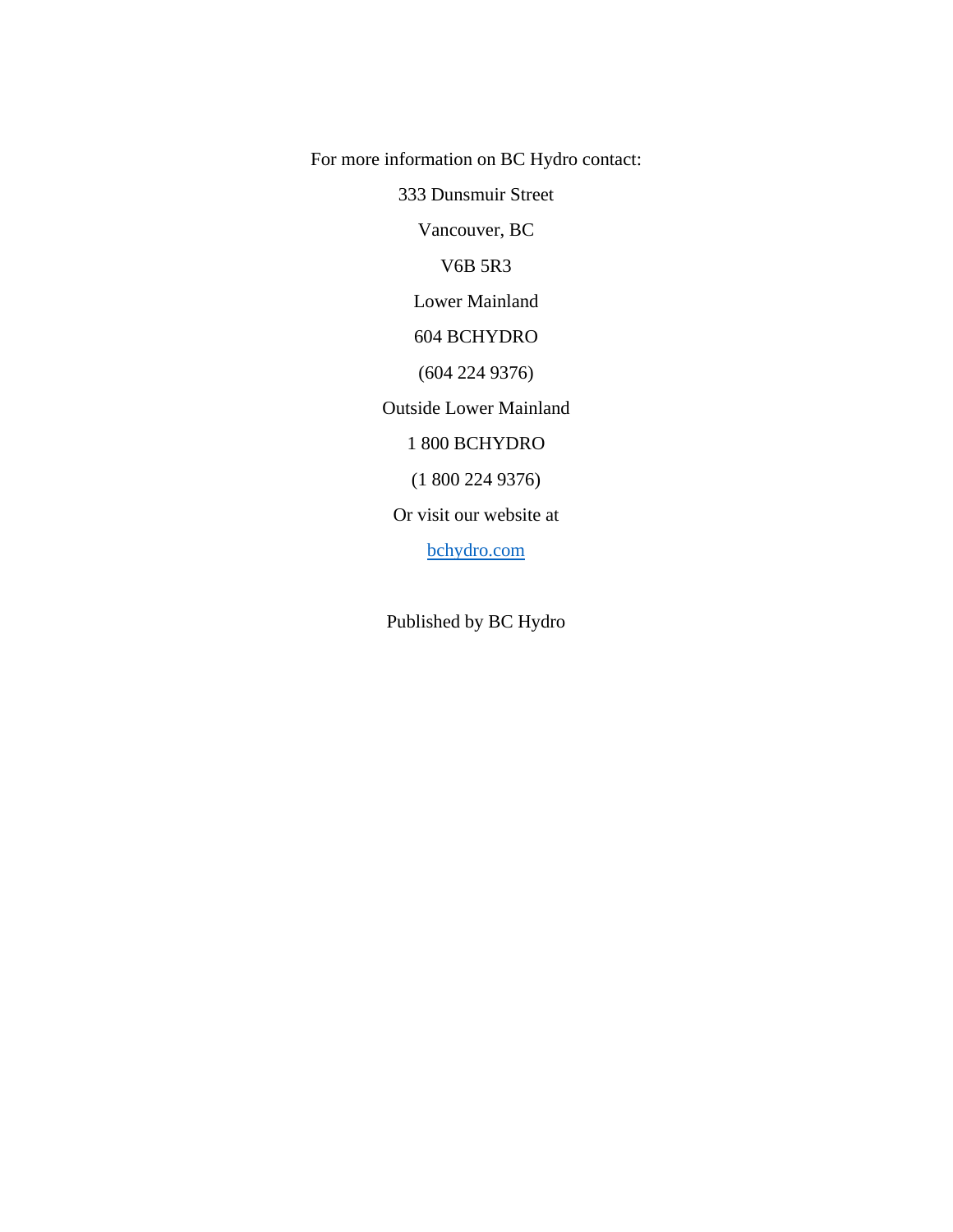## <span id="page-2-0"></span>**Board Chair's Accountability Statement**



The 2022/23 – 2024/25 BC Hydro Service Plan was prepared under the Board's direction in accordance with the *Budget Transparency and Accountability Act*. The plan is consistent with government's strategic priorities and fiscal plan. The Board is accountable for the contents of the plan, including what has been included in the plan and how it has been reported. The Board is responsible for the validity and reliability of the information included in the plan.

All significant assumptions, policy decisions, events and identified risks, as of January 31, 2022 have been considered in preparing the plan. The performance measures presented are consistent with the *Budget Transparency and Accountability Act*, BC Hydro's mandate and goals, and focus on aspects critical to the organization's performance. The targets in this plan have been determined

based on an assessment of BC Hydro's operating environment, forecast conditions, risk assessment and past performance.

DE allen

Doug Allen Board Chair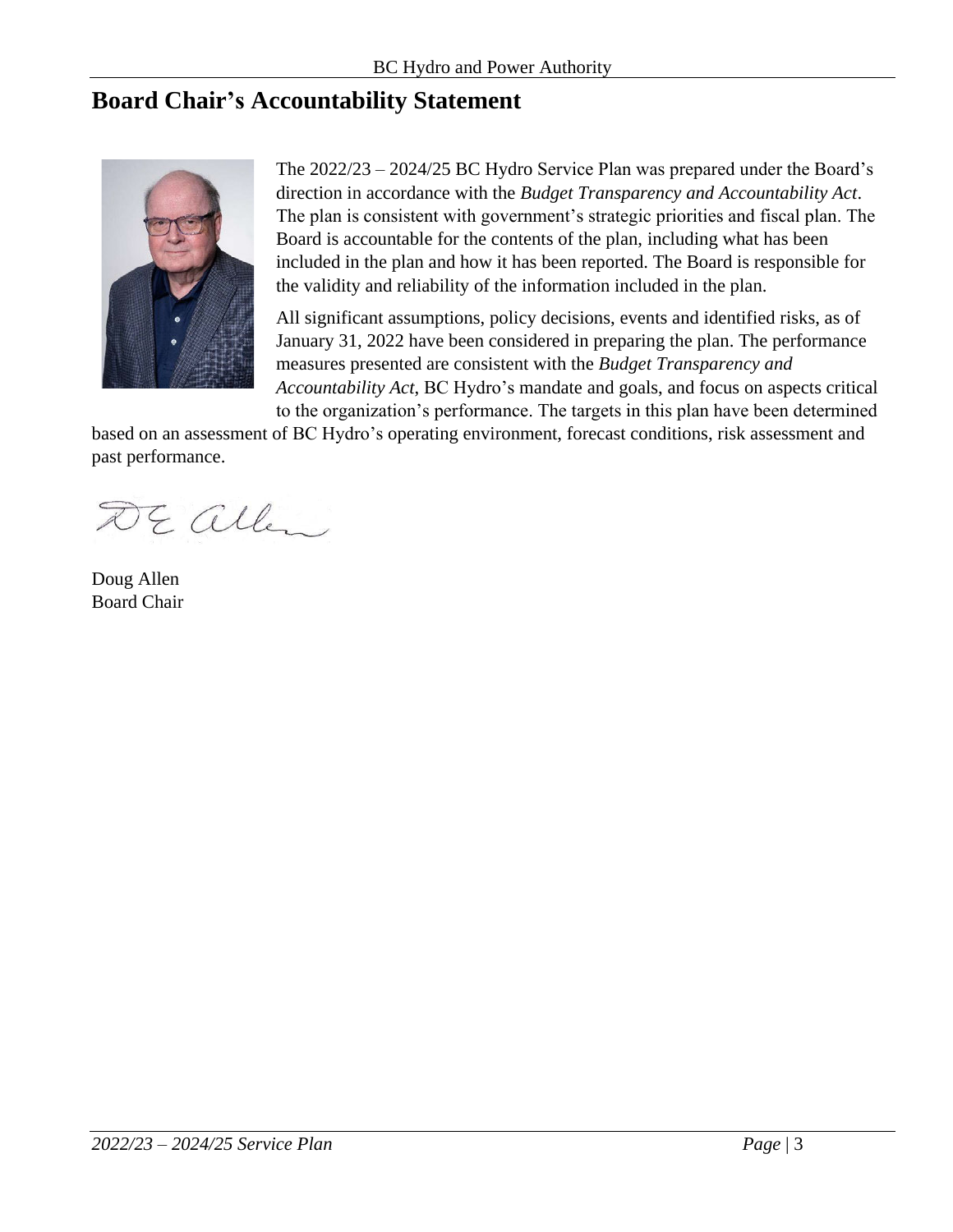| <b>Table of Contents</b> |  |
|--------------------------|--|
|--------------------------|--|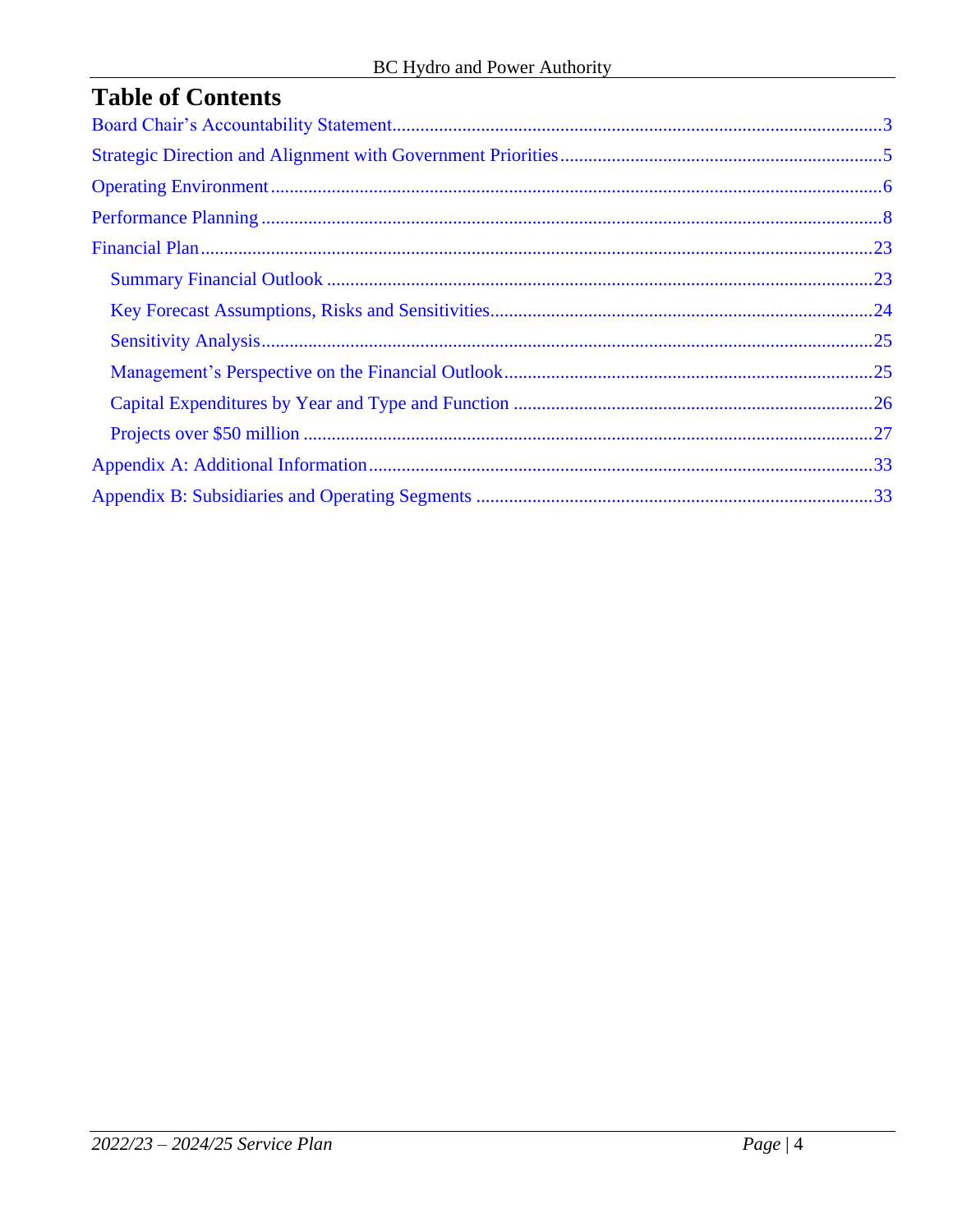## <span id="page-4-0"></span>**Strategic Direction and Alignment with Government Priorities**

In 2022/2023, public sector organizations will continue to align with and support the Government of British Columbia efforts in responding to the COVID-19 pandemic with a focus on protecting the health, social and economic well-being of British Columbians. Building on economic, environmental, and social strengths while looking to seize opportunities to improve outcomes for all British Columbians will be an important aspect of each Crown Agency's work as respond to COVID-19 and recover from devastating floods and wildfires. The policies, programs and projects developed over the course of this service plan period will align with the five foundational principles established by Government in 2020: putting people first, working toward lasting and meaningful reconciliation, supporting equity and anti-racism, ensuring a better future through fighting climate change and meeting our greenhouse gas reduction targets, and supporting a strong, sustainable economy that works for everyone.

This 2022/23 service plan outlines how BC Hydro will support the government's priorities including the foundational principles listed above and selected action items identified in the most recent [Crown Agency](https://www2.gov.bc.ca/gov/content/governments/organizational-structure/ministries-organizations/crown-corporations/bc-hydro-and-power-authority)  [Mandate Letter to BC Hydro.](https://www2.gov.bc.ca/gov/content/governments/organizational-structure/ministries-organizations/crown-corporations/bc-hydro-and-power-authority)

BC Hydro is one of the largest electric utilities in Canada and is publicly owned by the people of British Columbia. We generate and provide electricity to 95 per cent of B.C.'s population and serve over four million people. The electricity we generate and deliver to customers throughout the province powers our economy and quality of life.

As a provincial Crown Corporation, BC Hydro reports to the Provincial Government through the Minister of Energy, Mines and Low Carbon Innovation. Government's expectations are expressed through the following legislation and policy:

- The *[Hydro and Power Authority Act](http://www.bclaws.ca/civix/document/id/complete/statreg/96212_01)*
- The *[Utilities Commission Act](http://www.bclaws.ca/Recon/document/ID/freeside/00_96473_01)*
- The *BC [Hydro Public Power Legacy and Heritage Contract Act](http://www.bclaws.ca/civix/document/id/complete/statreg/03086_01)*
- The *[Clean Energy Act](http://www.bclaws.ca/civix/document/id/consol24/consol24/00_10022_01)*
- [CleanBC](https://blog.gov.bc.ca/app/uploads/sites/436/2019/02/CleanBC_Full_Report_Updated_Mar2019.pdf) and the [CleanBC Roadmap to 2030](https://www2.gov.bc.ca/assets/gov/environment/climate-change/action/cleanbc/cleanbc_roadmap_2030.pdf)

Our mission is: we are here to safely provide our customers with reliable, affordable, clean electricity. Our Service Plan sets out a three-year plan with strategies, performance measures and targets, aligned with the priorities in the B.C. Government's [Mandate Letter to BC Hydro,](https://www2.gov.bc.ca/gov/content/governments/organizational-structure/ministries-organizations/crown-corporations/bc-hydro-and-power-authority) to fulfill our mission on behalf of our customers and the Province.

Climate change, technological advances and the evolution of customer energy use and expectations continue to transform our business. To help us navigate these ongoing developments and challenges, we developed our Five-Year Strategy to help us focus our efforts to maintain the service our customers count on, while also looking to the future of our industry, company and work. To get us where we need to be, we will focus on maximizing the opportunities of electrification, advancing reconciliation with Indigenous Peoples and helping B.C.'s economy recover from the effects of COVID-19. The Five-Year Strategy takes into consideration the environment we operate in, the strengths we have as an organization and the opportunities and challenges ahead.

We have aligned our Service Plan with our Five-Year Strategy to guide our work towards a refreshed vision: a cleaner, more sustainable future for all British Columbians. We have identified five goals for the Service Plan that reflect successfully delivering on our mission: we will deliver reliable power safely; we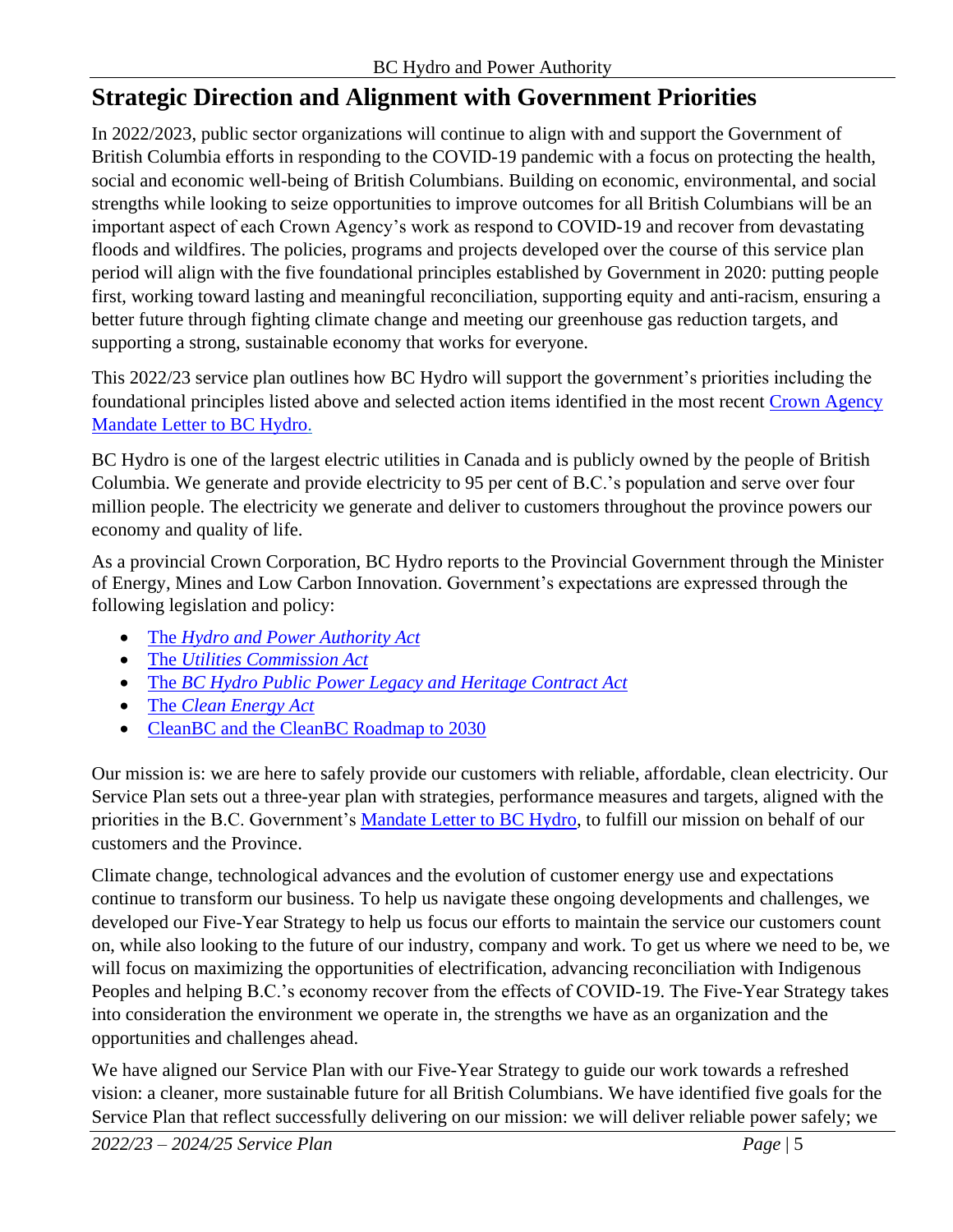#### BC Hydro and Power Authority

will maintain and efficiently grow our load to support affordable and competitive rates for our customers and support achieving British Columbia's climate action targets; we will control our costs; we will strengthen our resilience and agility; and we will advance meaningful reconciliation with Indigenous Peoples.

We are continuing to act upon the outcomes and recommendations from the Comprehensive Review of BC Hydro to position BC Hydro for future success while meeting the Province's climate goals and controlling our costs to keep rates affordable for British Columbians. To make it easier and more affordable for people to efficiently use more of B.C.'s clean electricity instead of fossil fuels to power their homes, businesses and vehicles, BC Hydro will work with the Province to implement our [Electrification](https://www.bchydro.com/content/dam/BCHydro/customer-portal/documents/corporate/electrification/Electrification-Plan.pdf)  Plan – [A clean future powered by water.](https://www.bchydro.com/content/dam/BCHydro/customer-portal/documents/corporate/electrification/Electrification-Plan.pdf) The plan proposes new programs and incentives to advance the switch from fossil fuels to clean electricity in homes and buildings, vehicles and fleets, businesses and industry, and to attract new innovative industries to B.C. We are also advancing affordability initiatives to help our customers save money on their electricity bills and continuing to focus on making it easier for our customers to do business with us.

To ensure sustained economic benefits for customers, we manage our capital portfolio with an emphasis on cost consciousness, respect for the environment and communities in which we work, with a particular focus on strengthening our relationships with Indigenous communities and advancing meaningful reconciliation with Indigenous Peoples.

BC Hydro will continue making investments to expand and maintain the electricity system to meet our customers' growing needs and expectations, while working toward our refreshed vision of a cleaner, more sustainable future for all British Columbians.

## <span id="page-5-0"></span>**Operating Environment**

As a utility that operates in a high hazard industry, we keep safety at the centre of everything we do. Our job is to safely keep the lights on for the people of B.C., and that means that every person working for BC Hydro and interacting with our system goes home safely each day. We are continuously working to improve our performance by sustaining and strengthening our Safety Framework.

Climate change is impacting the frequency and extremes of weather, precipitation and temperature events, reservoir inflow predictability and patterns in electricity demand and supply. These impacts require us to increase the resilience of our infrastructure, adapting how we plan and operate the system and being prepared to respond to severe weather events. BC Hydro will continue to provide reliable service and respond quickly and safely to customer outages. We will also continue to implement improvements on how we communicate outage information, as timely and accurate information is important to our customers and the communities we support.

The COVID-19 pandemic has presented unprecedented challenges for BC Hydro and our customers. However, it has also made our role as an essential service – providing clean, reliable and affordable electricity to our customers – more important than ever. As a Crown Corporation, we will continue to support the Province and our customers to help B.C.'s economy recover from the effects of COVID-19.

Site C is one of the most significant infrastructure investments undertaken in British Columbia in recent history. Site C will allow us to continue to provide the clean, reliable and affordable electricity that is vital to B.C.'s economic prosperity. BC Hydro is committed to completing Site C safely and meeting all compliance requirements, within the revised project schedule and budget.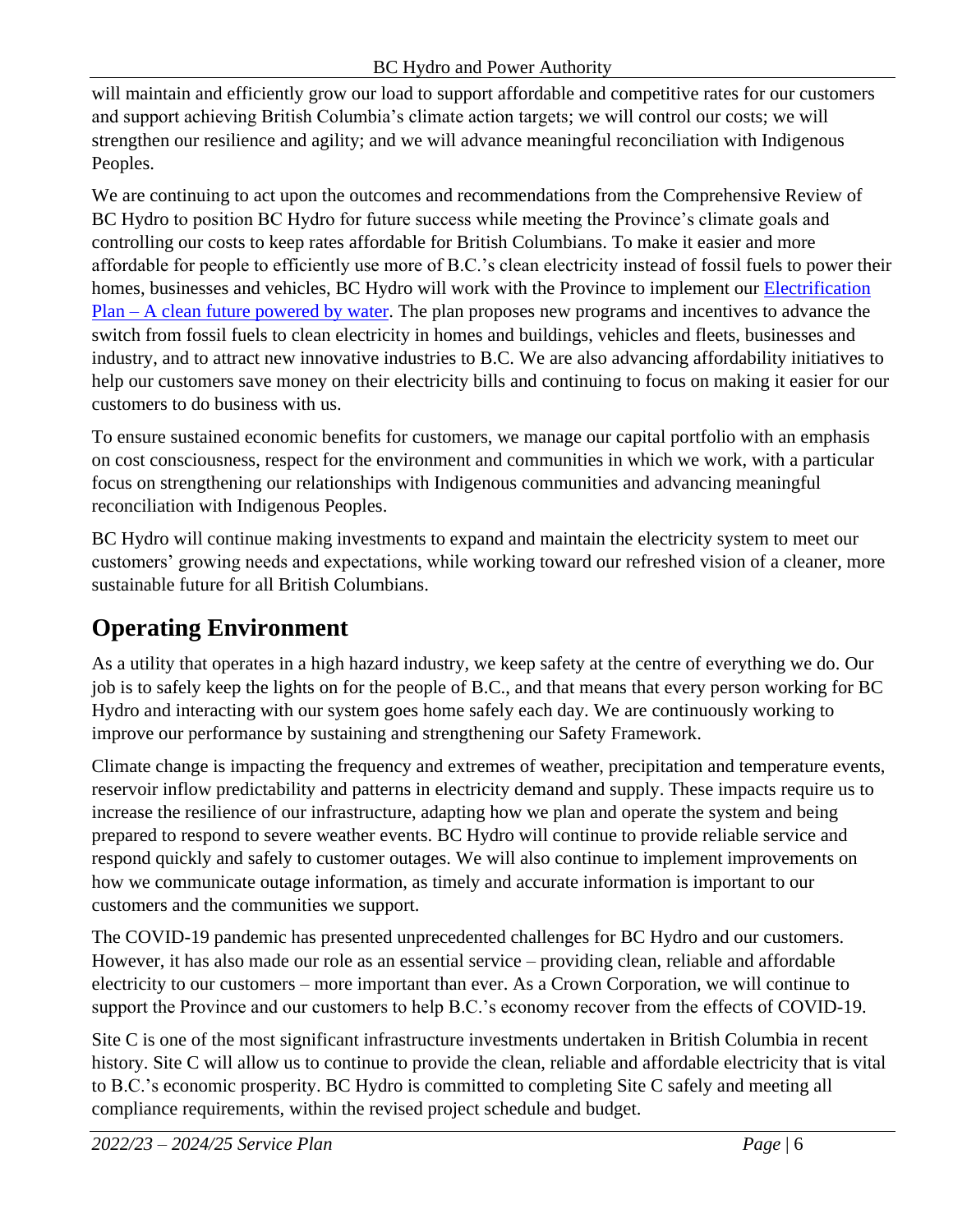BC Hydro is regulated by the British Columbia Utilities Commission (BCUC). As the independent regulator of BC Hydro, the BCUC reviews BC Hydro's costs, proposed rate increases, resource planning and almost all regulatory accounts, programs and capital projects. On August 31, 2021, BC Hydro filed the Fiscal 2023 to Fiscal 2025 Revenue Requirements Application with the BCUC. This application reflects our efforts to continue to deliver safe and reliable power, while keeping electricity affordable for our customers.

We know our clean electricity can make a significant positive impact on climate change and the environment by supporting the reduction of greenhouse gas (GHG) emissions. BC Hydro will support the Province's [CleanBC Roadmap to 2030,](https://www2.gov.bc.ca/assets/gov/environment/climate-change/action/cleanbc/cleanbc_roadmap_2030.pdf) which commits to reduce climate pollution and build a cleaner, stronger economy for people throughout B.C. The [CleanBC Roadmap to 2030](https://www2.gov.bc.ca/assets/gov/environment/climate-change/action/cleanbc/cleanbc_roadmap_2030.pdf) draws on B.C.'s abundant supply of clean and affordable hydroelectric power as an alternative to fossil fuels to reduce GHG emissions.

[BC Hydro's Electrification Plan,](https://www.bchydro.com/content/dam/BCHydro/customer-portal/documents/corporate/electrification/Electrification-Plan.pdf) currently under review with the BCUC as part of our Fiscal 2023 to Fiscal 2025 Revenue Requirements application, outlines how BC Hydro will be instrumental in building a sustainable economy in B.C. We will continue to support conservation efforts, while also offering programs and incentives to help British Columbians make the switch from fossil fuels to clean hydroelectricity to power their homes, businesses and vehicles. We will also work to attract innovative new industries to British Columbia and promote B.C.'s clean energy advantage, including reducing the time and cost for new customers to connect to our grid.

In December 2021, we submitted the Integrated Resource Plan to the BCUC. The Integrated Resource Plan includes the long-term plan and the near-term actions that BC Hydro intends to carry out to ensure that we can meet the future electricity needs of our customers over a 20-year planning horizon. The plan includes electrification scenarios to show how BC Hydro will take advantage of our clean electricity to support the Province's CleanBC climate action and economic growth objectives.

We continue to make significant investments to expand the system and maintain aging infrastructure, while prudently managing all costs to help keep electricity affordable for our customers. We work across teams, suppliers and experts to ensure thoughtful assessment of how to successfully deliver these projects on time and on budget while respecting the unique community, environmental and Indigenous interests associated with each project.

Operating, maintaining and expanding BC Hydro's extensive electricity system impacts a significant number of Indigenous communities across the province. We are working with Indigenous Nations to advance reconciliation and we continue to pursue meaningful, long-term relationships that better reflect Indigenous interests. With the historic passing of the *Declaration on the Rights of Indigenous Peoples Act*  in November 2019, BC Hydro is working to implement the United Nations Declaration on the Rights of Indigenous Peoples (UNDRIP), the Calls to Action of the Truth and Reconciliation Commission and the Draft Principles that Guide the Province of B.C.'s Relationship with Indigenous Peoples into our business.

With thoughtful planning and prudent decision-making, BC Hydro is well positioned to safely provide reliable, affordable, clean electricity throughout B.C., today and into the future.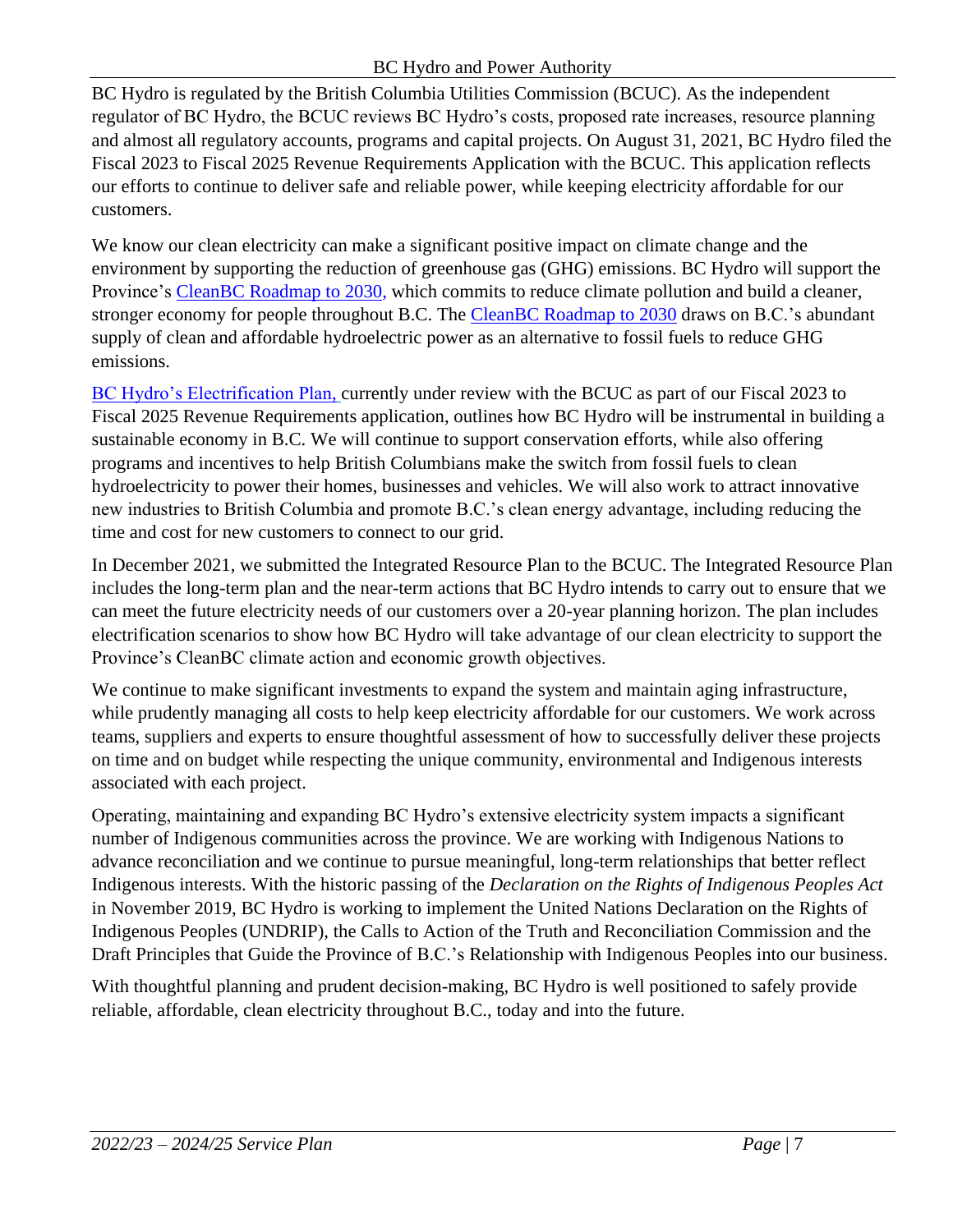## <span id="page-7-0"></span>**Performance Planning**

#### **Goal 1: Deliver Reliable Power Safely**

This goal has been introduced to reinforce our commitment to safely provide reliable, affordable, clean power to our customers.

## **Objective 1.1: BC Hydro will safely and reliably meet the evolving expectations of our customers by prudently planning and investing in the system and improving our service.**

This objective has been updated to align with Goal 1.

#### **Key Strategies**

- Continue to develop, implement, sustain, assure and improve safety processes and programs, in alignment with our Safety Framework.
- Improve how we learn from our performance and focus on preventing fatalities and serious disabling injuries.
- Protect the public from hazards around our reservoirs and dams through adherence to the Canadian Dam Association Public Safety Around Dams guidelines.
- Ensure the reliability and resilience of the generation, transmission and distribution system by effectively implementing capital, maintenance and vegetation programs to manage the overall condition of the power system and ensure supply to meet customer demand.
- Continue to make it easier for customers to do business with us through a series of customer facing improvements such as: engaging customers in our rate design and project planning processes; exploring new rate proposals to meet our customers' needs; and incorporating the Gender Based Analysis Plus lens to broaden our understanding of how policies and practices impact our customers.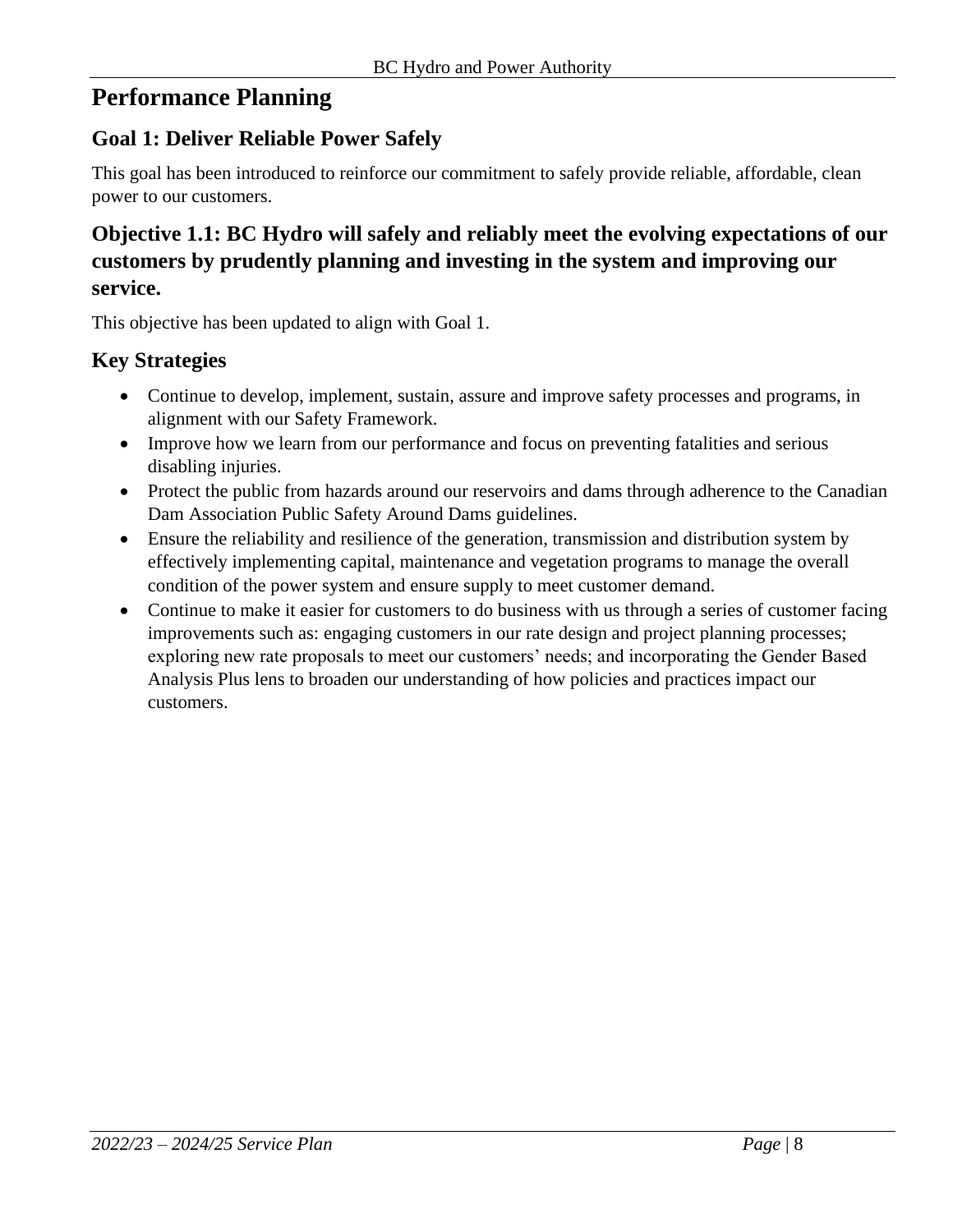#### BC Hydro and Power Authority

| <b>Performance Measures</b> <sup>1</sup>                                                                                                                                                                   | 2021/22<br><b>Forecast</b> | 2022/23<br><b>Target</b> | 2023/24<br><b>Target</b> | 2024/25<br><b>Target</b> |
|------------------------------------------------------------------------------------------------------------------------------------------------------------------------------------------------------------|----------------------------|--------------------------|--------------------------|--------------------------|
| 1.a Zero Fatality & Serious Disabling Injury <sup>2</sup><br>[Loss of life or the injury has resulted in a permanent<br>disability]                                                                        |                            | $\boldsymbol{0}$         | $\theta$                 | $\Omega$                 |
| 1.b Lost Time Injury Frequency<br>[Number of employee injury incidents resulting in<br>lost time (beyond the day of injury) per 200,000<br>hours worked]                                                   | 0.89                       | 0.74                     | 0.74                     | 0.74                     |
| 1.c System Average Interruption Duration Index<br>$(SAIDI)^3$<br>[Total outage duration (in hours) of sustained<br>interruptions experienced by an average customer in<br>a year (excluding major events)] | 3.56                       | 3.30                     | 3.35                     | 3.35                     |
| 1.d System Average Interruption Frequency Index<br>(SAlFI) <sup>3</sup><br>[Total number of sustained interruptions experienced]<br>by an average customer in a year<br>(excluding major events)]          | 1.57                       | 1.38                     | 1.38                     | 1.38                     |
| 1.e Key Generating Facility Forced Outage Factor<br>(% )                                                                                                                                                   | 0.94                       | 1.80                     | 1.80                     | 1.70                     |
| 1.f Customer Satisfaction (CSAT) Index <sup>4</sup><br>[% of customers satisfied or very satisfied]                                                                                                        | 85                         | 85                       | 85                       | 85                       |

<sup>1</sup> Performance Measure descriptions, rationale, data source information and benchmarking are available online at [www.bchydro.com/performance](http://www.bchydro.com/performance)

 ${}^{2}$ Zero Fatality and Serious Disabling Injury – BC Hydro's safety performance measures do not include contractor or public safety injuries or fatalities.

<sup>3</sup>Reliability targets are based on specific values, however performance within 10 per cent is considered acceptable given the reliability projection modelling uncertainty, the wide range of variations in weather patterns and the uncontrollable elements that can significantly disrupt the electrical system. BC Hydro reports reliability under normal circumstances, because major events are not predictable and largely uncontrollable. The reliability measure is therefore based on data that excludes major events. BC Hydro reviews performance during major events and takes the performance into consideration in reliability improvement initiatives.

<sup>4</sup>Customer Satisfaction Index (CSAT) is an index measuring customer satisfaction of BC Hydro's three main customer groups (residential, commercial and key accounts). The index is comprised of the five key drivers of satisfaction weighted equally across the three customer types.

#### **Linking Performance Measure to Objective**

1.a Achieving our target of Zero Fatality and Serious Disabling Injury supports our focus on preventing fatalities and serious disabling injuries.

1.b Lost Time Injury Frequency (LTIF) is an indicator of the likelihood of a full-time employee sustaining a time loss injury in a normal work year and is a comparable metric to other provincial organizations and the Canadian Electricity Association. An LTIF of one equates to a one per cent chance of a time loss injury for any given employee in a work year.

1.c &d Customer reliability is measured using the System Average Interruption Duration Index (SAIDI) and System Average Interruption Frequency Index (SAIFI). These, along with correlated cause analysis for customer outages, support targeted investment, planning and process improvements to meet our customers' needs for reliability.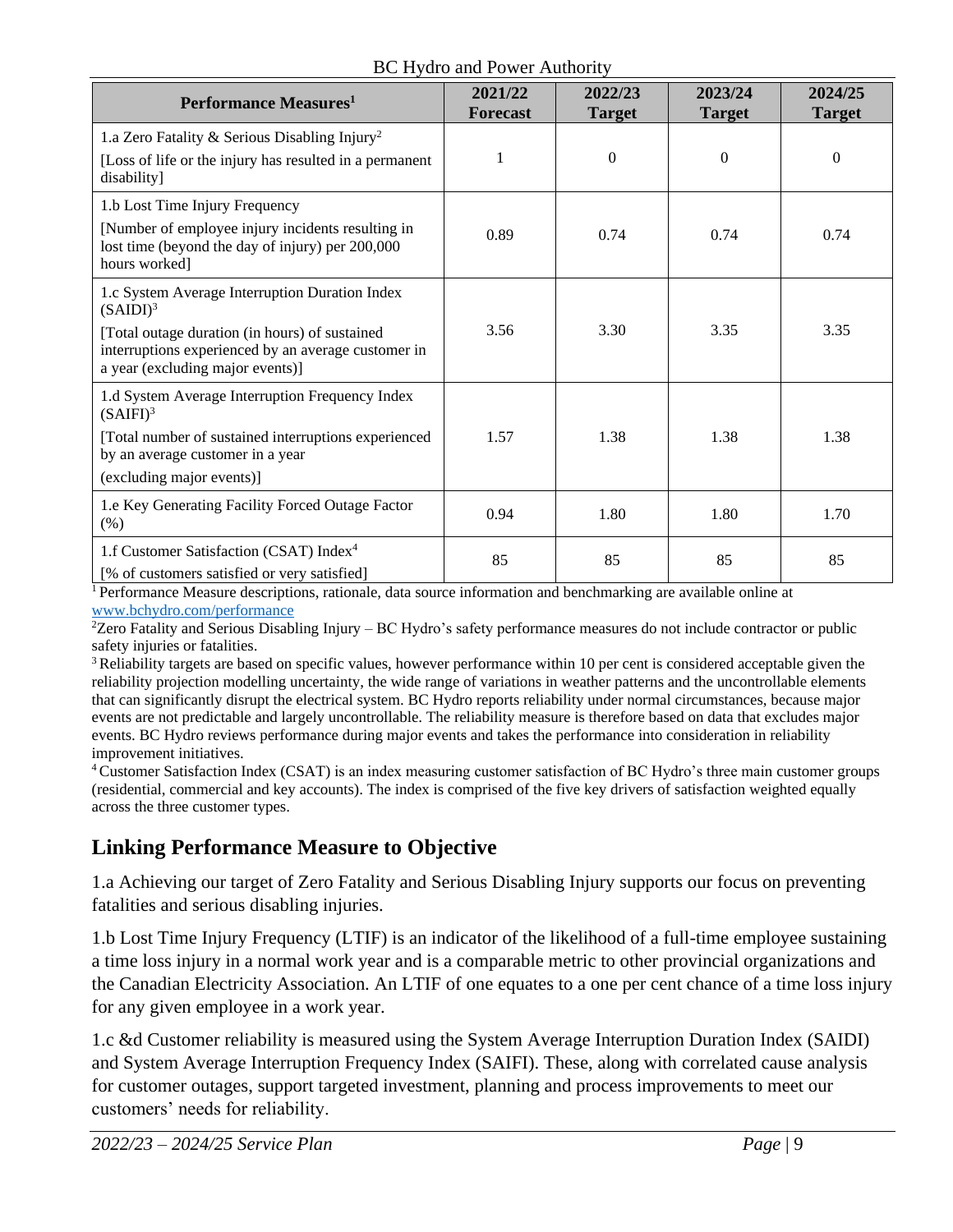By measuring the average number of service interruptions and number of hours of sustained interruptions experienced by the average customer in a year, we can track our ability to reliably meet the electricity requirements of customers.

1.e A forced outage occurs when a generating unit is unable to start generating or does not stay in service when needed. The Key Generating Facility Forced Outage Factor shows the trend of how the generation assets are performing and supports investment decisions to maintain asset reliability.

1.f The Customer Satisfaction (CSAT) Index measures customer satisfaction with BC Hydro on five key drivers: value for money; commitment to customer service; providing reliable electricity; acting in the best interest of British Columbians; and efforts to communicate to customers and communities. This measure gauges the degree to which BC Hydro is meeting customers' electricity and service needs.

## **Discussion**

SAIDI, SAIFI, Key Generating Facility Forced Outage Factor and CSAT index performance measures have moved from Goal 2 in previous Service Plan documents to Goal 1 to align with the new goal and objective.

BC Hydro will not achieve its 2021/22 Zero Fatality & Serious Disabling Injury target due to a serious employee electrical contact incident in June 2021 that resulted in a permanent disability. In addition, BC Hydro is forecasting that it will not achieve its Lost Time Injury Frequency 2021/22 target due to increased lost time injuries. We are focused on preventing injuries and learning from our performance.

BC Hydro is forecasting that we will not achieve our 2021/22 SAIDI and SAIFI targets predominantly due to weather impacts, even after normalization for major storm events. Planned outages have had a significant impact on our SAIDI performance measure causing longer sustained service interruptions for our customers. Based on the number of tree-related outages we have experienced to date, we also do not expect to meet our SAIFI target. BC Hydro has allocated additional funding in 2022/23 to vegetation management to help reduce the frequency of tree-related outages.

SAIDI and SAIFI targets are based on several factors including long-term historic reliability trending, current year performance, previous years' investments and future years' investment plans, while also accounting for annual variability due to weather. The 2022/23 and 2023/24 SAIDI targets have been adjusted upward to account for impacts of the increasing number of weather-related outages and the longer planned outages on our system. The SAIFI targets remain stable to align with expected benefits from increasing distribution automation and other capital investments and planned increased investment in transmission and distribution vegetation programs.

There are seven Key Generating Facilities, representing those plants with installed capacity greater than 200 megawatts (MW). Together, they provide over 90 percent of the average annual electricity generated by BC Hydro's facilities. Key Generating Facility Forced Outage Factor is reported as a 60-month rolling average and defined as the total forced outage time in a period relative to the total number of hours in the same period. Annually, the Forced Outage Factor can be relatively volatile, and applying the historical 60 month rolling average smooths the range to provide a more stable measure for which targets can be set. The objective is to keep the Forced Outage Factor below 1.80 percent of the total number of hours per year, which demonstrates the effectiveness of BC Hydro's maintenance and capital investment programs.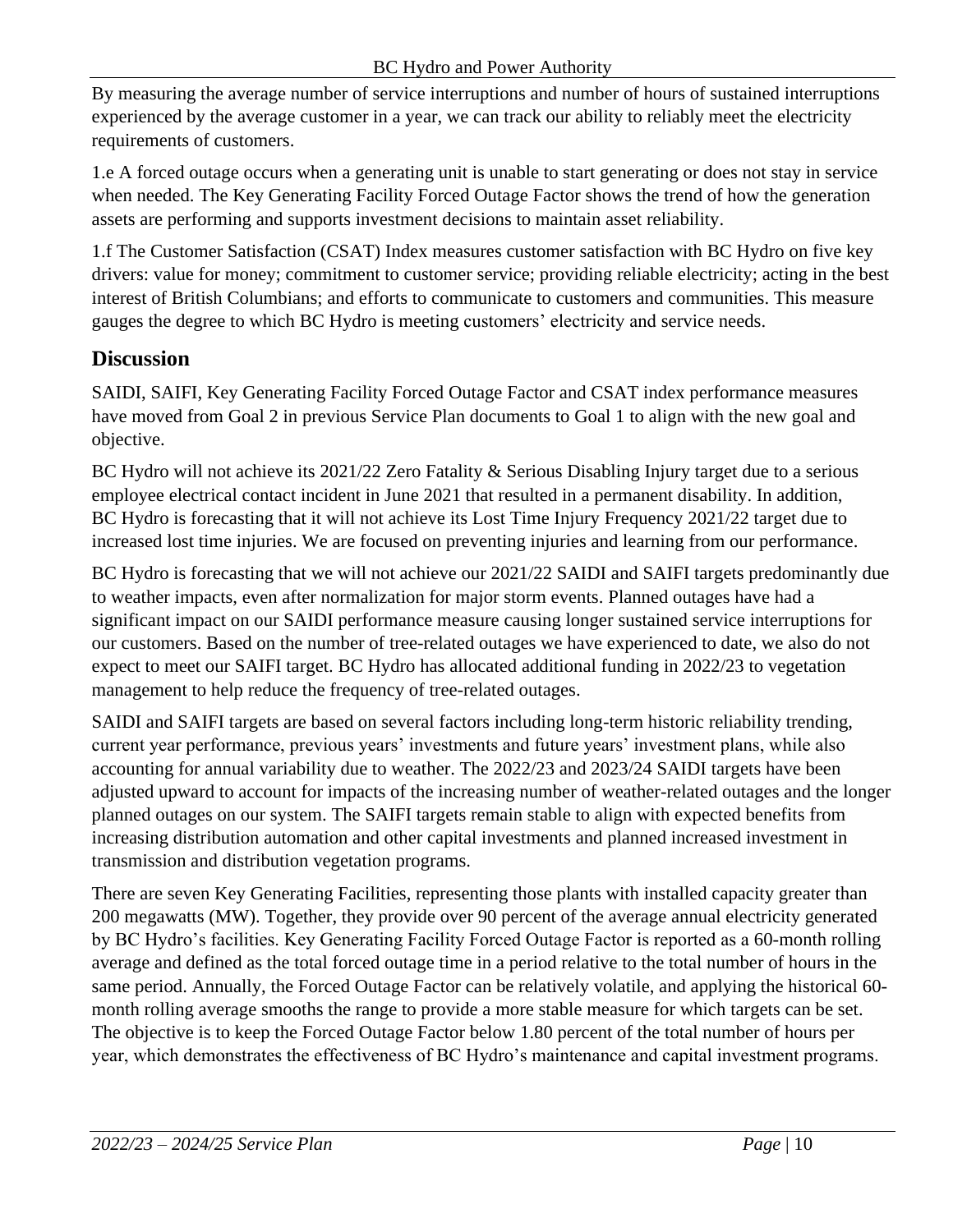Throughout 2022/2023 - 2024/2025, we will work to continue meeting a CSAT index of 85.0 by consistently improving customer experience and meeting customers' growing expectations based on their interactions with other organizations.

### **Goal 2: Grow our Load**

This new goal is to focus on encouraging customers to switch to BC Hydro's clean electricity to electrify British Columbia's growing economy and support the reduction of GHG emissions to meet the Province's climate targets.

## **Objective 2.1: BC Hydro will maintain and efficiently grow our load to help keep rates affordable and competitive for our customers and support achieving British Columbia's climate action targets.**

This is a new objective to align with Goal 2.

#### **Key Strategies**

- Subject to BCUC approval, implement our Electrification Plan to displace the use of higher carbon energy sources and grow existing and secure new load by attracting new industries to British Columbia and strengthening our interconnections capabilities.
- Support the growing clean transportation economy by promoting electric vehicle adoption and implementing measures that reduce customer connection costs, encouraging off-peak charging of electric vehicles and continuing to expand and improve charging infrastructure.
- Support customers with initiatives and rate structures that help them make smart energy choices through our energy management (e.g. energy efficiency and conservation programs) and low carbon electrification initiatives.
- Implement BC Hydro's GHG management plan to reduce emissions from BC Hydro's operations.
- Implement a 100 per cent clean electricity standard on the integrated grid to make BC Hydro's power even cleaner, ensure continued market access and increase the value of our product.
- Advance the Integrated Resource Plan, which details how BC Hydro will meet future load requirements of the system, while controlling costs.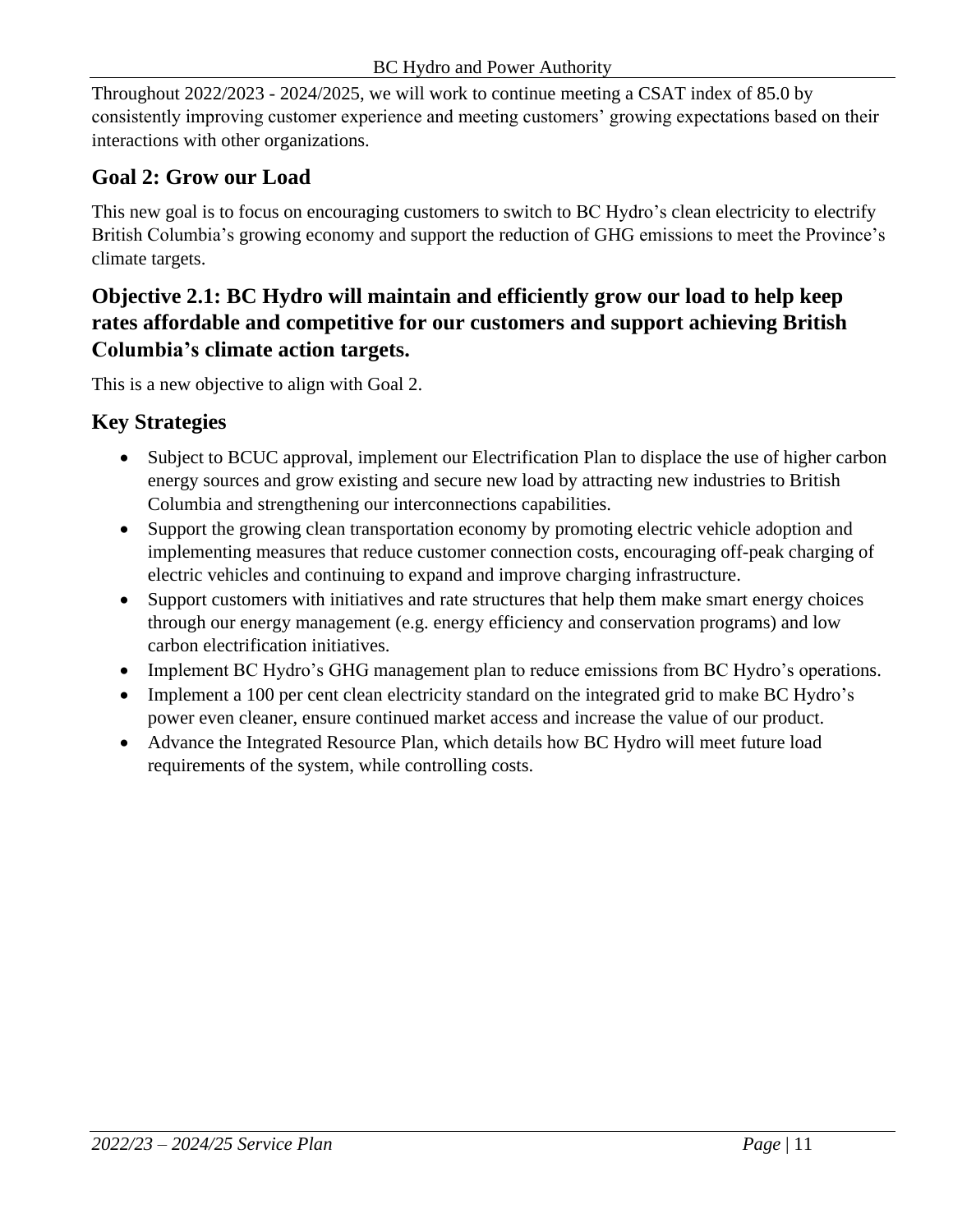#### BC Hydro and Power Authority

| <b>Performance Measures</b> <sup>1</sup>                                                                                                                                                             | 2021/22<br><b>Forecast</b> | 2022/23<br><b>Target</b> | 2023/24<br><b>Target</b> | 2024/25<br><b>Target</b> |
|------------------------------------------------------------------------------------------------------------------------------------------------------------------------------------------------------|----------------------------|--------------------------|--------------------------|--------------------------|
| 2.a Load Growth Supporting CleanBC (Gigawatt hours<br>(GWh) <sup>2</sup><br>[Cumulative load growth in GWh to support CleanBC<br>(fuel switching and new clean industries)]                          | N/A <sup>3</sup>           | 900                      | 2,100                    | 3,800                    |
| 2.b New Connected Commercial and Industrial Load<br>(Megawatts $(MW)4$<br>[Cumulative additional MW from new or expanded<br>commercial and industrial load]                                          | N/A <sup>3</sup>           | 185                      | 500                      | 625                      |
| 2.c GHG Emissions Reduction Electrification (million<br>tonnes CO2e/year) <sup>5</sup><br>[Cumulative GHG emissions reductions from fuel]<br>switching and new clean industries]                     | N/A <sup>3</sup>           | 0.61                     | 1.35                     | 2.08                     |
| 2.d GHG Emissions Reduction – BC Hydro Operations<br>$(%)^6$<br>[Cumulative GHG reductions from BC Hydro<br>operations since 2007]                                                                   | N/A <sup>3</sup>           | 42                       | 43                       | 44                       |
| 2.e Clean Electricity Standard (%) <sup>7</sup><br>[BC Hydro generated and acquired clean energy<br>available to meet BC Hydro retail sales on the<br>integrated grid over a fixed four-year period] | N/A <sup>3</sup>           | 100                      | 100                      | 100                      |
| 2.f Customer Interconnection Studies Completed on<br>Time $(\%)$<br>[Completion of interconnection studies to allow<br>customers to connect to BC Hydro's system]                                    | 80                         | 80                       | 80                       | 80                       |
| 2.g Demand Side Management Capacity (MW) <sup>9</sup><br>[Annual new incremental capacity (MW) savings from<br>the energy conservation portfolio]                                                    | $N/A^3$                    | 80                       | 80                       | 90                       |

<sup>1</sup> Performance Measure descriptions, rationale, data source information and benchmarking are available online at [www.bchydro.com/performance.](http://www.bchydro.com/performance)

<sup>2</sup>The data sources for this measure vary depending on the sector as follows: electric vehicles (ICBC and BC Hydro load forecast), residential and commercial buildings (CleanBC program tracking), upstream gas and gas pipelines (customers, BC Hydro meters and program tracking), other industry including mining, LNG and district energy (customers, BC Hydro meters and program tracking) and new clean industry (BC Hydro meters).

<sup>3</sup> These metrics will not be measured until 2022/23.

<sup>4</sup> The data sources for this metric are BC Hydro's Energy Analytics Solution, Customer Care System and Customer Service staff.

<sup>5</sup> The data sources for this metric are BC Hydro program records and load increases.

<sup>6</sup> The data for this metric is collected by various BC Hydro groups as follows: Environment and Asset Planning (sulfur hexafluoride (SF6)/CH4); Supply Chain (paper use and air travel); Fleet Services (vehicle emissions); Properties (buildings); Asset Planning, Power Acquisitions and Treasury (Non-Integrated Areas and Independent Power Producers); and Operations (thermal).

 $7$  The data sources are as follows: BC Hydro retail sales, metered output of BC Hydro owned generation and contracted resources and net clean deliveries associated with Powerex.

<sup>8</sup> All supporting information and timelines for this performance measure are tracked by BC Hydro's Interconnections group. <sup>9</sup>Data sources for Demand Side Management targets are the Demand Side Management Plan. BC Hydro's Demand Side

Management Plan is subject to BCUC review and approval.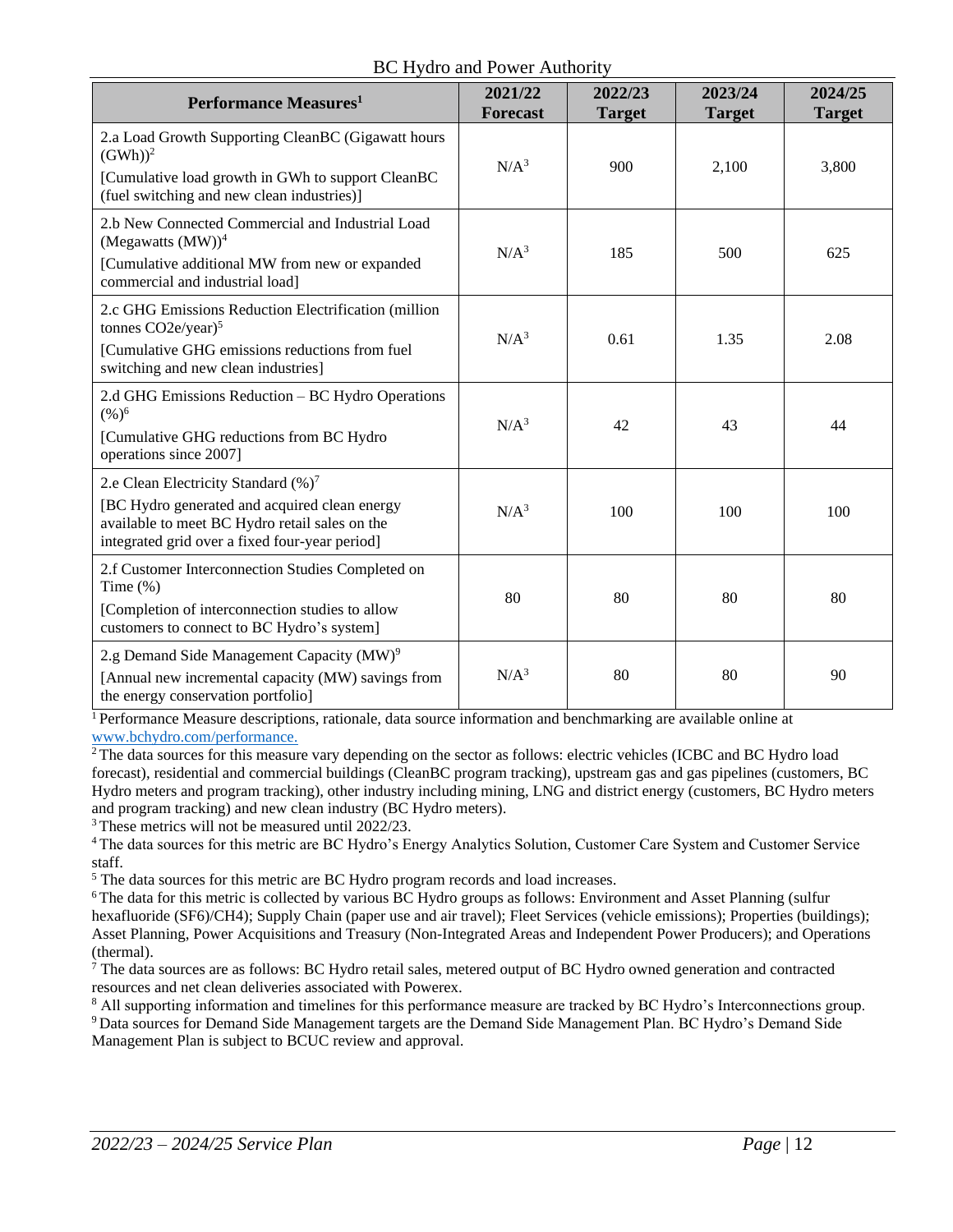#### **Linking Performance Measure to Objective**

2.a Load Growth Supporting CleanBC tracks growth in load (GWh/yr) related to CleanBC (fuel switching and new clean industries) and the progress of BC Hydro's strategy to electrify British Columbia's growing economy.

2.b New Connected Commercial and Industrial Load captures additional megawatts from new or expanded commercial and industrial load, incremental load growth at existing sites requiring a service upgrade or a change to the Electricity Supply Agreement and new operations at a brownfield site.

2.c GHG Emissions Reduction Electrification tracks greenhouse gas emissions reductions from fuel switching and new clean industries, where the use of clean electricity displaces the use of more carbon intensive fuels. This metric reflects BC Hydro's contributions to meeting the Province's climate targets.

2.d GHG Emissions Reduction – BC Hydro Operations measures BC Hydro's progress in reducing GHG emissions related to its operations in the following areas: fleet; buildings; air travel; gas insulated equipment (SF<sup>6</sup>); Non-Integrated Areas (diesel generation); thermal (natural gas) generation and Independent Power Producers.

2.e Clean Electricity Standard measures the percent of clean energy available to meet BC Hydro retail sales on the integrated grid over a fixed four-year period. It includes measurement of BC Hydro generated clean energy, procured clean energy and net clean energy deliveries to the integrated power system associated with Powerex.

2.f Customer Interconnection Studies Completed on Time tracks BC Hydro's performance meeting the overall timeline for the completion of interconnection studies required for customers to be connected to the BC Hydro system.

2.g Demand Side Management Capacity reflects the annual new incremental savings from the energy conservation portfolio including programs, codes and standards, and conservation rates that measure BC Hydro's performance against annual energy targets. This measure also includes savings from capacityfocused initiatives such as programs and time-varying rates.

#### **Discussion**

These new performance measures are being introduced to support the Province's [CleanBC Roadmap to](https://www2.gov.bc.ca/assets/gov/environment/climate-change/action/cleanbc/cleanbc_roadmap_2030.pdf)  [2030,](https://www2.gov.bc.ca/assets/gov/environment/climate-change/action/cleanbc/cleanbc_roadmap_2030.pdf) which commits to reduce climate pollution through electrification. Maintaining and efficiently growing load is also critical to keep BC Hydro's rates affordable and competitive.

The Load Growth Supporting CleanBC performance measure includes all new fuel switching and clean industry load beginning in 2020/21. Annual load growth in gigawatt hours per year (GWh/y) will be measured for the following sectors: electric vehicles; residential and commercial buildings; upstream gas and gas pipelines; industry, including mining, LNG and district energy and new load on the CleanBC Industrial Electrification Rate. BC Hydro has set a target of 4,700 GWh per year of load growth by the end of 2025/26 in its Five-Year Strategy and set the Service Plan targets for 2022/23 – 2024/25 to achieve this goal. As this is a new performance measure, targets may be modified in future Service Plans.

New Connected Commercial and Industrial Load reflects the customer demand impact of new loads on the BC Hydro system. As this is a new performance measure, targets may be modified in future Service Plans.

The GHG Emissions Reduction Electrification metric uses the results from the Load Growth Supporting CleanBC metric to calculate an associated GHG benefit. The GHG emissions reduced or avoided through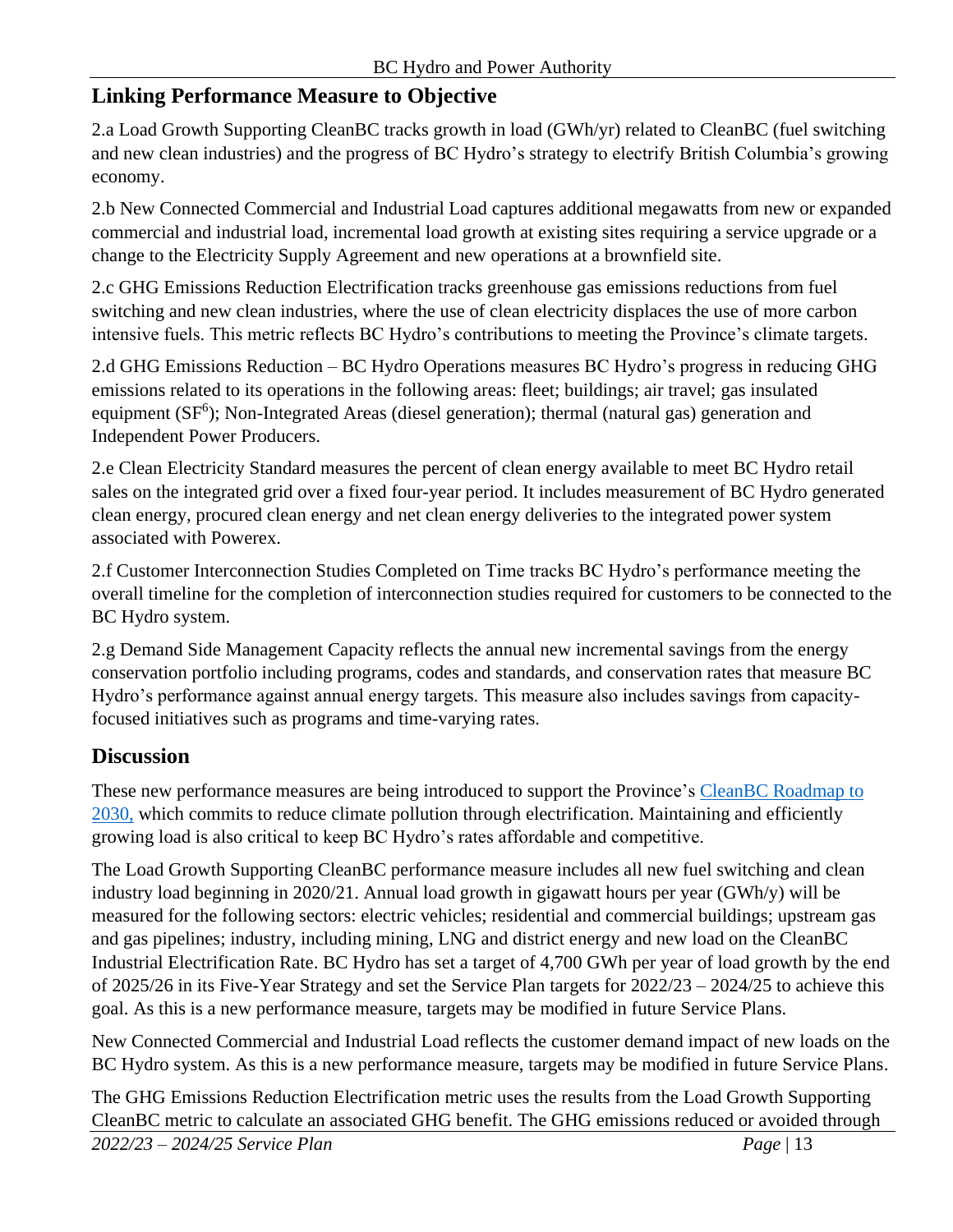#### BC Hydro and Power Authority

electrification are calculated using project-specific estimates from BC Hydro program records where available or by applying average emission reduction factors to the load increase. As this is a new performance measure, targets may be modified in future Service Plans.

As a Crown corporation, BC Hydro will align and support the Province's climate goals. Targets for the GHG Emissions Reductions – BC Hydro Operations metric have been set to allow BC Hydro to exceed the 16 per cent provincial GHG emissions reduction target from 2007 levels by 2025.

The Clean Electricity Standard measures the amount of clean energy available to meet BC Hydro's retail sales over the measured period. A fixed four-year period of January 1, 2021 to December 31, 2024 has been chosen to balance annual variations in load and hydrology and is similar to the renewable procurement requirements in other jurisdictions. This measure incorporates BC Hydro generated clean energy, procured clean energy and net energy deliveries to the integrated power system associated with Powerex. The annual result is capped at 100 per cent of BC Hydro's retail sales, based on the cumulative results within the fixed four-year period.

The target dates for the Customer Interconnection Studies Completed on Time performance measure are compared to the actual completion dates to determine the percentage of customer interconnection studies completed on time. Given the increased volume of customer interconnections requests, maintaining a target of 80 per cent will require additional effort and investment. As this is a new performance measure, targets may be modified in future Service Plans.

BC Hydro calculates annual associated capacity savings that are related to the BC Hydro energy conservation energy savings. The Demand Side Management Capacity targets are derived from the Demand Side Management Plan and 2021 Integrated Resource Plan.

## **Goal 3: Control Our Costs**

This goal focuses BC Hydro's efforts to address costs while continuing to make prudent investments to maintain and expand our electricity system to support our customers.

## **Objective 3.1: BC Hydro will manage costs to provide affordable and competitive rates.**

This objective has been restated to align with this goal.

## **Key Strategies**

- Advance Revenue Requirements Applications to the BCUC to achieve rate increases that are less than the projected provincial rate of inflation, on a cumulative basis, over the decade beginning in 2020/21.
- Working with the Province, continue delivering affordability measures, including demand-side management programs targeted to low-income households, to help our customers manage their electricity bills.
- Advance efficient and flexible rate design proposals with the BCUC to help keep customers' electricity bills affordable.
- Implement the outcomes of the Comprehensive Review to contain rate increases and control costs.
- Safely complete the Site C project within the revised budget by 2025.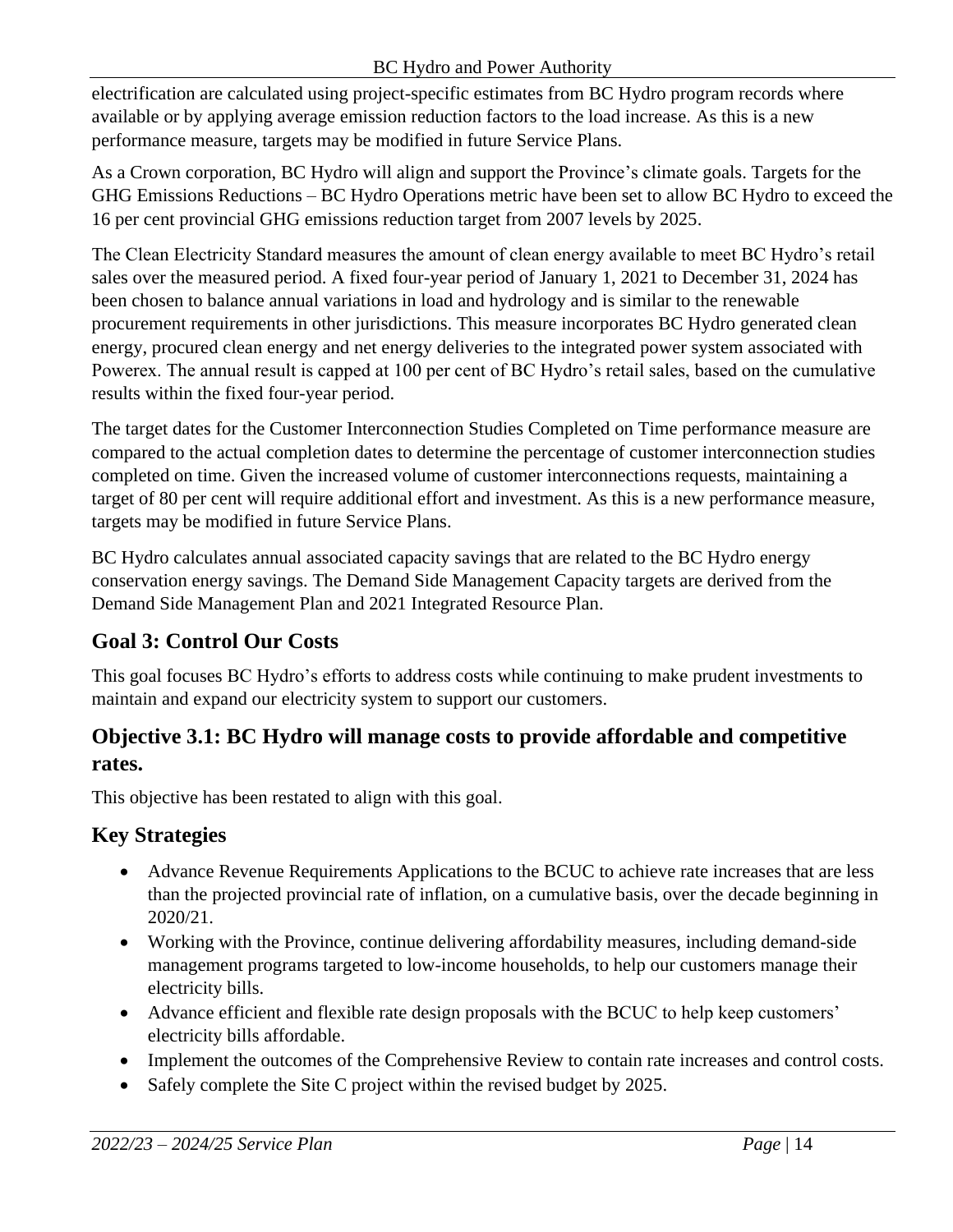- Implement our 10 Year Capital Plan so that our customers can continue to receive clean, reliable and affordable electricity.
- Continue to refine and enhance our systematic and disciplined project delivery methodology to ensure that our projects are put into service safely, on time, on budget and to a high standard of quality.
- Achieve benefits of improved procurement and supply chain management practices and tools by focussing on category strategies, contract and supplier management and supply chain related business process improvements.
- Achieve business process improvements that increases our efficiency and ability to meet growing expectations with existing resources.

| Performance Measures <sup>1</sup>                                             | 2021/22<br><b>Forecast</b>     | 2022/23 Target                                                               | 2023/24 Target                                                           | 2024/25 Target                                                           |
|-------------------------------------------------------------------------------|--------------------------------|------------------------------------------------------------------------------|--------------------------------------------------------------------------|--------------------------------------------------------------------------|
| 3.a Affordable Bills – Residential <sup>2, 3</sup>                            | $1st$ quartile                 | $1st$ quartile                                                               | $1st$ quartile                                                           | $1st$ quartile                                                           |
| 3.b Affordable Bills – Commercial <sup>2, 3</sup>                             | $1st$ quartile                 | $1st$ quartile                                                               | $1st$ quartile                                                           | $1st$ quartile                                                           |
| 3.c Affordable Bills – Industrial <sup>2, 4</sup>                             | $1st$ quartile                 | $1st$ quartile<br>$1st$ quartile                                             |                                                                          | $1st$ quartile                                                           |
| 3.d Project Budget to Actual Cost:<br>Cumulative Five Years <sup>5</sup>      | $-4.74\%$ on \$4.10<br>billion | Within $+5\%$ to $-5\%$<br>of budget<br>excluding project<br>reserve amounts | Within $+5\%$ to-5%<br>of budget<br>excluding project<br>reserve amounts | Within $+5\%$ to-5%<br>of budget<br>excluding project<br>reserve amounts |
| 3.e Site $C - Cost^6$<br>[Total expected cost at or below<br>approved budget] | \$16 billion                   | \$16 billion                                                                 | \$16 billion                                                             | \$16 billion                                                             |
| 3.f Site $C -$ Schedule <sup>7</sup><br>[On or before first power date]       | December 2024                  | December 2024                                                                | December 2024                                                            | December 2024                                                            |

<sup>1</sup> Performance Measure descriptions, rationale, data source information and benchmarking are available online at [www.bchydro.com/performance.](http://www.bchydro.com/performance)

<sup>2</sup> In Hydro-Québec's 2021 Comparison of Electricity Prices in Major North American Cities report, monthly bills have been calculated based on rates in effect on April 1, 2021. In addition to Hydro-Québec, this comparative analysis of electricity prices across North America includes 22 utilities: 12 serving the principal cities in the nine other Canadian provinces, and 10 utilities in American states. The results are based, in part, on a survey to which 14 utilities (including BC Hydro) responded, and, in part, on estimates of bills calculated by Hydro-Québec. BC Hydro relies on the results as provided in the Hydro-Québec report to determine BC Hydro's rankings for the Affordable Bills performance measures. Further information about Hydro-Québec's report methodology can be found in Hydro-Québec's [Comparison of Electricity Prices in Major North American Cities report.](https://www.hydroquebec.com/data/documents-donnees/pdf/comparison-electricity-prices.pdf)  $3$  BC Hydro calculates the Affordable Bills performance measure for residential and commercial customers as the median

consumption level for residential and commercial customer classes compared to the equivalent power consumption sub-category from Hydro Quebec's annual report on North American electricity rates. The rankings of the 22 participating utilities are then allocated into quartiles. The 1st quartile ranking represents the six utilities that have the lowest monthly electricity bills on April 1 of a given year.

<sup>4</sup> BC Hydro measures affordability within the industrial category based on the largest consumption level from Hydro Quebec's annual report on North American electricity rates.

<sup>5</sup> This measure compares actual project costs at completion to the original approved expected cost budget for the project, not including project reserve amounts, for capital projects that were put into service during the five-year rolling period. <sup>6</sup>The output from the Cost Risk Analysis is identified and compared to the approved budget for the project of \$16 billion. Data sources include the following: quantitative information from the Project Risk Register; estimates developed by the project's Estimating, Scheduling and Cost team; input from risk owners and subject matter experts; and output from our risk software.  $<sup>7</sup>$  The output from the Schedule Risk Analysis is identified and compared to the approved first power for the project of</sup> December 2024. Data sources include the following: quantitative information from the Project Risk Register; estimates developed by the project's Estimating, Scheduling and Cost team; input from risk owners and subject matter experts; and output

from risk analysis software.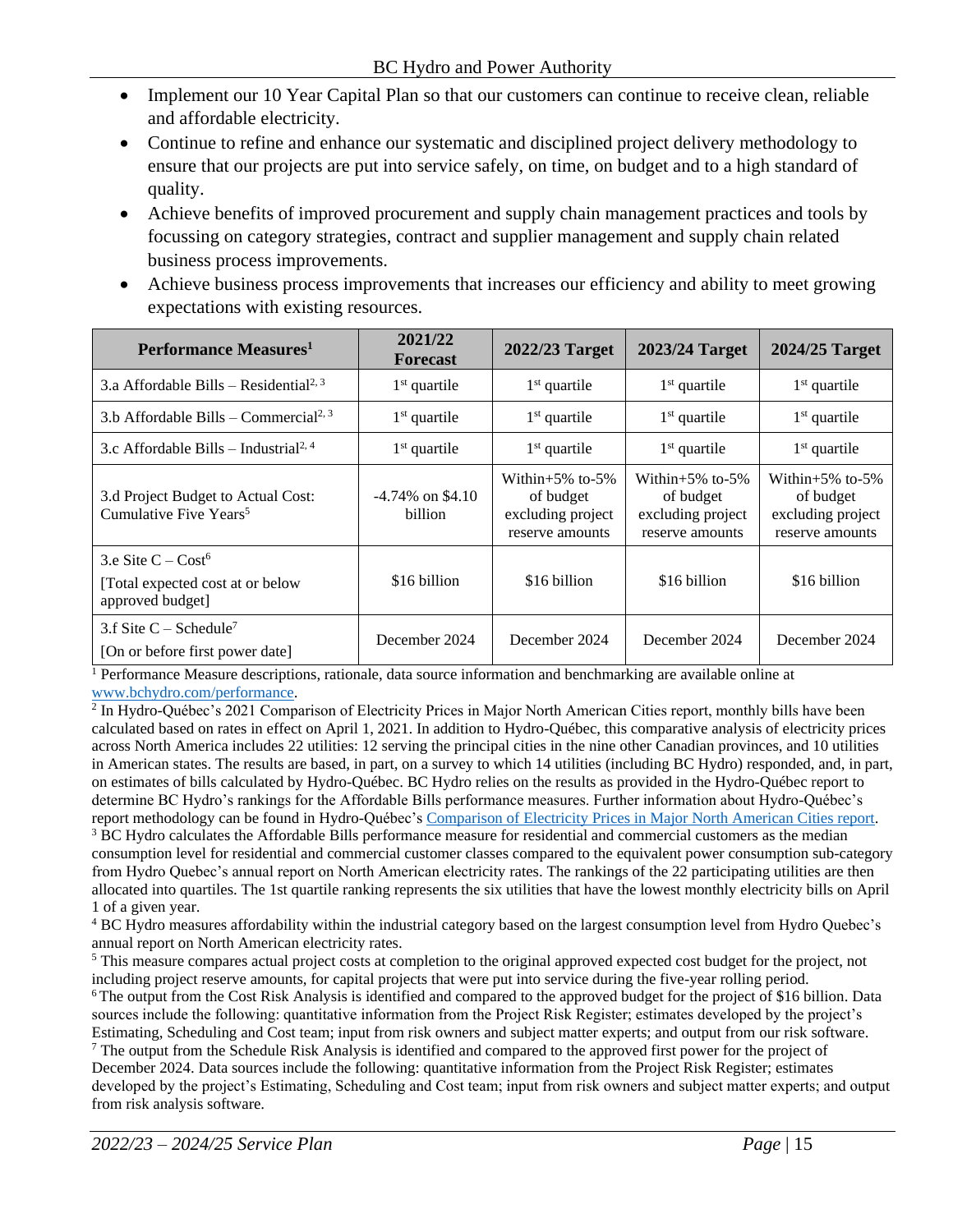#### **Linking Performance Measure to Objective**

3.a, b & c The Affordable Bills measures are based on BC Hydro's rankings in the residential, commercial, and transmission service rate categories in the annual Hydro Quebec report, [Comparison of Electricity](https://www.hydroquebec.com/data/documents-donnees/pdf/comparison-electricity-prices.pdf)  [Prices in Major North American Cities.](https://www.hydroquebec.com/data/documents-donnees/pdf/comparison-electricity-prices.pdf) The report is used as a benchmark to demonstrate that our bills are affordable compared to other major North American utilities.

3.d Since 2015/16, BC Hydro has utilized the Project Budget to Actual Cost measure for the delivery of capital projects, with a target of actual project costs to be within +5 per cent to -5 per cent of the budget, excluding project reserves at the portfolio level. The +/- 5 per cent target is the same over the plan period, as it is the objective to have the entire project portfolio in service within this actual cost range. BC Hydro has consistently met this performance target, as we continue to prudently manage capital expenditures and keep rates affordable for our customers.

3.e & f The Site C Cost and Schedule metrics measure how we are progressing against our approved cost and schedule objectives for the Site C Project. Ensuring that the project is delivered on time and within budget will allow us to continue to provide affordable and competitive rates for our customers.

#### **Discussion**

The methodology for calculating Affordable Bills performance measures uses the median consumption level for the residential and commercial performance measures and the largest consumption level for the industrial performance measure. Median consumption level provides a better representation of the central tendency than average and the largest consumption level provides the best indication of BC Hydro's performance regarding rate competitiveness for large industrial customers.

The Project Budget to Actual Cost measure includes Dam Safety, Generation, Transmission Line, Substation and large Distribution projects, managed by BC Hydro Capital Infrastructure Project Delivery and Properties for the last five years. BC Hydro reports the past five years' performance annually at the portfolio level in delivering capital projects.

The new Site C cost and schedule performance metrics measure BC Hydro's ability to meet cost and schedule objectives for the Site C project. The documented approaches to performing schedule risk and cost risk analyses for the project will be followed to determine yearly performance.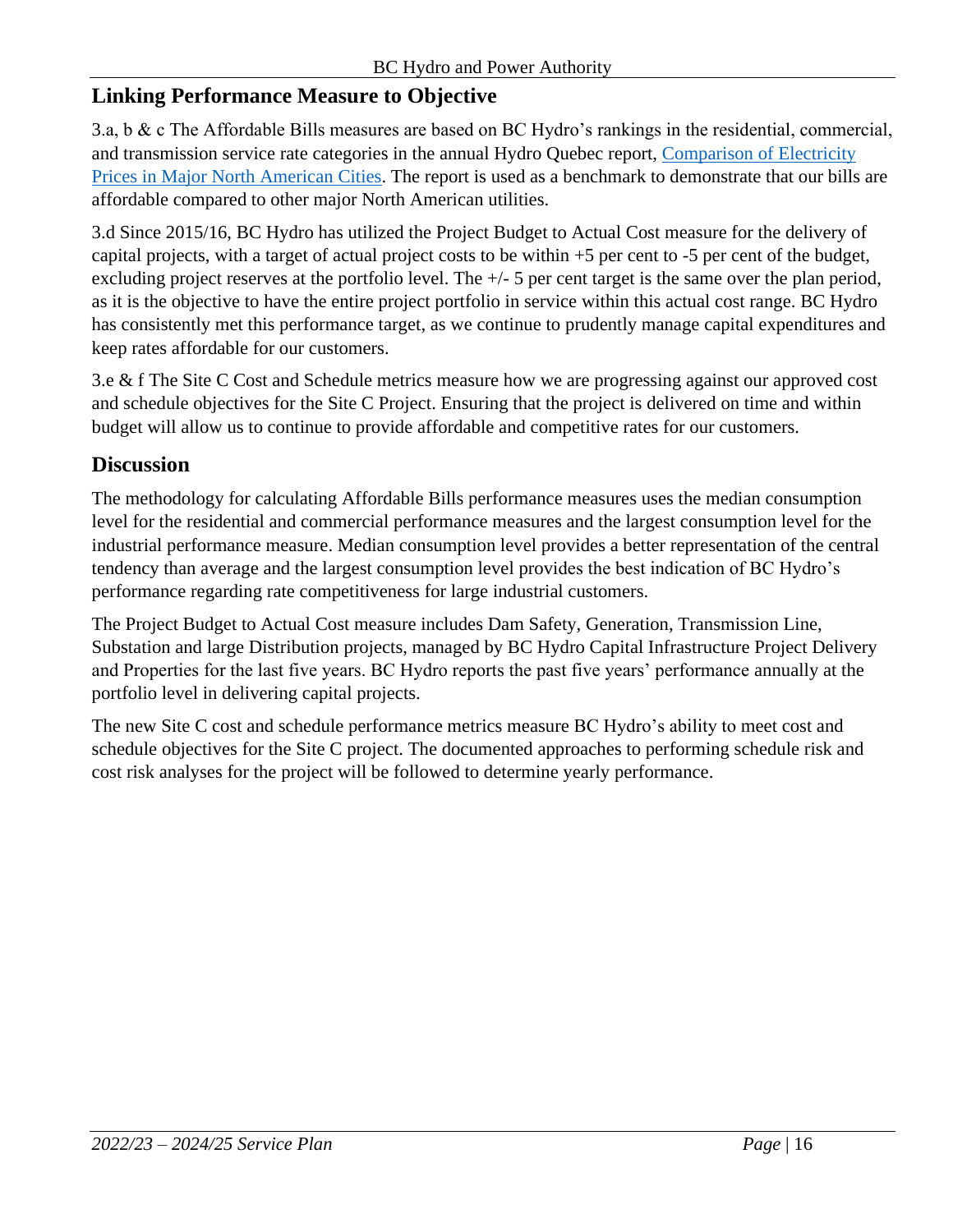## **Goal 4: Strengthen Our Resilience and Agility**

This goal is being introduced to strengthen BC Hydro's abilities to manage through challenges, position our company to take advantage of opportunities when they arise and prevent disruptions to the essential service we provide our customers.

#### **Objective 4.1: BC Hydro will enhance preparedness for threats like cybersecurity attacks, impacts of climate change, natural disasters and global pandemics to increase our strength and resilience to challenging conditions.**

This objective aligns with the new goal.

#### **Key Strategies**

- Develop and implement the next phase of BC Hydro's resiliency strategy, building on significant recent investments and progress in strengthening our physical security and cybersecurity measures.
- Continue to implement robust compliance programs and assurance systems to ensure compliance with [Mandatory Reliability Standards.](https://www.bcuc.com/WhatWeDo/MRS)
- Implement an updated vegetation management strategy to minimize reliability interruptions for our customers and increase compliance with Mandatory Reliability Standards.
- Strengthen our inclusivity by implementing our plan to build an inclusive, diverse and harassmentfree workplace.
- Continue to implement and sustain a flexible work model for our office-based employees that incorporates learnings from the pandemic and supports further development of our workforce and properties strategies.
- Continue public education efforts on hazards associated with electricity and storm preparedness.
- Safeguard the system with risk-prioritized security solutions and prepare our operations with wellpracticed emergency response plans to support system reliability and resilience.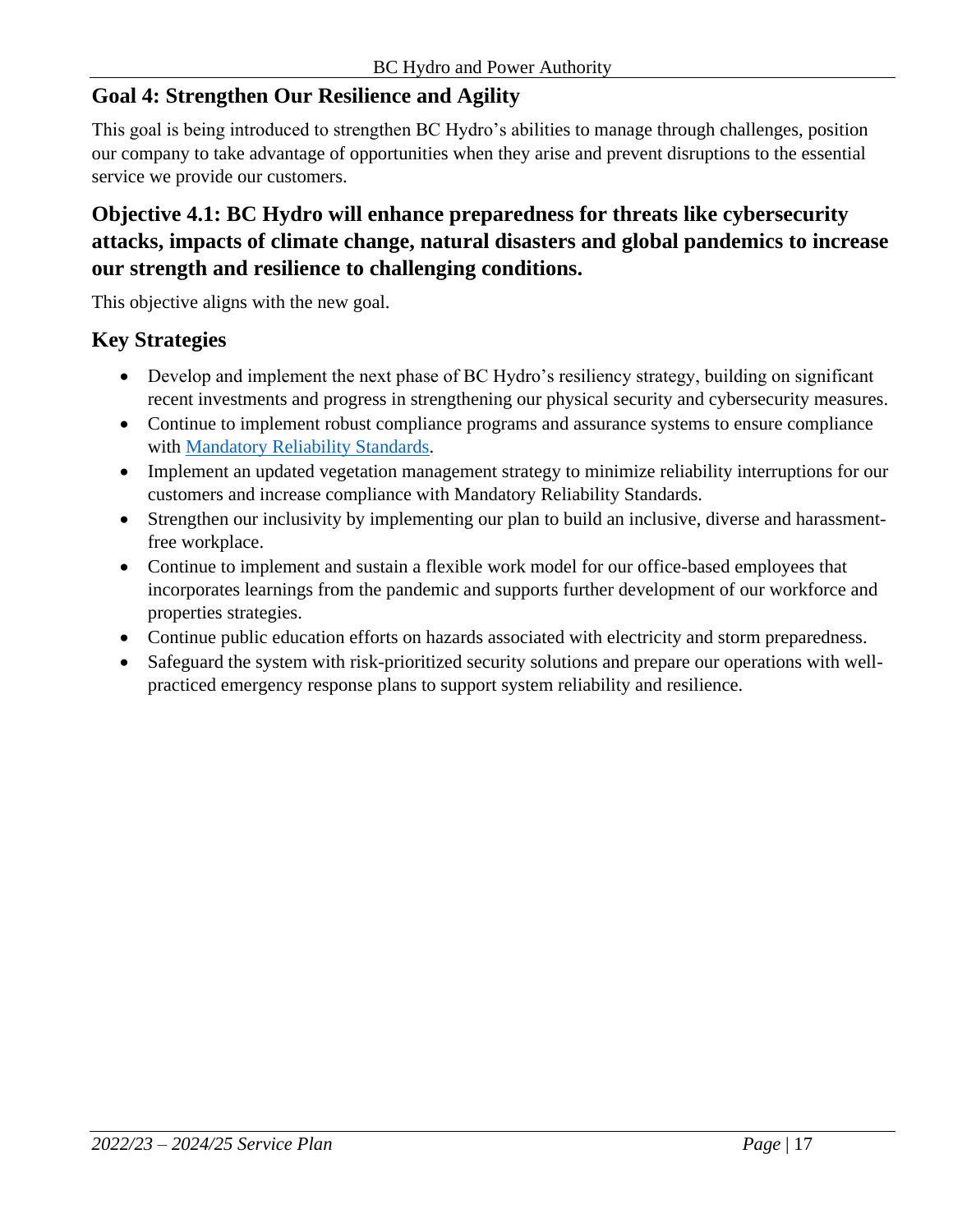| BC Hydro and Power Authority |  |
|------------------------------|--|
|------------------------------|--|

| Performance Measures <sup>1</sup>                                                                                                       | 2021/22<br><b>Forecast</b>                   | 2022/23 Target                               | 2023/24 Target                               | 2024/25 Target                               |
|-----------------------------------------------------------------------------------------------------------------------------------------|----------------------------------------------|----------------------------------------------|----------------------------------------------|----------------------------------------------|
| 4.a Employee Engagement Index (%<br>index) <sup>2</sup>                                                                                 | 83                                           | At or above<br>Global Utility<br>Index       | At or above<br>Global Utility<br>Index       | At or above<br>Global Utility<br>Index       |
| 4.b Workforce Diversity <sup>3</sup> $(\%)$<br>Women<br>Visible Minority<br><b>Indigenous People</b><br>Persons with Disabilities       | 30<br>25<br>4.1<br>Progress<br>towards<br>10 | 30<br>25<br>4.3<br>Progress<br>towards<br>10 | 30<br>25<br>4.6<br>Progress<br>towards<br>10 | 30<br>25<br>4.9<br>Progress<br>towards<br>10 |
| 4.c Inclusion and Diversity Leadership<br>Training (% complete) <sup>4</sup>                                                            | 45                                           | 75                                           | 100                                          | 100                                          |
| 4.d Operations Training Hours<br>[Average hours per Operations<br>technical employee incremental to<br>safety training] $5$             | 30                                           | 35                                           | 30                                           | 30                                           |
| 4.e Mandatory Reliability Standards<br>Non-Compliance Reduction (%)<br>[Non-compliance reduction compared<br>to 2020/2021] <sup>6</sup> | 50                                           | 60                                           | 70                                           | 80                                           |

<sup>1</sup> Performance Measure descriptions, rationale, data source information and benchmarking are available online at [www.bchydro.com/performance.](http://www.bchydro.com/performance)

<sup>2</sup> Results are from a confidential biennial survey, administered by PwC, with survey items being ranked on a five-point scale. Results are presented based on Percent Favourable score, (Tend to agree and Agree). BC Hydro then compares its results to benchmarks of global utilities provided by PwC.

<sup>3</sup> Employees are asked to respond to an optional survey, administered and maintained by BC Stats on behalf of BC Hydro requesting them to self-identify their ethnicity when they join BC Hydro. BC Hydro measures the participation of the four designated groups by their representation as compared to the available workforce in BC.

<sup>4</sup>Results are determined by tracking participation of BC Hydro people leaders in the LEAD-133VT – Inclusive Leadership course at BC Hydro.

<sup>5</sup> Results are measured by tracking employee time using two different object work types – one for tracking safety training and one for tracking other training.

<sup>6</sup> The data source for all reliability standards compliance performance metrics and incidents is based on information provided by BC Hydro business groups. Reliability Standards incidents are reported to the Reliability Standards Assurance team and investigated to determine if the incident is reportable to Western Electricity Coordinating Council.

#### **Linking Performance Measure to Objective**

4.a The Employee Engagement Index measures the extent to which employees are motivated to contribute to business success and are willing to apply discretionary effort to accomplish tasks important to the achievement of business goals. An engaged workforce can have a significant effect on financial and operational results.

4.b Workforce Diversity is a measure of BC Hydro's workforce in the representation of women, visible minorities, Indigenous people, and people with disabilities. This metric helps measure our inclusivity within the organization.

4.c Inclusion and Diversity Leadership Training is a measure that assesses progress against people leaders completing Bias and Diversity, Safety and Inclusion, and Supporting Mental Health leadership training modules. This measure will inform how supported our leaders are to create an inclusive environment.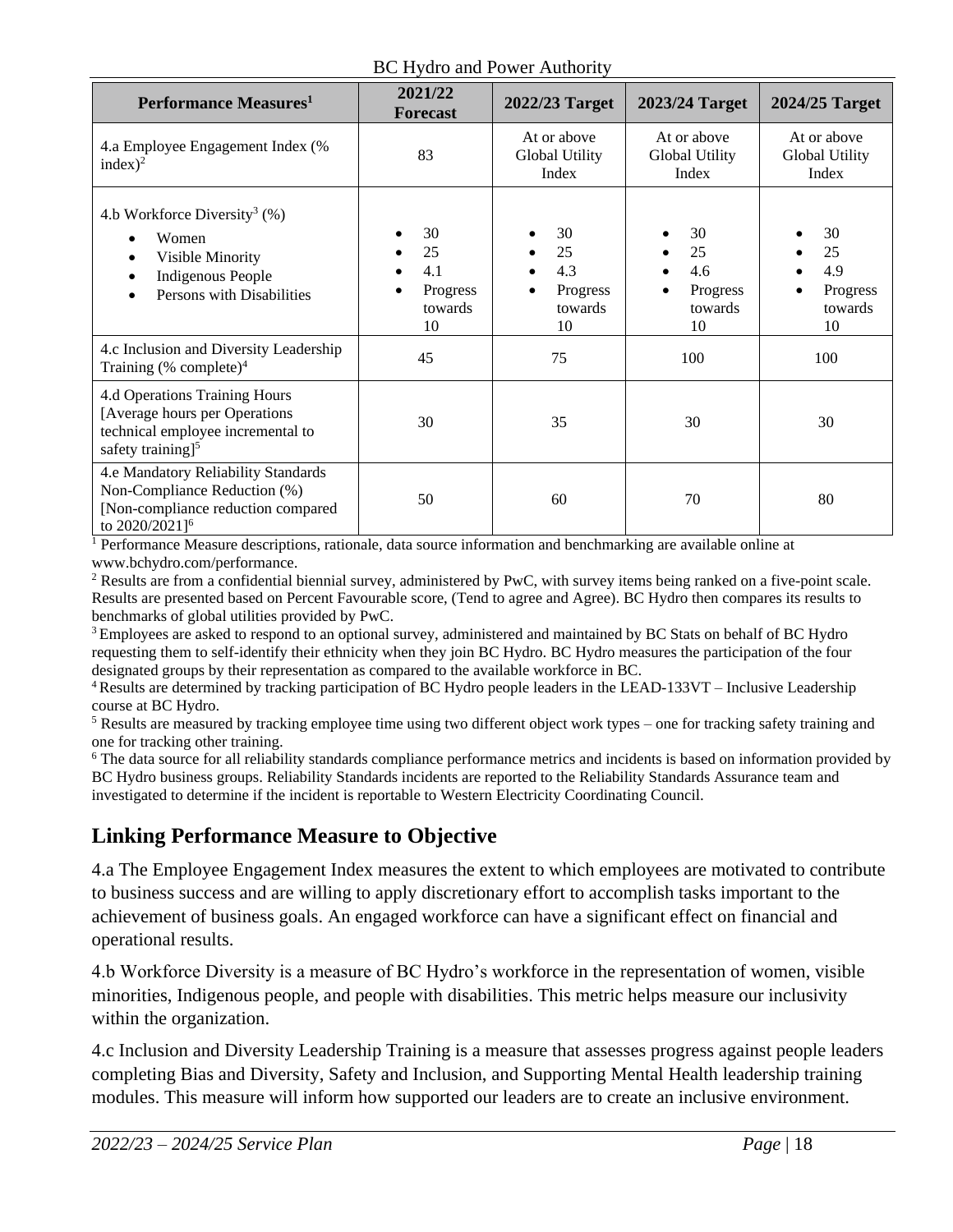4.d Operations Training Hours is a measure of the hours of annual training completed by Operations technical employees, incremental to safety and regulatory training and represents an investment in workforce capability and resiliency.

4.e Mandatory Reliability Standards Non-Compliance Reduction is a measure that shows the percentage decrease in non-compliance incidents reportable to the Western Electricity Coordinating Council relative to 2020/21. This measure indicates continual improvement made in managing reliability standards compliance risks.

#### **Discussion**

Training and development, robust compliance, financial discipline, and strong safety performance all support resilience and ensure our people, assets and facilities are safe.

The Employee Engagement Index is a measure of our current employee engagement environment as compared to previous years. It also provides employees with the opportunity to share feedback on how things are working and solutions to solve problems we face.

Workforce Diversity is a measure of the diversity of BC Hydro's workforce in the representation of women, visible minorities, Indigenous people, and people with disabilities. The targets are based on available B.C. workforce in the subset of the labour market in the occupations we hire, as derived from the current census. This measure will inform areas where we need to focus our recruitment and retention efforts to ensure our workforce diversity reflects the available workforces in B.C. and the population that we serve. The targets may be modified in future Service Plan to reflect the most current census data.

The Inclusion and Diversity Leadership Training measure informs how supported BC Hydro's leaders are to create an inclusive environment and could inform what other training or tools are required. The targets have been set to achieve 100 per cent of BC Hydro's leaders completing the required training by 2023/24.

It is important for employees in Operations to complete technical and leadership training, in addition to mandatory safety and regulatory training, to maintain the skills required to work safely and efficiently and maintain system reliability. Equipment at stations is also becoming increasingly complex with a variety of new and legacy equipment to maintain and operate. BC Hydro will continue with training to enable employees to complete technical and pilot crew leadership training in 2022/23. Training will return to 2021/22 levels beginning in 2023/24.

The Mandatory Reliability Standards Non-Compliance Reduction measure targets have been set to indicate continual improvement made in BC Hydro's management of reliability standards compliance risks. Incremental investments will be made, so a downward trend is expected year-to-year, due to the implementation of reliability standards enhancements.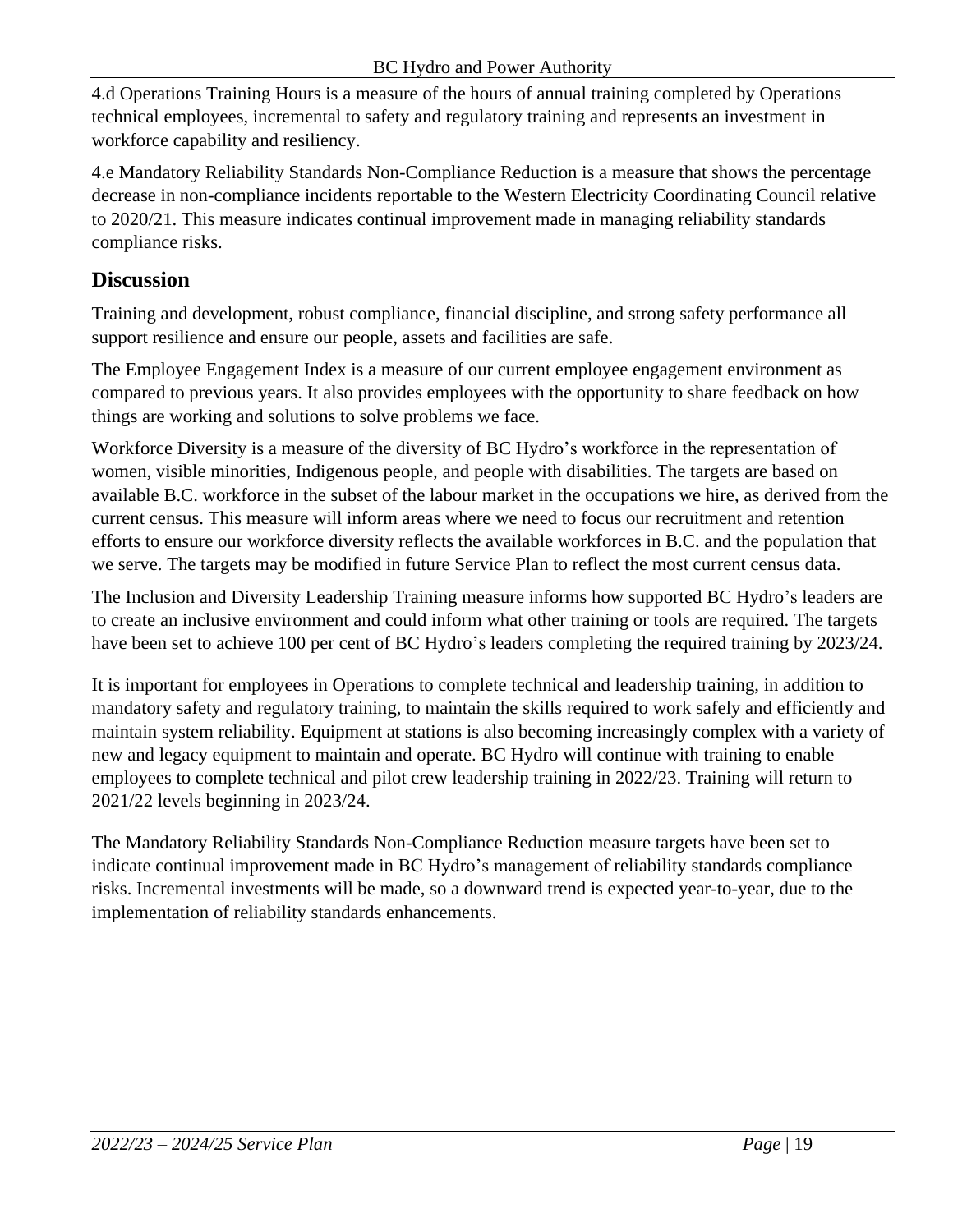#### **Goal 5: Advance Reconciliation with Indigenous Peoples**

As a Crown corporation, BC Hydro has an important role to play supporting the Province's commitment to reconciliation. We recognize that mutually beneficial relationships with Indigenous Nations are critical to operating and growing our system of clean electricity.

#### **Objective 5.1: BC Hydro will advance reconciliation by continuing to invest in and build mutually beneficial and stronger relationships with Indigenous communities.**

This objective is to support the new goal.

#### **Key Strategies**

- Meet our commitments in our Relationship Agreements and continue to work together with Indigenous communities to further reconciliation to create sustainable benefits. This includes renewing existing Relationship Agreements and finalizing additional agreements with Indigenous Nations most impacted by BC Hydro infrastructure.
- Implement BC Hydro's UNDRIP plan to demonstrate our commitment to reconciliation and to increase awareness and understanding of reconciliation and UNDRIP among BC Hydro employees.
- Explore opportunities to meet or exceed our Indigenous procurement and employment commitments.
- As part of the CleanBC plan, partner with the Province and the federal government to develop a plan to help remote communities, with a focus on Indigenous communities, reduce or eliminate diesel generation and replace it with energy from cleaner sources.
- Increase opportunities for Indigenous Nations to participate in BC Hydro's planning decisions at a regional level, including co-designing approaches to minimize impacts on the land base.

| Performance Measures <sup>1</sup>                                                               | 2021/22<br><b>Forecast</b> | 2022/23 Target | 2023/24 Target | 2024/25 Target |
|-------------------------------------------------------------------------------------------------|----------------------------|----------------|----------------|----------------|
| 5.a Indigenous Procurement<br>$($$ million $)^2$<br>[Cumulative total beginning in]<br>2014/15] | 795                        | 880            | 930            | 970            |
| 5.b Indigenous Employment $(\%)^3$                                                              | 4.1                        | 4.3            | 4.6            | 4.9            |
| 5.c Indigenous Awareness Training at<br>BC Hydro (% complete) <sup>4</sup>                      | 48                         | 55             | 63             | 71             |
| 5.d Progressive Aboriginal Relations<br>Certificate <sup>5</sup>                                | Gold                       | Gold           | Gold           | Gold           |

<sup>1</sup> Performance Measure descriptions, rationale, data source information and benchmarking are available online at [www.bchydro.com/performance.](http://www.bchydro.com/performance)

<sup>2</sup> The data source for the performance measure is a report generated by BC Hydro's Supply Chain team that includes the value of direct and indirect procurement, contracts issued and contract spend.

<sup>3</sup> Data on our workforce diversity and available workforce are calculated and stored with BC Stats.

<sup>4</sup> Course completion will be measured by tracking the course participation in INDIG-101 and/or INDIG-201.

<sup>5</sup> Progressive Aboriginal Relations is a certification program by the Canadian Council of Aboriginal Business. It is reviewed on a three-year cycle.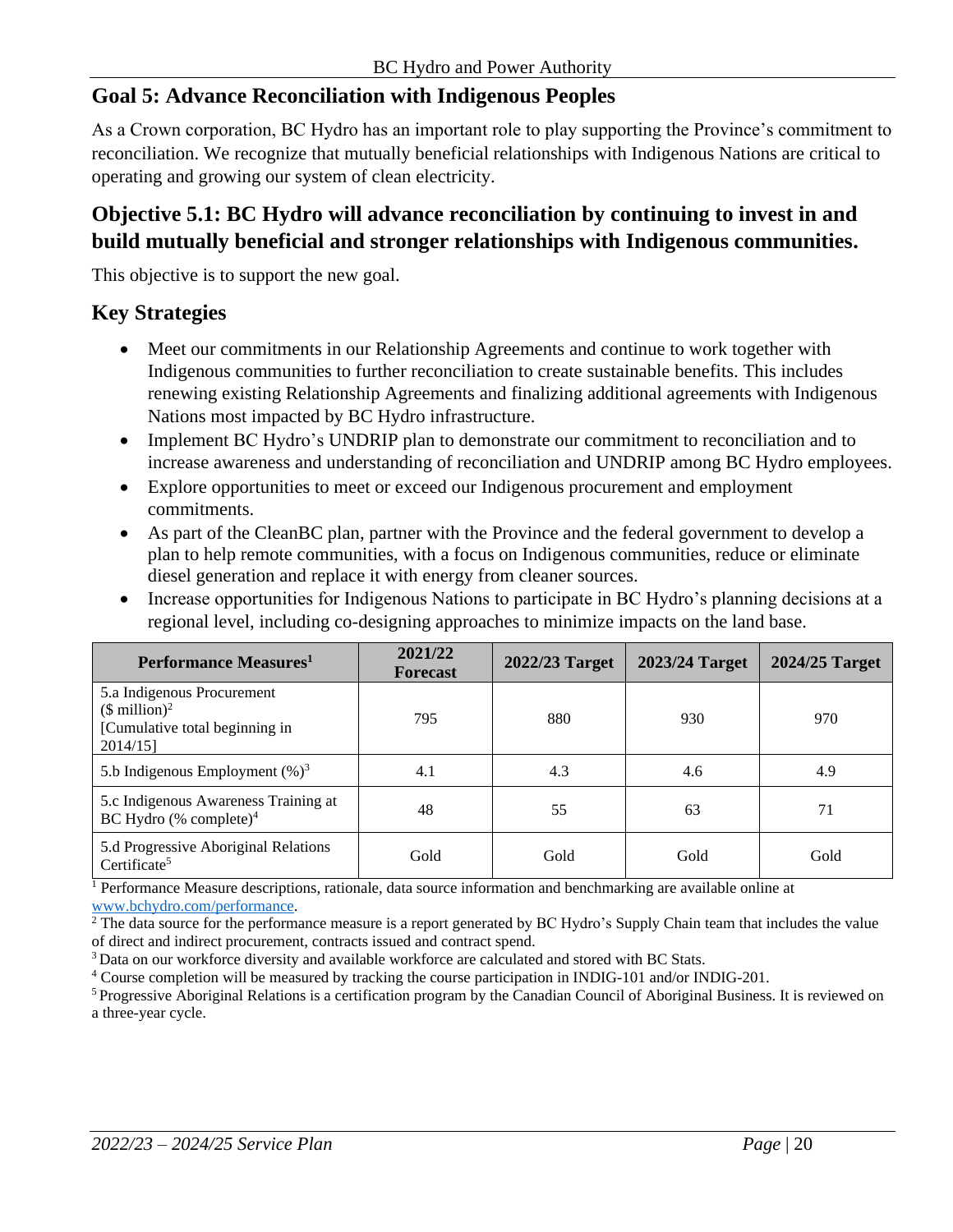#### **Linking Performance Measure to Objective**

5.a Indigenous Procurement is a measure of the total cumulative dollar value of procurement at BC Hydro done with Indigenous Nations beginning in 2014/15. Consistent with BC Hydro's Indigenous Contract and Procurement policy, this measure demonstrates BC Hydro's support for the long-term economic interests of Indigenous peoples in British Columbia by committing to directed procurement opportunities. This supports our relationship agreements, impact benefit agreements and other arrangements with Indigenous groups.

5.b Indigenous Employment supports efforts to increase the percentage of Indigenous BC Hydro employees so that it is representative of the Indigenous population of B.C. This measure helps advance our Inclusion and Diversity strategy and supports the Truth and Reconciliation Commission's Calls to Action, and our Statement of Indigenous Principles.

5.c Indigenous Awareness Training evaluates BC Hydro's workforce awareness of Indigenous culture and supports BC Hydro's goal of advancing reconciliation by increasing the number of employees who understand their role in reconciliation.

5.d The Canadian Council of Aboriginal Business's Progressive Aboriginal Relations (PAR) Gold certification offers validation of BC Hydro's continuous improvement and focus on enhanced Indigenous relations. With BC Hydro's extensive footprint throughout the province, and our role as a Crown corporation, the comprehensiveness of the PAR certification acts as a measure for us to ensure our policies and practices across the company appropriately reflect Indigenous interests and our employees understand the importance of building and maintaining strong relationships with Indigenous Peoples.

#### **Discussion**

The Indigenous Procurement performance measure represents opportunities for Indigenous Nations to share in the benefits of the work that BC Hydro does to build, operate, and maintain the system. BC Hydro has set a target for Indigenous procurement totalling \$1 billion by the end of 2025/26. As of the end of 2020/21, the value of direct Indigenous procurement contracts was approximately \$750 million. The targets for 2022/23 – 2024/25 have been set to help BC Hydro achieve its goal of awarding an additional \$250 million of procurement to Indigenous Nations by 2025/26.

The 2022/23 – 2024/25 targets for Indigenous employment have been set in order to achieve BC Hydro's goal of increasing Indigenous employment by 25 per cent from 2020/21 levels (from 4 per cent to 5 per cent), by 2025/26. This measure will also help determine if process changes are needed at various stages of the employee career cycle so that our employee population is reflective of the working population in B.C.

The Indigenous Awareness Training measure assesses progress towards having 80 per cent of all BC Hydro employees completing INDIG-101 and/or 201 training over a five-year time period starting in 2021/22. This will help improve diversity and reconciliation, specifically around providing cultural awareness training and tools to our managers enabling reconciliation, as well as employee retention and recruitment.

The Canadian Council of Aboriginal Business' PAR is a certification program designed to help Canadian businesses benchmark, improve and signal their commitment to progressive relationships with Indigenous communities, businesses and people. It evaluates four areas of performance including: leadership actions;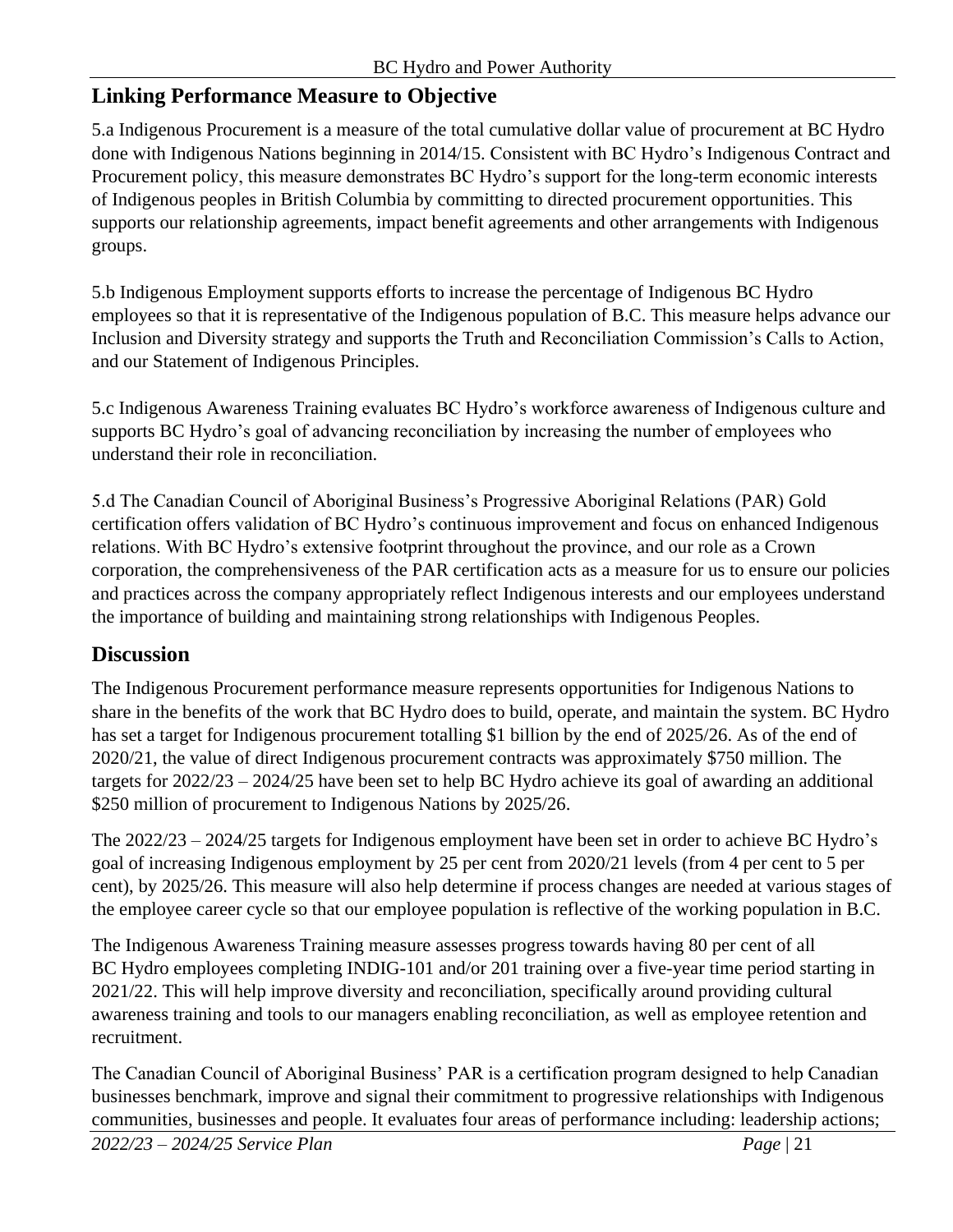employment; business development; and community relations. PAR certification provides a high degree of assurance to Indigenous communities, as certification every three years is supported by an independent third-party verification and is determined by a jury comprised of Indigenous businesspeople. BC Hydro has attained the highest, gold-level designation from the Canadian Council for Aboriginal Business since 2012.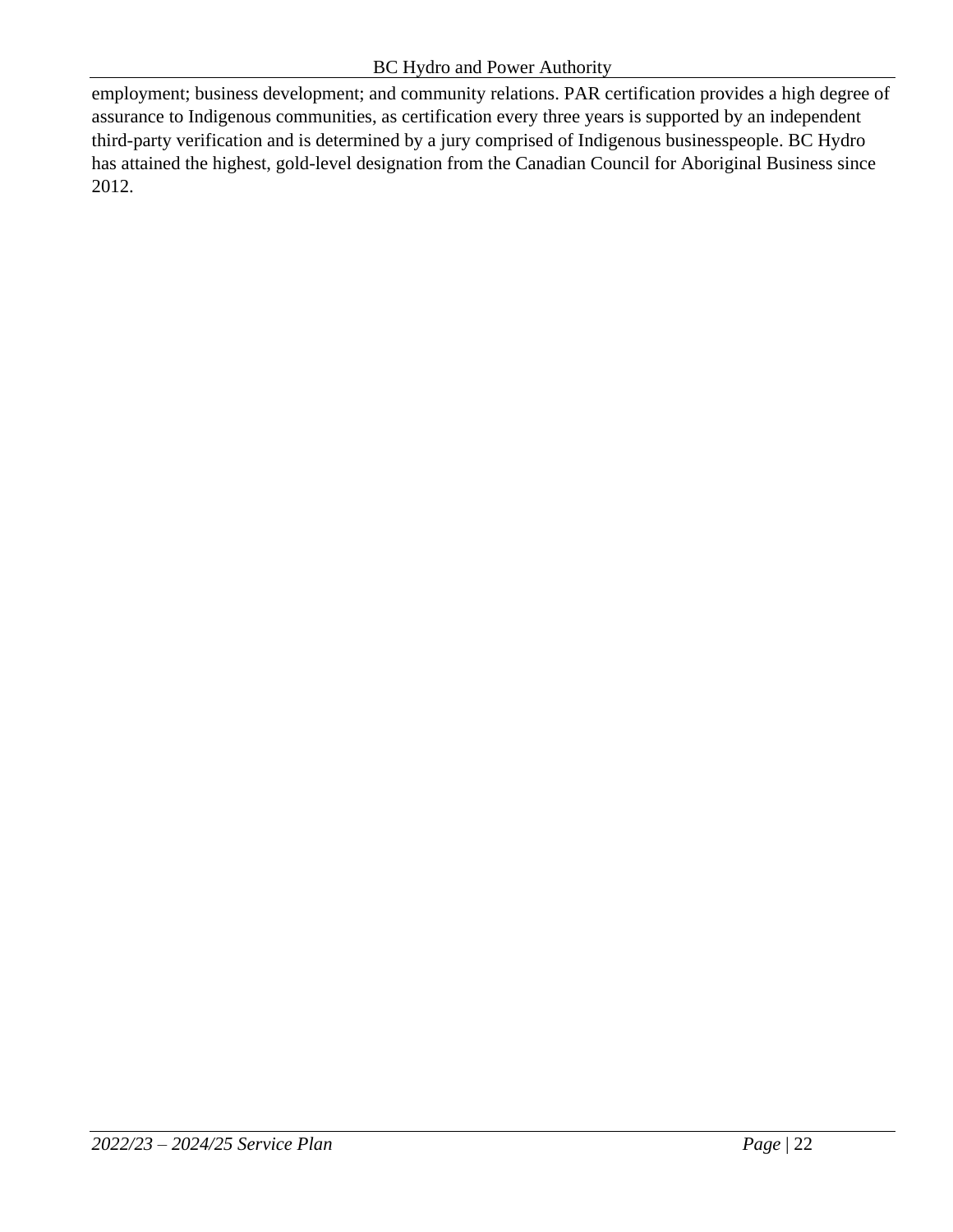## <span id="page-22-0"></span>**Financial Plan**

#### <span id="page-22-1"></span>**Summary Financial Outlook**

| <b>Consolidated Statement of Net Income<sup>1</sup></b><br>(\$ millions) | 2021/22<br><b>Forecast</b> | 2022/23<br><b>Budget</b> | 2023/24<br><b>Budget</b> | 2024/25<br><b>Budget</b> |
|--------------------------------------------------------------------------|----------------------------|--------------------------|--------------------------|--------------------------|
| <b>Domestic</b>                                                          | 5,615                      | 5,571                    | 5,827                    | 6,107                    |
| <b>Trade</b>                                                             | 1,645                      | 1,602                    | 1,459                    | 1,281                    |
| <b>Total Revenues</b>                                                    | 7,260                      | 7,173                    | 7,286                    | 7,387                    |
| <b>Operating Costs</b>                                                   |                            |                          |                          |                          |
| <b>Cost of energy</b>                                                    | 2,858                      | 2,912                    | 2,925                    | 2,975                    |
| Personnel expenses, materials &<br>external services <sup>2</sup>        | 1,333                      | 1,397                    | 1,427                    | 1,476                    |
| <b>Amortization and depreciation</b>                                     | 1,078                      | 1,036                    | 1,063                    | 1,112                    |
| <b>Grants and taxes</b>                                                  | 278                        | 292                      | 306                      | 320                      |
| <b>Other</b>                                                             | 109                        | 105                      | 97                       | 96                       |
| <b>Finance charges</b>                                                   | 785                        | 577                      | 541                      | 634                      |
| <b>Total Expenses</b>                                                    | 6,440                      | 6,318                    | 6,359                    | 6,613                    |
| Net Income before movement in regulatory<br><b>balances</b>              | 819                        | 855                      | 927                      | 774                      |
| Net movement in regulatory balances                                      | (138)                      | (143)                    | (215)                    | (62)                     |
| <b>Net Income</b>                                                        | 681                        | 712                      | 712                      | 712                      |
|                                                                          |                            |                          |                          |                          |
| <b>Other Selected Financial Information</b>                              |                            |                          |                          |                          |
| <b>Dividends</b>                                                         | $\blacksquare$             | $\blacksquare$           | $\blacksquare$           | $\blacksquare$           |
| Net Debt <sup>3</sup>                                                    | 26,225                     | 28,386                   | 30,526                   | 31,487                   |
| <b>Equity</b>                                                            | 7,049                      | 7,761                    | 8,473                    | 9,185                    |
| <b>Capital Expenditures</b>                                              | 3,632                      | 4,131                    | 4,244                    | 2,967                    |

<sup>1</sup> Table may not add due to rounding.

 $2$  These amounts are net of capitalized overhead and consist of the following:

|                                      | 2021/22 | 2022/23 | 2023/24 | 2024/25 |
|--------------------------------------|---------|---------|---------|---------|
| <b>Domestic Base Operating Costs</b> | 915     | 927     | 947     | 979     |
| Other                                | 418     |         | 480     | 497     |
|                                      | 1,333   | $39-$   | .427    |         |

Other largely consists of Powerex & Powertech operating costs, IFRS-ineligible capital overhead, and expenses subject to regulatory deferral.

<sup>3</sup> Debt figures are net of sinking funds and cash and cash equivalents.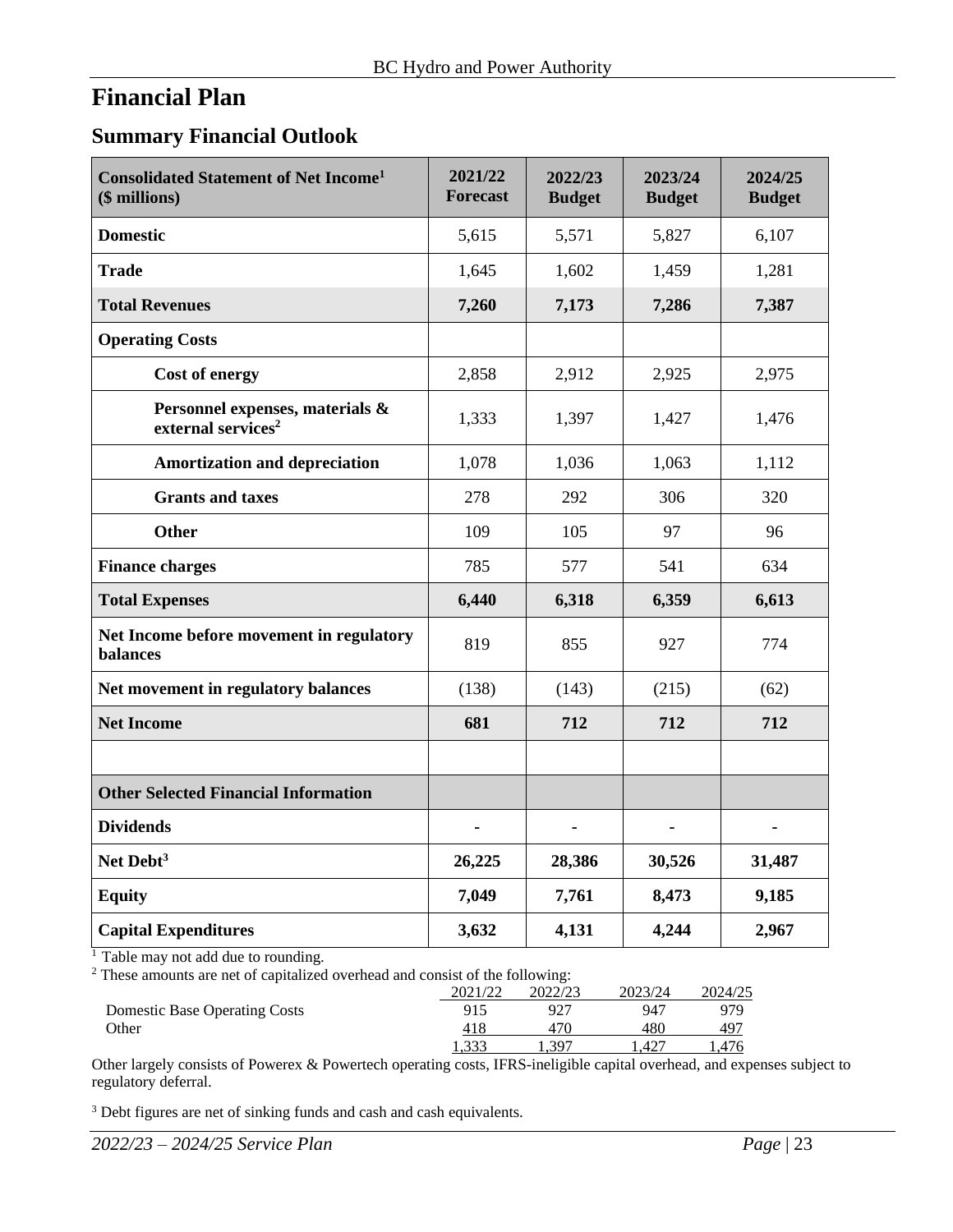<span id="page-23-0"></span>

| <b>Key Forecast Assumptions, Risks and Sensitivities</b> |  |
|----------------------------------------------------------|--|
|----------------------------------------------------------|--|

| Key Assumptions <sup>1</sup>                                        | 2021/22<br><b>Forecast</b> | 2022/23<br><b>Budget</b> | 2023/24<br><b>Budget</b> | 2024/25<br><b>Budget</b> |
|---------------------------------------------------------------------|----------------------------|--------------------------|--------------------------|--------------------------|
| <b>Growth and Load</b>                                              |                            |                          |                          |                          |
| B.C. Real Gross Domestic Product Growth $(\%)^2$                    | 3.0                        | 3.8                      | 2.7                      | 1.8                      |
| Domestic Sales Load Growth $(\%)$ <sup>3</sup>                      | 3.6                        | 1.3                      | 3.7                      | 3.4                      |
| Load and System Exports:                                            |                            |                          |                          |                          |
| Domestic Sales Volume (GWh)                                         | 52,957                     | 53,626                   | 55,636                   | 57,512                   |
| System Exports Volume (GWh)                                         | 6,726                      | 6,248                    | 4,995                    | 3,669                    |
| Line Loss and System Use (GWh)                                      | 5,056                      | 5,540                    | 5,641                    | 5,782                    |
| Total Load and System Exports (GWh)                                 | 64,739                     | 65,413                   | 66,272                   | 66,963                   |
| <b>Energy Generation</b>                                            |                            |                          |                          |                          |
| Total System Water Inflows (% of average)                           | 99.5                       | 100.0                    | 100.0                    | 100.0                    |
| Sources of Supply:                                                  |                            |                          |                          |                          |
| Hydro Generation (GWh)                                              | 46,193                     | 46,198                   | 46,176                   | 45,953                   |
| System Imports (GWh)                                                | 2,094                      | 2,326                    | 3,690                    | 4,579                    |
| <b>Independent Power Producers and</b><br>Long-term Purchases (GWh) | 16,236                     | 16,600                   | 16,093                   | 16,117                   |
| Thermal Generation & Other (GWh)                                    | 217                        | 289                      | 313                      | 313                      |
| Total Sources of Supply (GWh)                                       | 64,739                     | 65,413                   | 66,272                   | 66,963                   |
|                                                                     |                            |                          |                          |                          |
| Average Mid-C Price (U.S.\$/MWh)                                    | 62.77                      | 51.18                    | 47.57                    | 45.43                    |
| Average Natural Gas Price at Sumas (U.S. \$/MMBTU)                  | 5.08                       | 4.07                     | 3.32                     | 3.22                     |
| <b>Financial</b>                                                    |                            |                          |                          |                          |
| Canadian Short-Term Interest Rates (%) <sup>4</sup>                 | 0.19                       | 0.50                     | 1.11                     | 1.55                     |
| Canadian Long-Term Interest Rates (%) <sup>4</sup>                  | 2.20                       | 2.68                     | 2.77                     | 2.96                     |
| Foreign Exchange Rate (U.S.\$:Cdn\$) <sup>4</sup>                   | 0.8008                     | 0.7981                   | 0.7953                   | 0.7958                   |

<sup>1</sup>Table may not add due to rounding.

<sup>2</sup> Economic assumptions based on calendar year, 2021/22 from Ministry of Finance September 2020 First Quarter Report; 2023/24 to 2024/25 from Conference Board of Canada – August 2020. These economic assumptions are consistent with the economic assumptions used in the Load Forecast, which was prepared in December 2020.

<sup>3</sup> Includes the impact of Demand Side Management programs. Excludes system exports.

<sup>4</sup> Financial assumptions from Ministry of Finance, October 2021.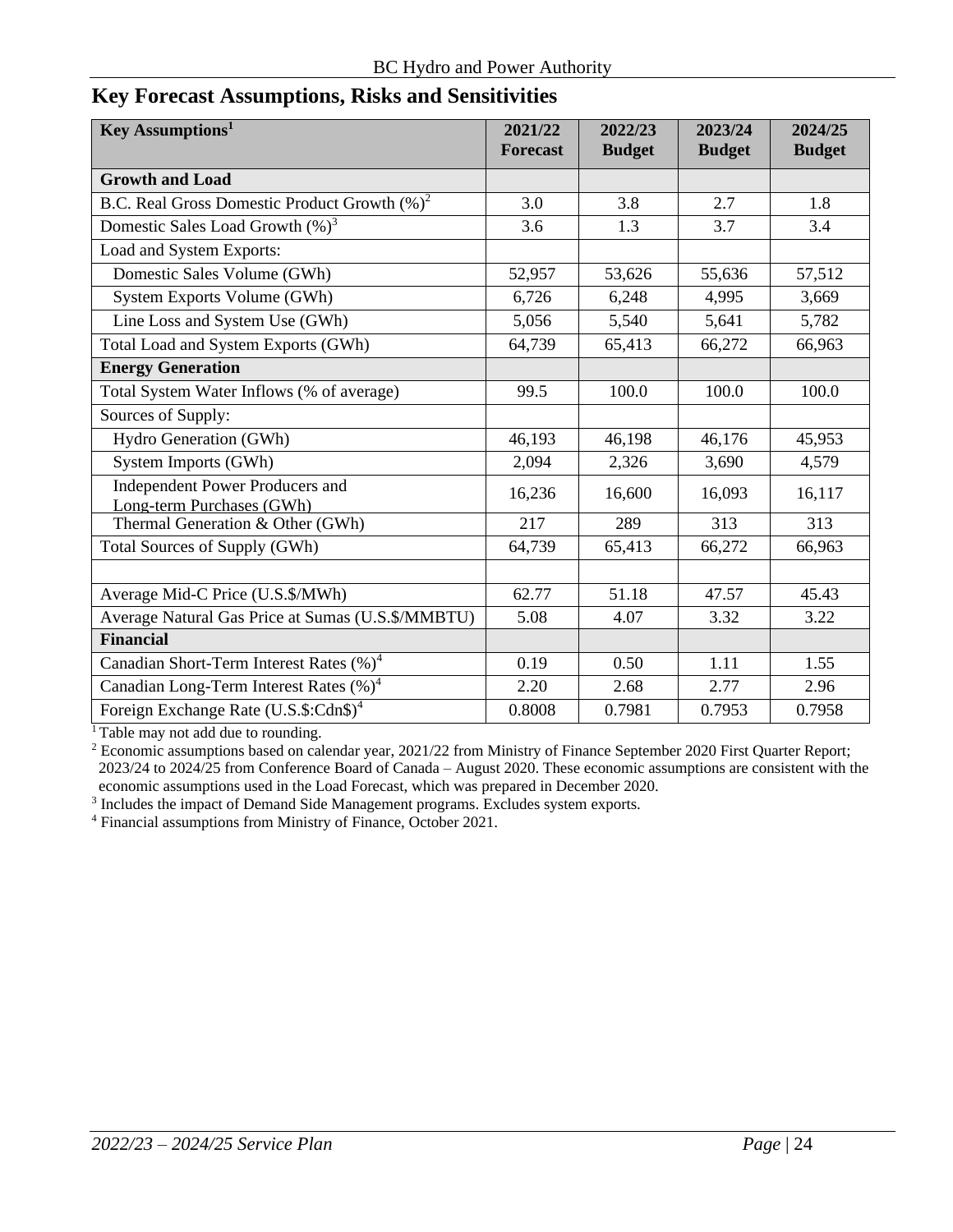#### <span id="page-24-0"></span>**Sensitivity Analysis**

| <b>Factor</b>                                                                           | <b>Change</b>          | Approximate change in 2022/23<br>earnings before regulatory account<br>transfers (in \$ millions) |
|-----------------------------------------------------------------------------------------|------------------------|---------------------------------------------------------------------------------------------------|
| Hydro Generation (GWh) $1$                                                              | $+/- 1\%$              | 20                                                                                                |
| Customer Load <sup>2</sup>                                                              | $+/- 1\%$              | 25                                                                                                |
| Electricity/Gas trade<br>margins $3$                                                    | $+/- 10\%$             | 30                                                                                                |
| <b>Purchases from Energy</b><br><b>Purchase Agreements</b>                              |                        |                                                                                                   |
| (EPAs) <sup>4</sup>                                                                     | $+/- 1\%$              | 10                                                                                                |
| Interest rates – variable debt                                                          | $+/- 100$ basis points | 35                                                                                                |
| Interest rates – hedges of<br>future debt issuances <sup>5</sup>                        | $+/- 100$ basis points | $+550/-650$                                                                                       |
| Discount rates – Post-<br>employment benefit plan<br>current service costs <sup>6</sup> | $+/- 100$ basis points | $+22/-28$                                                                                         |

<sup>1</sup> Assumes a change in hydro generation is offset by a corresponding change in system imports or exports.

<sup>2</sup> Assumes a percentage change is applied equally to all customer classes. Assumes a change in customer load is offset by a corresponding change in system imports or exports.

<sup>3</sup> Trade revenues less trade energy costs.

<sup>4</sup>Assumes a change in purchases from EPAs is offset by a corresponding change in system imports or exports.

<sup>5</sup>Relates to unrealized gains/(losses) on interest rate hedges of future debt issuances. Note that hedging gains and losses serve to offset variation in annual interest rates costs when amortized through the Debt Management Regulatory Account. Sensitivity is based on notional value of hedges outstanding and market interest rates as of December 31, 2021.

<sup>6</sup>Discount rates based on the yields of AA Canadian Corporate bonds.

#### <span id="page-24-1"></span>**Management's Perspective on the Financial Outlook**

In August 2021, BC Hydro filed a three-year revenue requirements application with the BCUC for 2022/23 to 2024/25. BC Hydro expects a decision in late calendar 2022 or early calendar 2023 which may change the financial projections for revenues and expenses.

The current financial projections for revenues and expenses through 2024/25 were approved by the BC Hydro Board of Directors and submitted to the Ministry of Finance in January 2022.

The COVID-19 pandemic continues to adversely impact global economic activity and has contributed to significant volatility in financial markets. The pandemic could have a sustained adverse impact on economic and market conditions and could adversely impact BC Hydro's future performance if it were to cause a prolonged decrease in customer load, volatility in electricity/gas trade margins and interest rates, difficulty accessing debt, project delays and project cost escalations.

While BC Hydro engages in emergency preparedness (including business continuity planning) to mitigate risks, the persisting uncertainty of this situation limits the ability to predict the ultimate adverse impact of COVID-19 on BC Hydro's performance, financial condition, results of operations and cash flows.

This plan contains forward looking statements, including statements regarding the business and anticipated financial performance of BC Hydro. These statements are subject to a number of risks and uncertainties such as customer load, interest rates, electricity/gas market conditions and our ability to deliver our capital projects on-time and on-budget. These and other risks and uncertainties may cause actual results to differ from those contemplated in the forward-looking statements.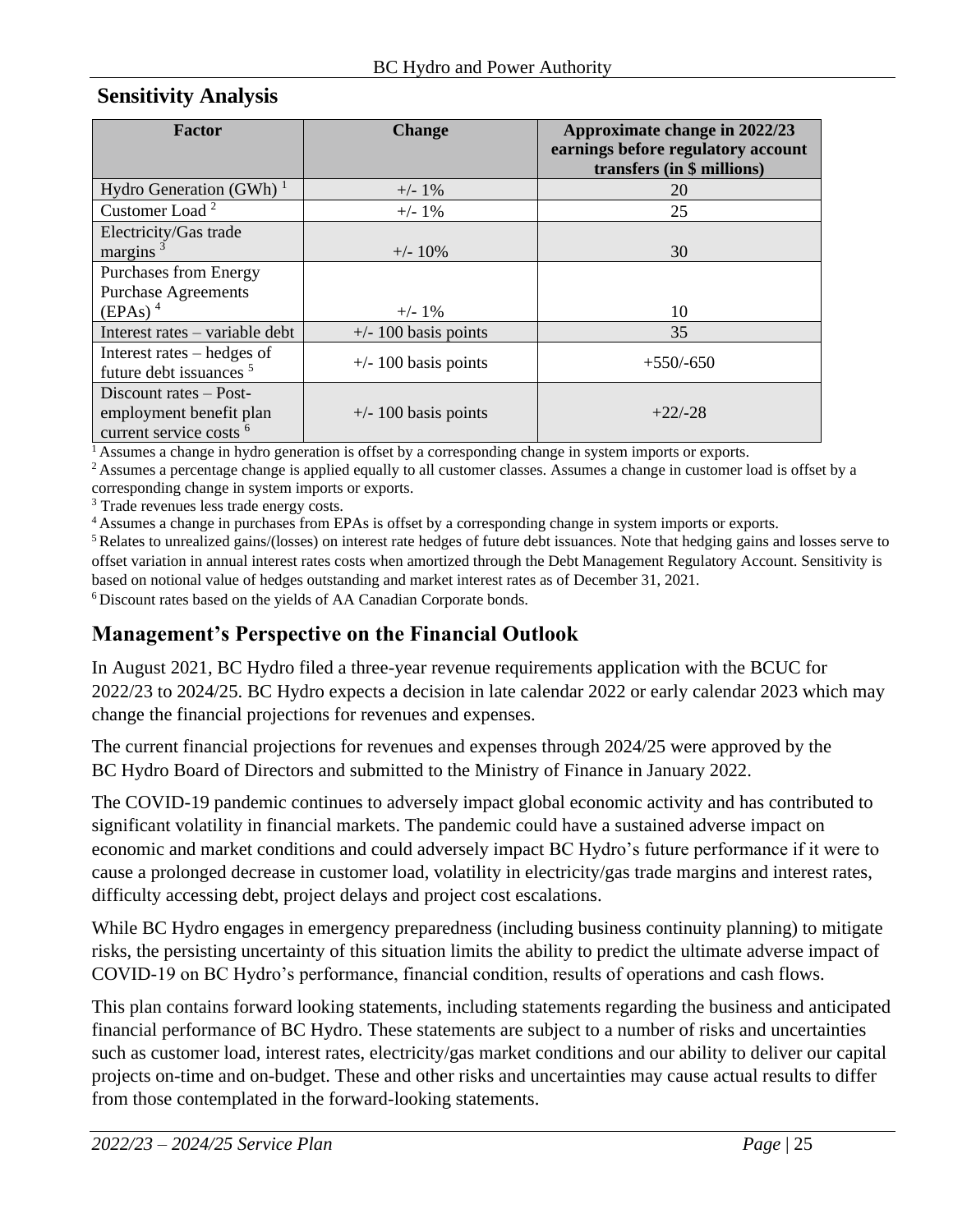#### <span id="page-25-0"></span>**Capital Expenditures by Year and Type and Function**

| (\$ millions)                                              | 2021/22<br><b>Forecast</b> | 2022/23<br><b>Forecast</b> | 2023/24<br><b>Forecast</b> | 2024/25<br><b>Forecast</b> |
|------------------------------------------------------------|----------------------------|----------------------------|----------------------------|----------------------------|
| Capital Expenditures by Type <sup>1</sup>                  |                            |                            |                            |                            |
| Sustaining                                                 | 1,175                      | 1,163                      | 1,154                      | 1,322                      |
| Growth                                                     | 2,457                      | 2,968                      | 3,090                      | 1,645                      |
| Subtotal – BC Hydro Capital Expenditures<br>before CIA     | 3,632                      | 4,131                      | 4,244                      | 2,967                      |
| Contributions-in-Aid $(CIA)^2$                             | (159)                      | (188)                      | (186)                      | (177)                      |
| Total – BC Hydro Capital Expenditures net of<br><b>CIA</b> | 3,473                      | 3,943                      | 4,058                      | 2,790                      |
|                                                            |                            |                            |                            |                            |
| Generation                                                 | 377                        | 301                        | 311                        | 500                        |
| <b>Transmission and Distribution</b>                       | 974                        | 1,024                      | 1,113                      | 1,082                      |
| Properties, Technology and Other                           | 231                        | 284                        | 258                        | 249                        |
| Site C Project <sup>3</sup>                                | 2,050                      | 2,522                      | 2,562                      | 1,136                      |
| Subtotal – BC Hydro Capital Expenditures<br>before CIA     | 3,632                      | 4,131                      | 4,244                      | 2,967                      |
| <b>CIA</b>                                                 | (159)                      | (188)                      | (186)                      | (177)                      |
| Total BC Hydro Capital Expenditures net of<br><b>CIA</b>   | 3,473                      | 3,943                      | 4,058                      | 2,790                      |

<sup>1.</sup> BC Hydro classifies capital expenditures as either sustaining capital or growth capital:

- Sustaining capital includes expenditures to ensure the continued availability and reliability of generation, transmission and distribution facilities. It also includes expenditures to support the business, such as vehicles and information technology.
- Growth capital includes expenditures to meet customer load growth and other business investments. Growth capital includes expenditures to expand existing generation assets as well as expand and reinforce the transmission and distribution system, and includes Site C.
- <sup>2</sup> Contributions in aid of construction are amounts paid by certain customers toward the cost of property, plant and equipment required for the extension of services to supply electricity.
- <sup>3.</sup> Site C project expenditures excludes charges subject to regulatory deferral and certain operating expenditures.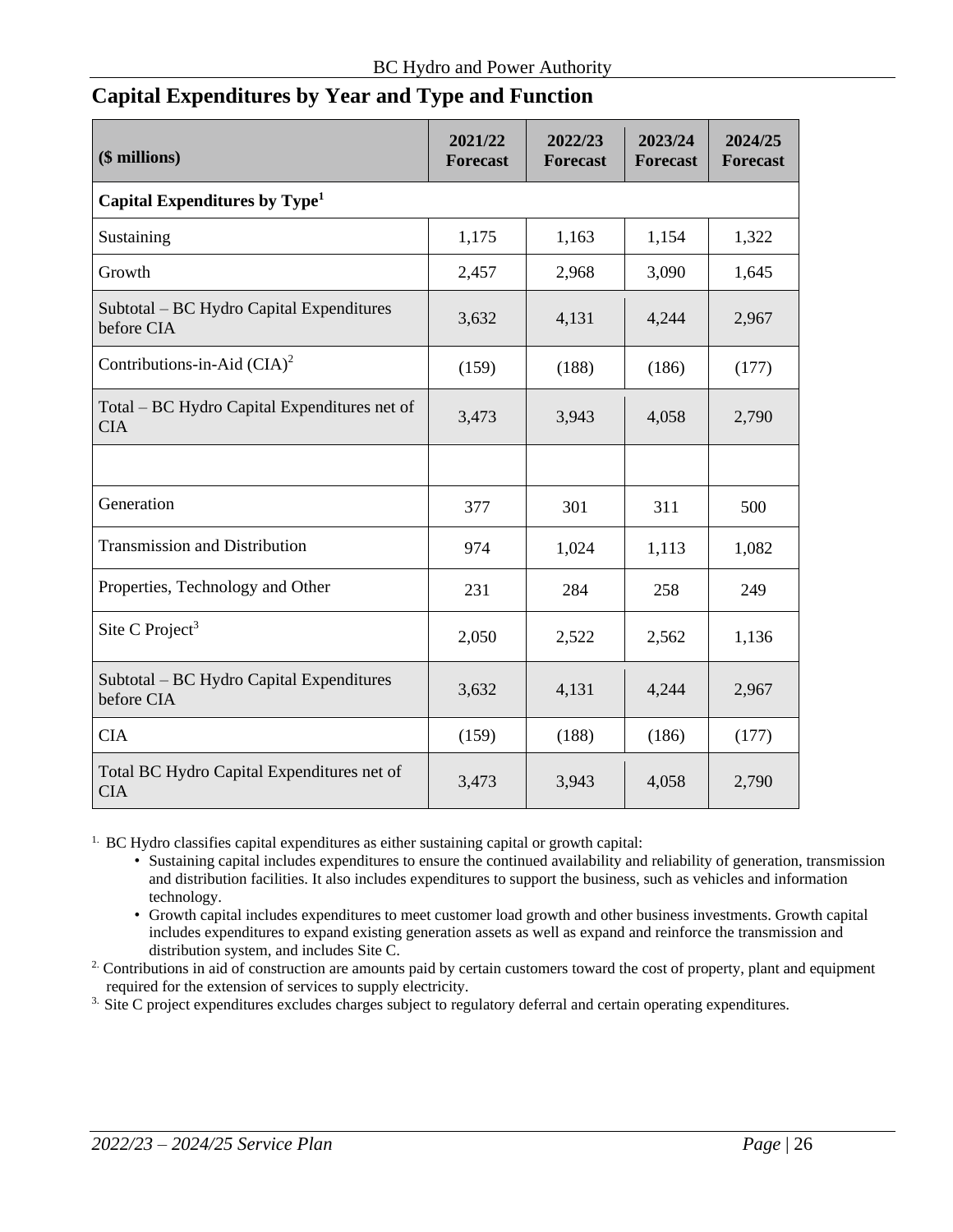## <span id="page-26-0"></span>**Projects over \$50 million**

BC Hydro has the following projects, each with capital costs expected to exceed \$50 million, listed according to targeted completion date. These projects have been approved by the Board of Directors.

| <b>Major Capital Projects (over \$50 million)</b>                                                                                                                                                                                                                                                                                                                                                                                                                                                                                                                                       | <b>Targeted</b><br>Completion<br><b>Date</b><br>(Calendar<br>Year) | <b>Project Cost to</b><br>Dec 31, 2021<br>(\$ millions) | <b>Estimated</b><br>Cost to<br>Complete<br>(\$ millions) | <b>Anticipated</b><br><b>Total Cost</b><br>(\$ millions) |
|-----------------------------------------------------------------------------------------------------------------------------------------------------------------------------------------------------------------------------------------------------------------------------------------------------------------------------------------------------------------------------------------------------------------------------------------------------------------------------------------------------------------------------------------------------------------------------------------|--------------------------------------------------------------------|---------------------------------------------------------|----------------------------------------------------------|----------------------------------------------------------|
| <b>Projects Recently Put Into Service</b>                                                                                                                                                                                                                                                                                                                                                                                                                                                                                                                                               |                                                                    |                                                         |                                                          |                                                          |
| <b>Peace Region Electricity Supply (PRES) Project</b><br>This project was needed to provide sufficient<br>transmission system capacity to serve load growth<br>and increase the reliability of electricity supply to<br>existing customers in the South Peace. This project<br>facilitated reductions in provincial greenhouse gas<br>emissions by enabling electrification of natural gas<br>production, processing, and compression.<br>*The total cost represents the gross cost of the<br>project and has not been netted for potential<br><b>Federal Government contributions.</b> | 2021 In-<br>Service                                                | \$214                                                   | \$2                                                      | $$216*$                                                  |
| <b>LNG Canada Load Interconnection Project</b><br>This project was to facilitate the interconnection of<br>LNG Canada's facility. A new double circuit<br>287kV transmission line was constructed from<br>Minette Substation (MIN) to LNG Canada's<br>facility and system reinforcements at MIN were<br>also implemented. Under BC Hydro's standard<br>tariffs, the customer was required to pay for a<br>portion of this project's costs.<br>*The total cost represents the gross cost of the<br>project and has not been netted for a customer's<br>contribution of \$24M.            | 2021 In-<br>Service                                                | \$79                                                    | \$3                                                      | \$82*                                                    |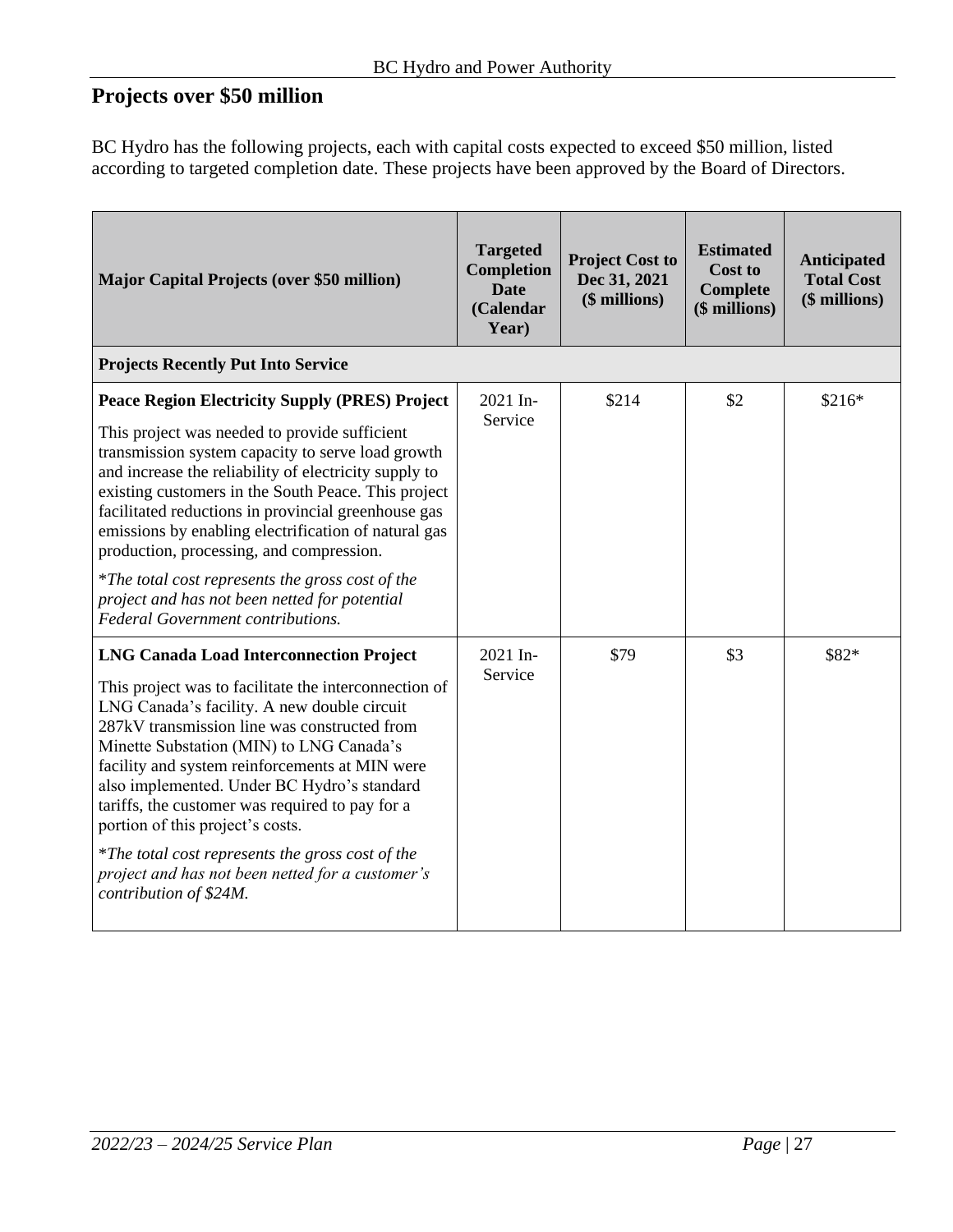| <b>Major Capital Projects (over \$50 million)</b>                                                                                                                                                                                                                                                                                                                                                                                                                                                                                                                                                                                                                                                                                                                                                                                        | <b>Targeted</b><br>Completion<br><b>Date</b><br>(Calendar<br>Year) | <b>Project Cost to</b><br>Dec 31, 2021<br>(\$ millions) | <b>Estimated</b><br><b>Cost to</b><br><b>Complete</b><br>(\$ millions) | <b>Anticipated</b><br><b>Total Cost</b><br>(\$ millions) |
|------------------------------------------------------------------------------------------------------------------------------------------------------------------------------------------------------------------------------------------------------------------------------------------------------------------------------------------------------------------------------------------------------------------------------------------------------------------------------------------------------------------------------------------------------------------------------------------------------------------------------------------------------------------------------------------------------------------------------------------------------------------------------------------------------------------------------------------|--------------------------------------------------------------------|---------------------------------------------------------|------------------------------------------------------------------------|----------------------------------------------------------|
| <b>Projects Recently Put Into Service</b>                                                                                                                                                                                                                                                                                                                                                                                                                                                                                                                                                                                                                                                                                                                                                                                                |                                                                    |                                                         |                                                                        |                                                          |
| Bridge River 2 Upgrade Units 7 and 8 Project<br>This project replaced the two generators and other<br>related equipment to restore the historical<br>operating capacity. Units 7 and 8 were placed into<br>service in 1960, were unreliable and in poor and<br>unsatisfactory condition.                                                                                                                                                                                                                                                                                                                                                                                                                                                                                                                                                 | 2021 In-<br>Service                                                | \$71                                                    | \$7                                                                    | \$78                                                     |
| Ongoing                                                                                                                                                                                                                                                                                                                                                                                                                                                                                                                                                                                                                                                                                                                                                                                                                                  |                                                                    |                                                         |                                                                        |                                                          |
| <b>South Fraser Transmission Relocation Project*</b>                                                                                                                                                                                                                                                                                                                                                                                                                                                                                                                                                                                                                                                                                                                                                                                     | <b>TBD</b>                                                         | \$27                                                    | \$0                                                                    | \$27                                                     |
| This project is intended to relocate certain sections<br>of two 230kV transmission circuits (Circuit 2L62<br>and Circuit 2L58) from their present location<br>adjacent to Highway 99 and in the George Massey<br>tunnel to accommodate the replacement of the<br>tunnel. These two 230kV circuits form a critical<br>part of BC Hydro's transmission network<br>supplying power to customers in Richmond, Delta<br>and the Greater Vancouver area.<br><i>*The anticipated total cost was previously</i><br>reported as \$76 million. As a result of the<br>announcement regarding Government's Fraser<br>River Tunnel Project on August 18, 2021, BC<br>Hydro is reassessing crossing options. Once this<br>reassessment is complete, a revised estimate of the<br>anticipated total cost for the resulting project will<br>be provided. |                                                                    |                                                         |                                                                        |                                                          |
|                                                                                                                                                                                                                                                                                                                                                                                                                                                                                                                                                                                                                                                                                                                                                                                                                                          |                                                                    |                                                         | \$13                                                                   | \$81                                                     |
| <b>Downtown Vancouver Electricity Supply: West</b><br><b>End Strategic Property Purchase</b><br>This project is to acquire property rights to build<br>and connect a new underground substation that<br>will upgrade the aging electricity system in<br>downtown Vancouver.                                                                                                                                                                                                                                                                                                                                                                                                                                                                                                                                                              | 2022<br>Targeted In-<br>Service                                    | \$68                                                    |                                                                        |                                                          |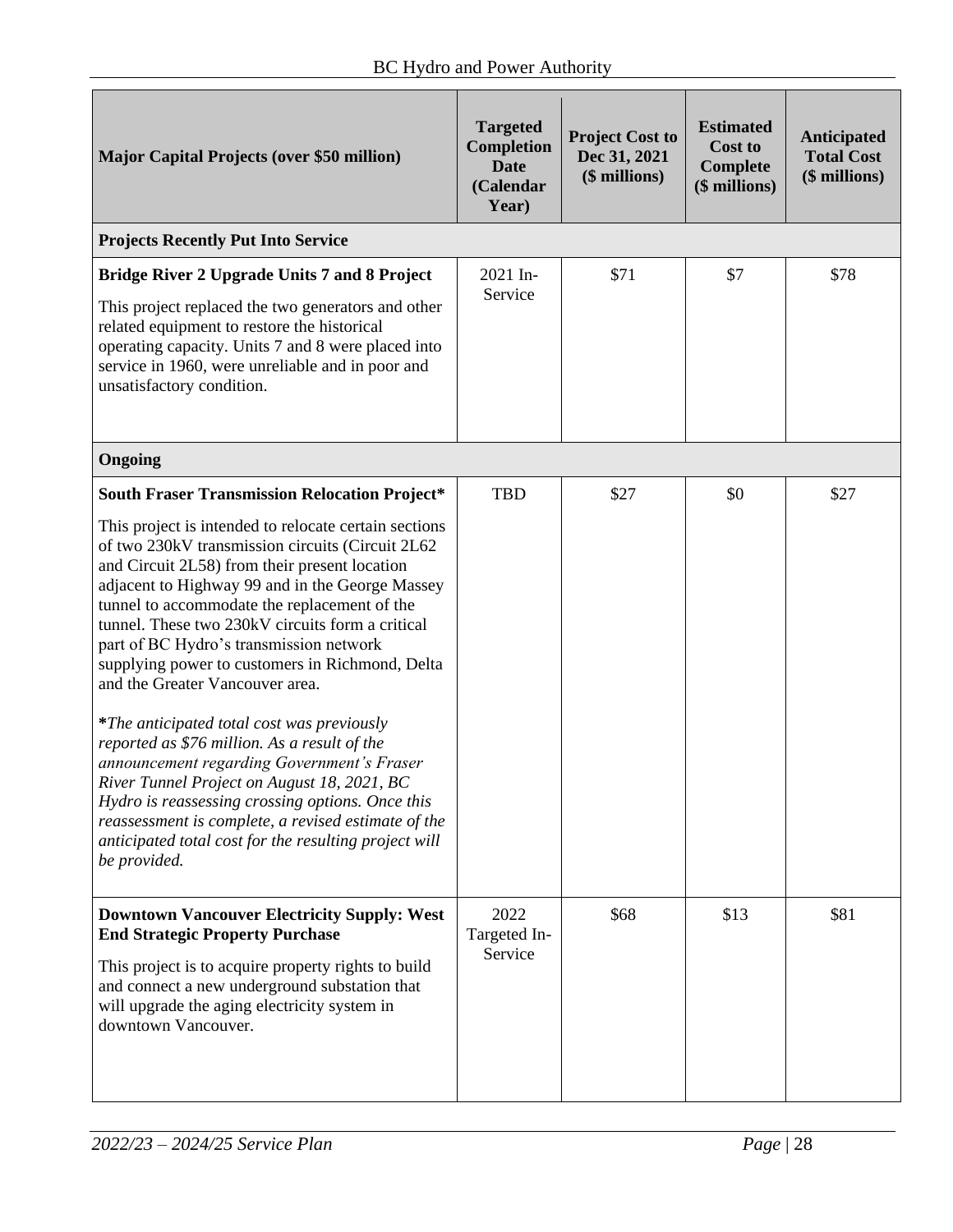| <b>Major Capital Projects (over \$50 million)</b>                                                                                                                                                                                                                                                                                                                                                                                                                                                                                                                                                                                                                     | <b>Targeted</b><br>Completion<br><b>Date</b><br>(Calendar<br>Year) | <b>Project Cost to</b><br>Dec 31, 2021<br>(\$ millions) | <b>Estimated</b><br><b>Cost to</b><br>Complete<br>(\$ millions) | <b>Anticipated</b><br><b>Total Cost</b><br>(\$ millions) |
|-----------------------------------------------------------------------------------------------------------------------------------------------------------------------------------------------------------------------------------------------------------------------------------------------------------------------------------------------------------------------------------------------------------------------------------------------------------------------------------------------------------------------------------------------------------------------------------------------------------------------------------------------------------------------|--------------------------------------------------------------------|---------------------------------------------------------|-----------------------------------------------------------------|----------------------------------------------------------|
| <b>Wahleach Refurbish Generator Project</b><br>This project will improve the reliability of the<br>generator at Wahleach Generating Facility, and its<br>scope includes replacement of the stator and rotor<br>poles, refurbishment of the remaining major<br>components, and a combination of new,<br>replacement, and refurbishment of the auxiliary<br>components. The project also includes the<br>installation of a new powerhouse crane and<br>structural upgrades to the powerhouse building.                                                                                                                                                                  | 2022 Targeted<br>In-Service                                        | \$35                                                    | \$16                                                            | \$51                                                     |
| Mica Replace Units 1 to 4 Generator<br><b>Transformers Project</b><br>This project will address the reliability and safety<br>risks of the Unit 1-4 Generator Step-up Unit<br>transformers at the Mica Generating Station, which<br>are nearing end of life. There is a heightened<br>reliability and safety risk from continuing to<br>operate these transformers in an underground<br>powerhouse as they age.                                                                                                                                                                                                                                                       | 2022 Targeted<br>In-Service                                        | \$57                                                    | \$23                                                            | \$80                                                     |
| G.M. Shrum (GMS) G1 to 10 Control System<br><b>Upgrade</b><br>This project will replace the controls equipment,<br>provide full remote control capability from the<br>remote control center, and rectify deficiencies in<br>the current system. The condition of the legacy<br>controls for the GMS generating units, which were<br>originally installed in the 1960s and 1970s, is of<br>growing concern due to increasing maintenance<br>requirements, lack of available spare parts and<br>decreasing reliability. The controls are well beyond<br>their expected life, which causes operating<br>problems and increases the risk of damage to<br>major equipment. | 2022 Targeted<br>In-Service                                        | \$60                                                    | \$15                                                            | \$75                                                     |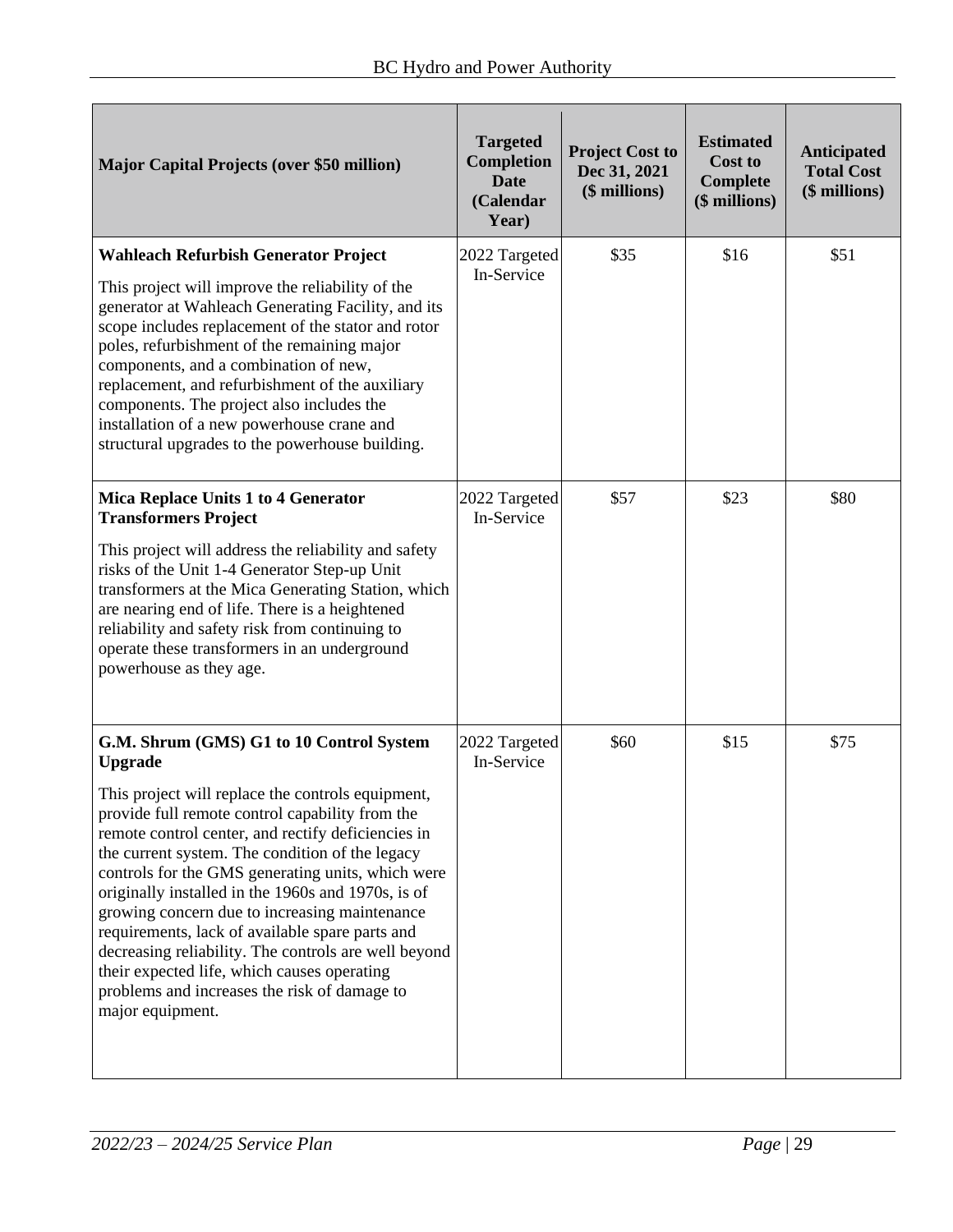| <b>Major Capital Projects (over \$50 million)</b>                                                                                                                                                                                                                                                                                                                                                                                                                                                                                                    | <b>Targeted</b><br>Completion<br><b>Date</b><br>(Calendar<br>Year) | <b>Project Cost to</b><br>Dec 31, 2021<br>(\$ millions) | <b>Estimated</b><br><b>Cost to</b><br><b>Complete</b><br>(\$ millions) | <b>Anticipated</b><br><b>Total Cost</b><br>(\$ millions) |
|------------------------------------------------------------------------------------------------------------------------------------------------------------------------------------------------------------------------------------------------------------------------------------------------------------------------------------------------------------------------------------------------------------------------------------------------------------------------------------------------------------------------------------------------------|--------------------------------------------------------------------|---------------------------------------------------------|------------------------------------------------------------------------|----------------------------------------------------------|
| <b>Mount Lehman Substation Upgrade Project</b><br>This project will increase the firm capacity of the<br>Mount Lehman Substation to address safety and<br>asset health concerns at both the Clayburn and<br>Sumas Way substations.                                                                                                                                                                                                                                                                                                                   | 2023 Targeted<br>In-Service                                        | \$40                                                    | \$18                                                                   | \$58                                                     |
| <b>Street Light Replacement Program</b><br>The program will convert approximately 95,000<br>BC Hydro owned and maintained High Pressure<br>Sodium and Mercury Vapour street lights to<br>Light Emitting Diode (LED) street lights. This is<br>required to meet federal polychlorinated biphenyl<br>(PCB) environmental regulations by the end of<br>2025, manage increasing operations and<br>maintenance costs, and better meet our<br>customers' expectations. Lights have started to be<br>converted and conversions will be complete in<br>2023. | 2023 Targeted<br>In-Service                                        | \$27                                                    | \$48                                                                   | \$75                                                     |
| 5L063 Telkwa Project<br>This project will increase the reliability and<br>reduce the safety risks of the 500kV radial<br>transmission line (5L063) that provides service<br>for customers in Northwest British Columbia. A<br>portion of the 5L063 line will be relocated away<br>from the current area of unstable terrain.                                                                                                                                                                                                                         | 2023 Targeted<br>In-Service                                        | \$25                                                    | \$41                                                                   | \$66                                                     |
| <b>Mica Modernize Controls Project</b><br>This project will address the reliability,<br>maintainability, and operability of the Units 1-4<br>exciters, governors, unit controls and control<br>room controls at the Mica Creek Generating<br>Station.                                                                                                                                                                                                                                                                                                | 2023 Targeted<br>In-Service                                        | \$37                                                    | \$19                                                                   | \$56                                                     |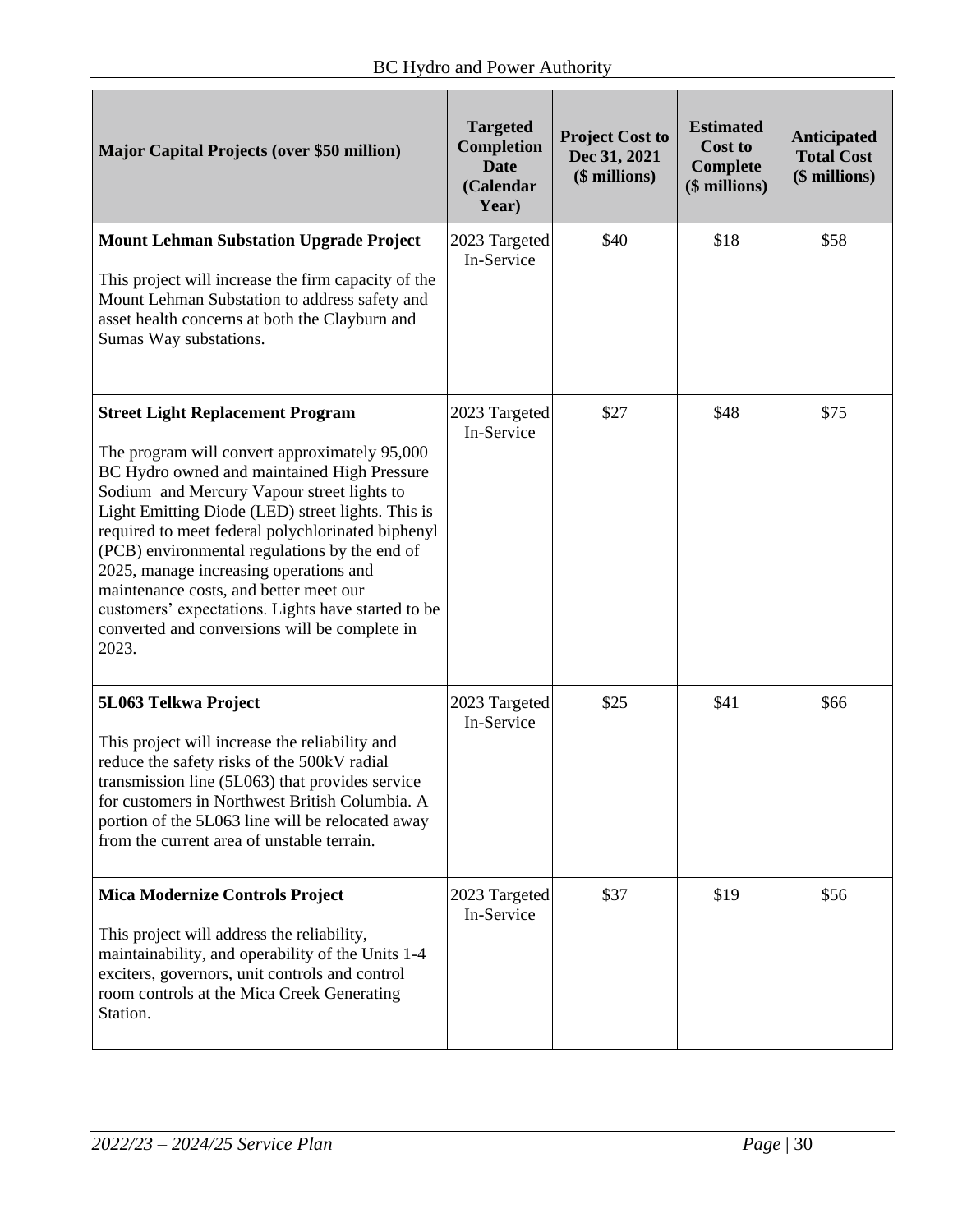| <b>Major Capital Projects (over \$50 million)</b>                                                                                                                                                                                                                                                                                                                                                                                                                          | <b>Targeted</b><br>Completion<br><b>Date</b><br>(Calendar<br>Year) | <b>Project Cost to</b><br>Dec 31, 2021<br>(\$ millions) | <b>Estimated</b><br><b>Cost to</b><br><b>Complete</b><br>(\$ millions) | <b>Anticipated</b><br><b>Total Cost</b><br>(\$ millions) |
|----------------------------------------------------------------------------------------------------------------------------------------------------------------------------------------------------------------------------------------------------------------------------------------------------------------------------------------------------------------------------------------------------------------------------------------------------------------------------|--------------------------------------------------------------------|---------------------------------------------------------|------------------------------------------------------------------------|----------------------------------------------------------|
| <b>Capilano Substation Upgrade Project</b><br>This project will address the existing asset health,<br>reliability, safety, and environmental issues<br>associated with the Capilano Substation, and to<br>ensure that the capacity of the substation meets the<br>long term area needs. The project will also<br>introduce a 25kV source to enable 25kV voltage<br>conversion and facilitate the execution of other<br>future substation projects in the North Shore area. | 2024 Targeted<br>In-Service                                        | \$26                                                    | \$61                                                                   | \$87                                                     |
| Vancouver Island Radio System Project<br>This project will replace the end-of-life BC Hydro<br>telecommunication system on Vancouver Island<br>with a modernized system to improve reliability<br>and increase communication capacity. Upgrades<br>will be completed at 38 substations and microwave<br>repeater sites and the project will also include<br>installation of a new microwave radio link.                                                                    | 2024 Targeted<br>In-Service                                        | \$31                                                    | \$22                                                                   | \$53                                                     |
| <b>Sperling Substation (SPG) Metalclad</b><br><b>Switchgear Replacement Project</b><br>This project will address the existing asset health,<br>reliability and safety risks associated with the<br>12kV 60 series feeder section and the bulk oil<br>breaker in the 12 kV 70/80 series feeder section,<br>insufficient electrical clearances in the 60 series<br>feeder section, and arc flash safety risks associated<br>with the 12kV indoor metalclad switchgear.       | 2025 Targeted<br>In-Service                                        | \$11                                                    | \$43                                                                   | \$54                                                     |
| Natal - 60-138 kV Switchyard Upgrade Project<br>This project is to address reliability, regulatory and<br>safety risks at the Natal substation as the 60-138kV<br>switchyard equipment is at end of life and requires<br>replacement.                                                                                                                                                                                                                                      | 2025 Targeted<br>In-Service                                        | \$5                                                     | \$79                                                                   | \$84                                                     |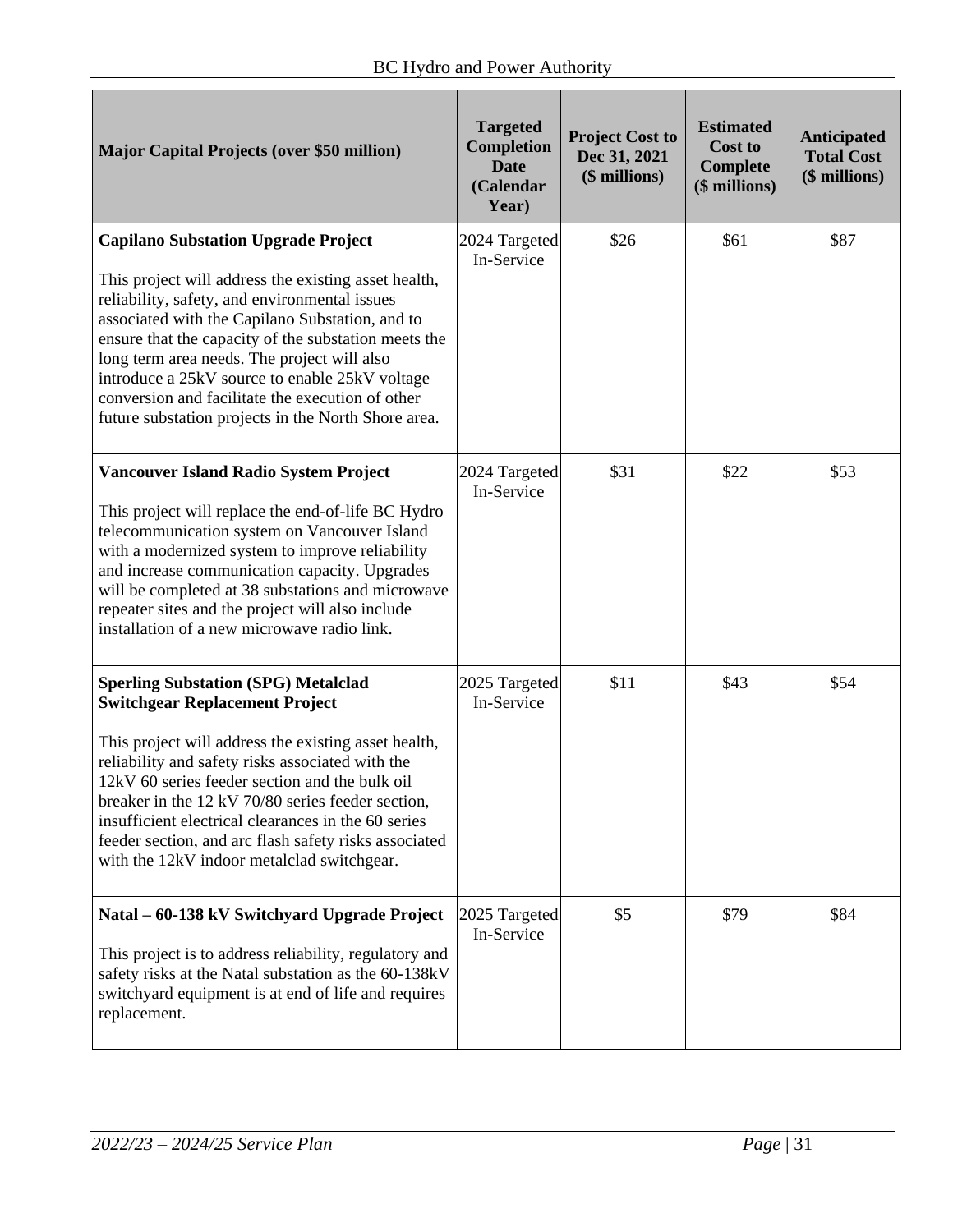| <b>Major Capital Projects (over \$50 million)</b>                                                                                                                                                                                                                                                                                                                                                                                                                                                                                                                                                                                                                                                                                                                                                                                                                                                                                                                                                                                                                                                                                                                         | <b>Targeted</b><br>Completion<br><b>Date</b><br>(Calendar<br>Year) | <b>Project Cost to</b><br>Dec 31, 2021<br>(\$ millions) | <b>Estimated</b><br>Cost to<br>Complete<br>(\$ millions) | <b>Anticipated</b><br><b>Total Cost</b><br>(\$ millions) |
|---------------------------------------------------------------------------------------------------------------------------------------------------------------------------------------------------------------------------------------------------------------------------------------------------------------------------------------------------------------------------------------------------------------------------------------------------------------------------------------------------------------------------------------------------------------------------------------------------------------------------------------------------------------------------------------------------------------------------------------------------------------------------------------------------------------------------------------------------------------------------------------------------------------------------------------------------------------------------------------------------------------------------------------------------------------------------------------------------------------------------------------------------------------------------|--------------------------------------------------------------------|---------------------------------------------------------|----------------------------------------------------------|----------------------------------------------------------|
| <b>Site C Project***</b><br>This project will construct a third dam and a<br>hydroelectric generating station on the Peace River<br>approximately seven kilometres southwest of Fort<br>St. John. It will be capable of producing<br>approximately 5,100 gigawatt-hours of electricity<br>annually and 1,100 megawatts of capacity. Site C<br>will provide clean, renewable and cost-effective<br>power in B.C. for more than 100 years.<br>*Planned in-service date for all units.<br>**Site C project total anticipated cost and project<br>cost to date include capital costs, charges subject<br>to regulatory deferral and certain operating<br>expenditures.<br>***As approved in June 2021, the Site C project<br>budget is \$16 billion with a project in-service date<br>of calendar year 2025. BC Hydro continues to<br>manage significant risks to the project such as the<br>ongoing COVID-19 pandemic and the potential<br>impacts to on-site construction activities. The<br>Site C Project continues to work with the Project<br>Assurance Board, Mr. Milburn, Ernst & Young<br>Canada, and the Technical Advisory Board to<br>manage these project risks. | 2025*<br>Targeted In-<br>Service                                   | \$8,359                                                 | \$7,641                                                  | \$16,000**                                               |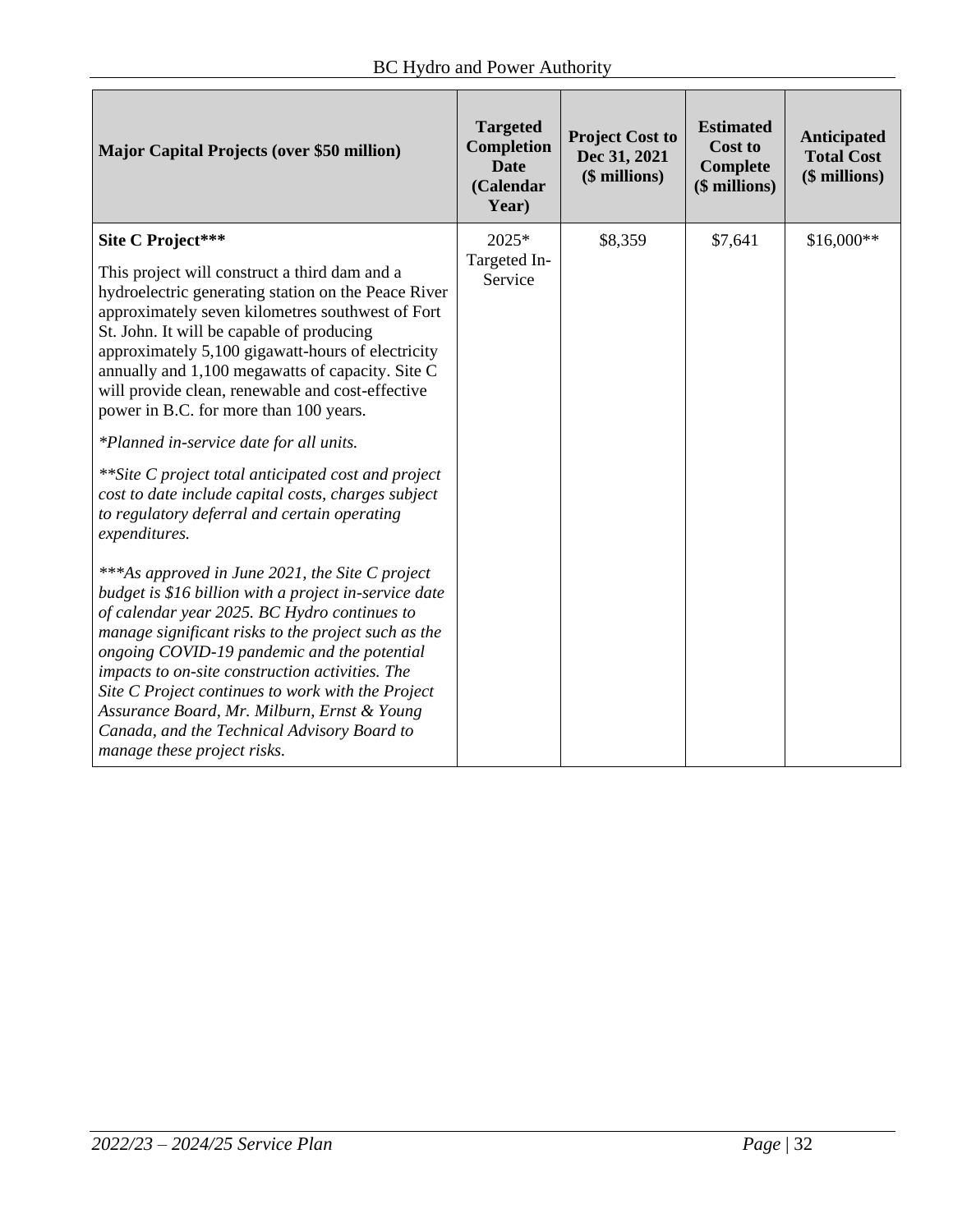## <span id="page-32-0"></span>**Appendix A: Additional Information**

#### **Corporate Governance**

Information about Corporate Governance can be found at:

[http://www.bchydro.com/about/accountability\\_reports/financial\\_reports/service\\_plan.html.](http://www.bchydro.com/about/accountability_reports/financial_reports/service_plan.html)

This includes all information detailed in the Best Practice Guidelines: Governance and Disclosure Guidelines for Governing Boards of British Columbia Public Sector Organizations:

- Board of Directors
- Executive Team
- Code of Conduct
- Board Governance Manual

#### **Organizational Overview**

Information about BC Hydro's organizational overview can be found at:

<https://www.bchydro.com/toolbar/about.html>

This includes links to information about BC Hydro's operations, governance and mandate.

## <span id="page-32-1"></span>**Appendix B: Subsidiaries and Operating Segments**

## **Active Subsidiaries**

As wholly owned subsidiaries, and like BC Hydro itself, Powerex Corp. and Powertech Labs Inc. follow best practices in corporate governance and subsidiary activities align with BC Hydro's mandate, strategic priorities and fiscal plan.

#### **Powerex Corp**

Powerex Corp., an energy marketer, is a wholly owned corporate subsidiary of BC Hydro and a key participant in wholesale energy markets across North America. Powerex's business consists of trading wholesale power and natural gas, environmental products (renewable energy credits or other similar products), carbon products (allowances and other similar products), ancillary energy services, and financial energy products.

Through its contractual agreements with BC Hydro, Powerex supports BC Hydro's system requirements by importing and exporting energy. Powerex also markets, through a contractual agreement with the Province, the Canadian Entitlement to the Downstream Power Benefits under the Columbia River Treaty.

The Chief Executive Officer (CEO) of Powerex reports directly to the Board of Directors of Powerex. The Chair of the Powerex Board ensures the Board of BC Hydro is informed of Powerex's key strategies and business activities. The Powerex CEO also informs the BC Hydro President & CEO and Executive Team of Powerex's key strategies and business activities.

Powerex operates in competitive and complex wholesale energy markets, which can cause net income in any given year to vary significantly. Market, economic and weather conditions, reduced hydro system flexibility, unrealized mark-to-market gains or losses and the strength of the Canadian dollar can materially impact Powerex net income. The Service Plan forecast includes annual trade income from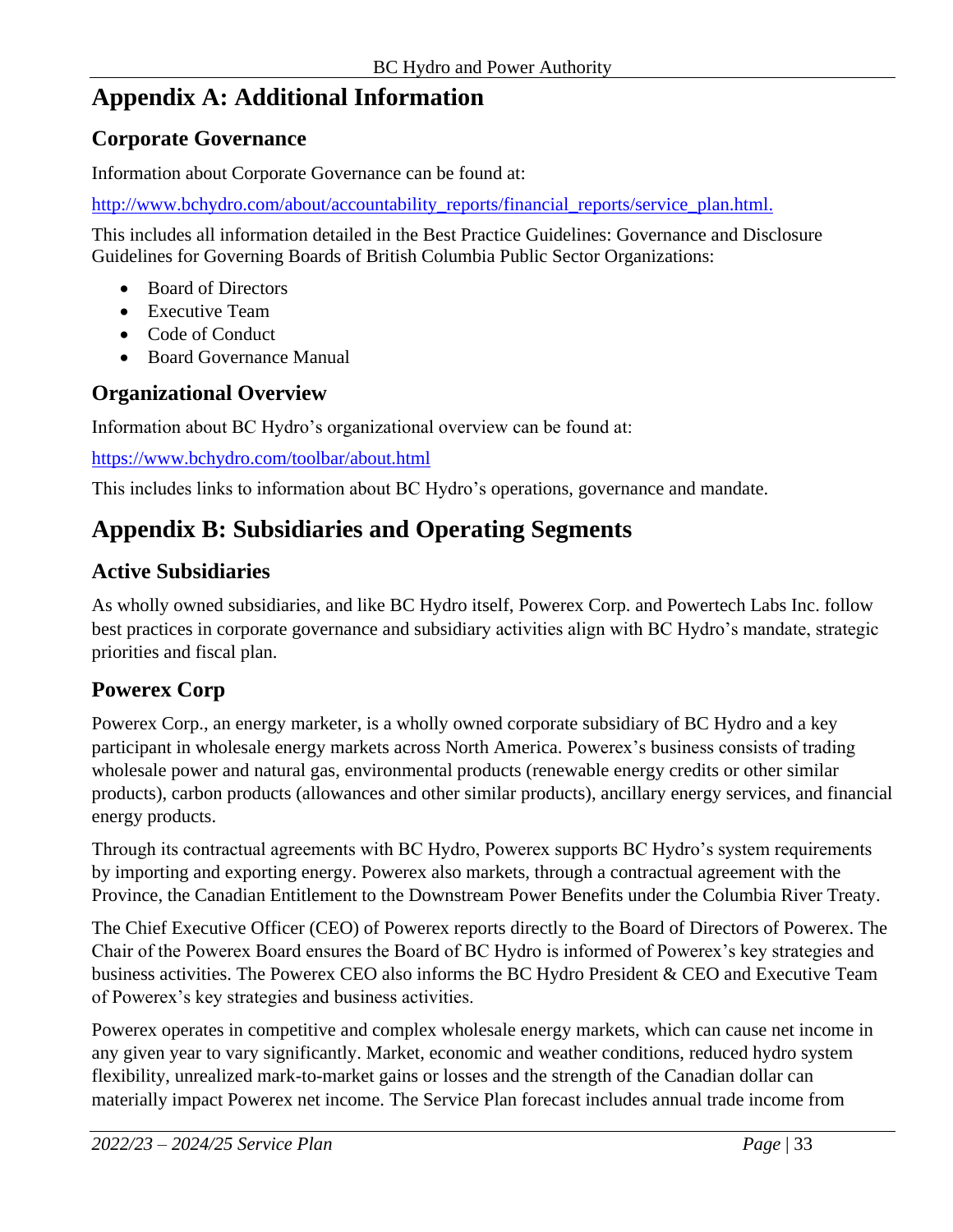Powerex of approximately \$225 million per year for 2022/23 to 2024/25, based on the average earnings over the last five fiscal years. For more information, visit [powerex.com.](http://powerex/_layouts/AccessDenied.aspx?Source=http%3A%2F%2Fpowerex)

#### **Board of Directors:**

- Len Boggio Chair
- Sam Drier
- Valerie Lambert
- Marilyn Mauritz
- Chris O'Riley
- Catherine Roome

#### **Powertech Labs Inc.**

Powertech Labs Inc., operating in Surrey since its inception in 1979, is a wholly owned subsidiary of BC Hydro. Powertech is internationally recognized as technical experts in a range of fields related to the electric utility and clean energy industries and offers services and solutions including performance and type testing, asset lifecycle management solutions, engineering studies, and power system modelling and analysis to energy clients, including BC Hydro, and other sectors globally. Powertech is also a technical leader in hydrogen energy, providing certification, performance, and safety testing services for hydrogen components and systems, as well as the design and construction of innovative hydrogen vehicle refueling systems.

The President and CEO of Powertech reports to Powertech's Board of Directors. The Powertech Board is chaired by BC Hydro's President and CEO and its Directors include senior Executives and Board members of BC Hydro.

The Service Plan forecast includes annual net income from Powertech ranging from approximately \$3 to \$4 million per year for 2022/23 to 2024/25. For more information, visit [powertechlabs.com.](https://www.powertechlabs.com/)

#### **Board of Directors:**

- Chris O'Riley Chair
- Melissa Holland
- Kip Morison
- Vasee Navaratnam
- John Nunn
- David Wong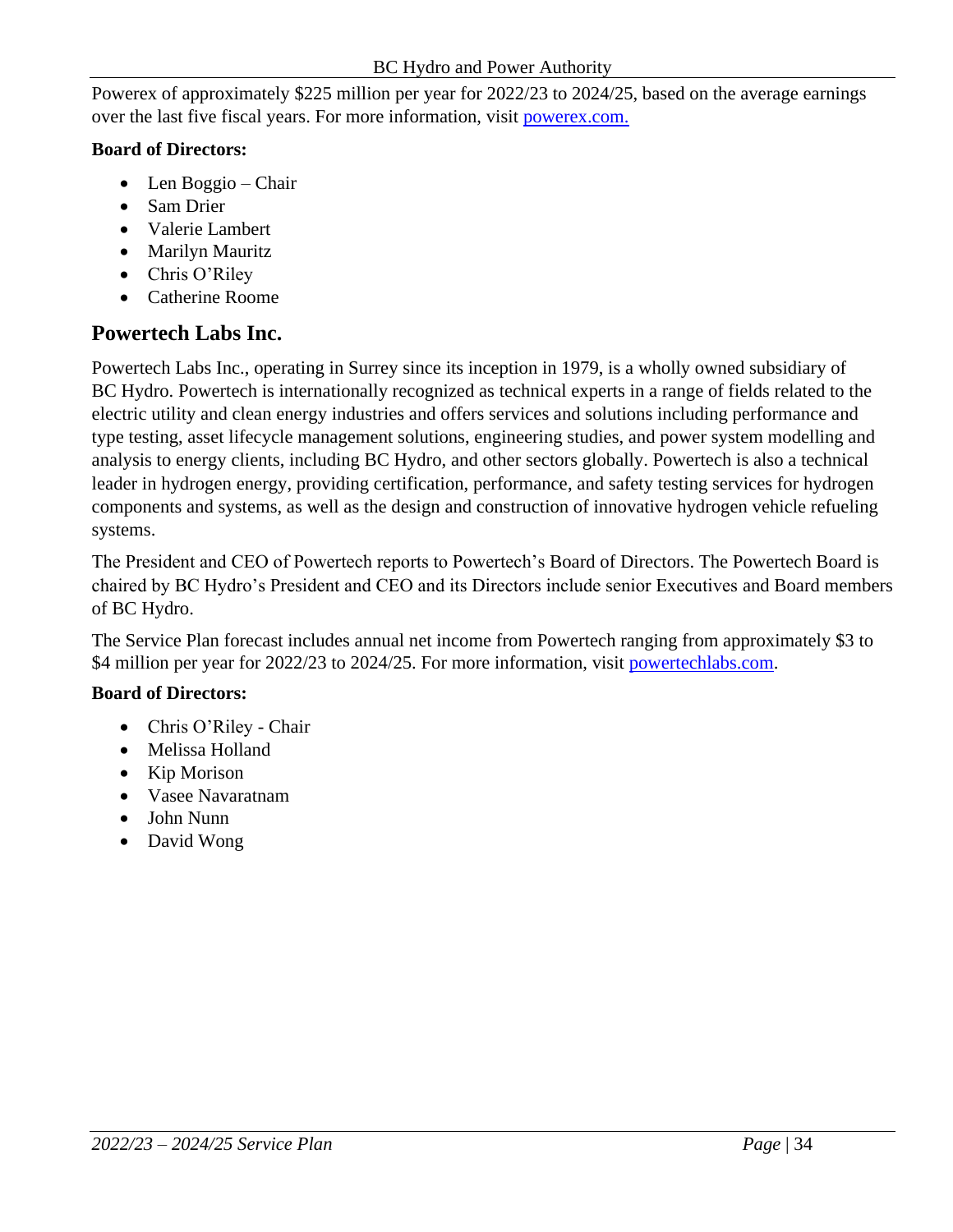#### **Other Subsidiaries**

BC Hydro has created or retained a number of other subsidiaries for various purposes, including holding licences in other jurisdictions, to manage real estate holdings and to manage various risks. Three of these subsidiaries are considered active:

#### **BCHPA Captive Insurance Company Ltd.**

Procures insurance products and services on behalf of BC Hydro.

#### **Columbia Hydro Constructors Ltd.**

Administers and supplies the labour force to specified projects.

#### **Tongass Power and Light Company**

Provides electrical power to Hyder, Alaska from Stewart, B.C. due to its remoteness from the Alaska electrical system.

#### **Nominee Holding Companies and/or Inactive/Dormant Subsidiaries**

BC Hydro's remaining subsidiaries either serve as nominee holding companies (indicated with an \*) or are considered to be inactive/dormant. The inactive/dormant subsidiaries do not carry on active operations. As of December 31, 2021, these other subsidiaries consisted of the following:

- 1. British Columbia Hydro International Limited
- 2. British Columbia Power Exchange Corporation
- 3. British Columbia Power Export Corporation
- 4. British Columbia Transmission Corporation
- 5. Columbia Estate Company Limited\*
- 6. Edmonds Centre Developments Limited\*
- 7. Fauquier Water and Sewerage Corporation
- 8. Hydro Monitoring (Alberta) Inc.\*
- 9. Victoria Gas Company Limited
- 10. Waneta Holdings (US) Inc.\*
- 11. 1111472 BC Ltd.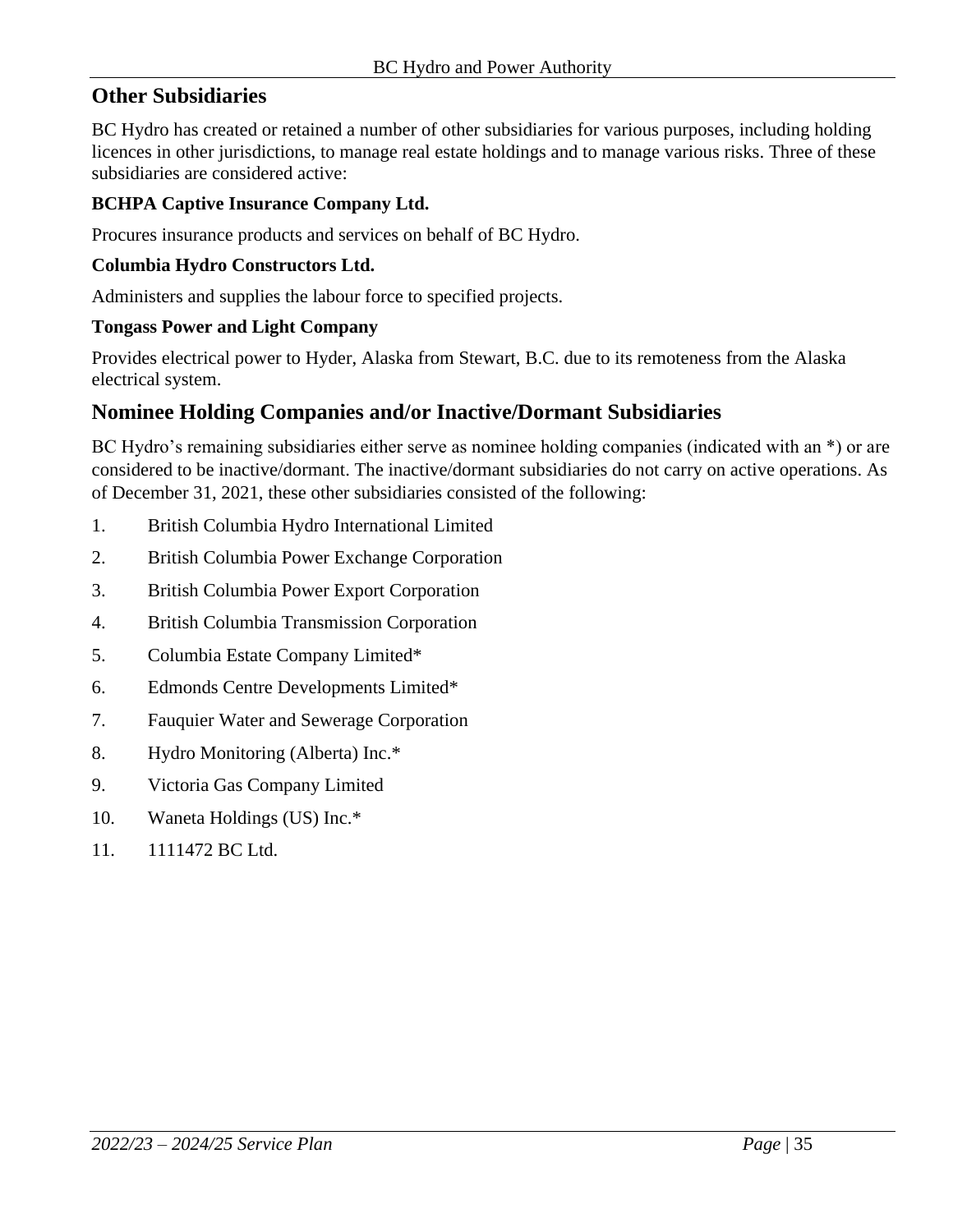#### **Appendix C: Crown Mandate Letter from the Minister Responsible**

June 15, 2021

Mr. Doug Allen **Chair** BC Hydro 18th Floor, 333 Dunsmuir Street Vancouver, BC V6B 5R3

Dear Mr. Allen:

On behalf of Premier John Horgan and the Executive Council, I would like to extend my thanks to you and your board members for the dedication, expertise and skills with which you serve the people of British Columbia.

Every public sector organization is accountable to the citizens of British Columbia. The expectations of British Columbians are identified through their elected representatives, the members of the Legislative Assembly. Your contributions advance and protect the public interest of all British Columbians and, through your work, you are supporting a society in which the people of this Province can exercise their democratic rights, trust and feel protected by their public institutions.

You are serving British Columbians at a time when people in our province face significant challenges as a result of the global COVID-19 pandemic. Recovering from the pandemic will require focused direction, strong alignment and ongoing engagement between public sector organizations and government. It will require all Crowns to adapt to changing circumstances and follow Public Health orders and guidelines as you find ways to deliver your services to citizens.

This mandate letter, which I am sending in my capacity as Minister responsible for BC Hydro on behalf of the Executive Council, communicates expectations for your organization. It sets out overarching principles relevant to the entire public sector and provides specific direction to BC Hydro about priorities and expectations for the coming fiscal year.

I expect that the following five foundational principles will inform your agency's policies and programs:

**Ministry of Energy, Mines and Low Carbon Innovation** **Office of the Minister Mailing Address:**

**PO Box 9060, Stn Prov Govt Victoria, BC V8W 9E2 Telephone: 250 953-0900**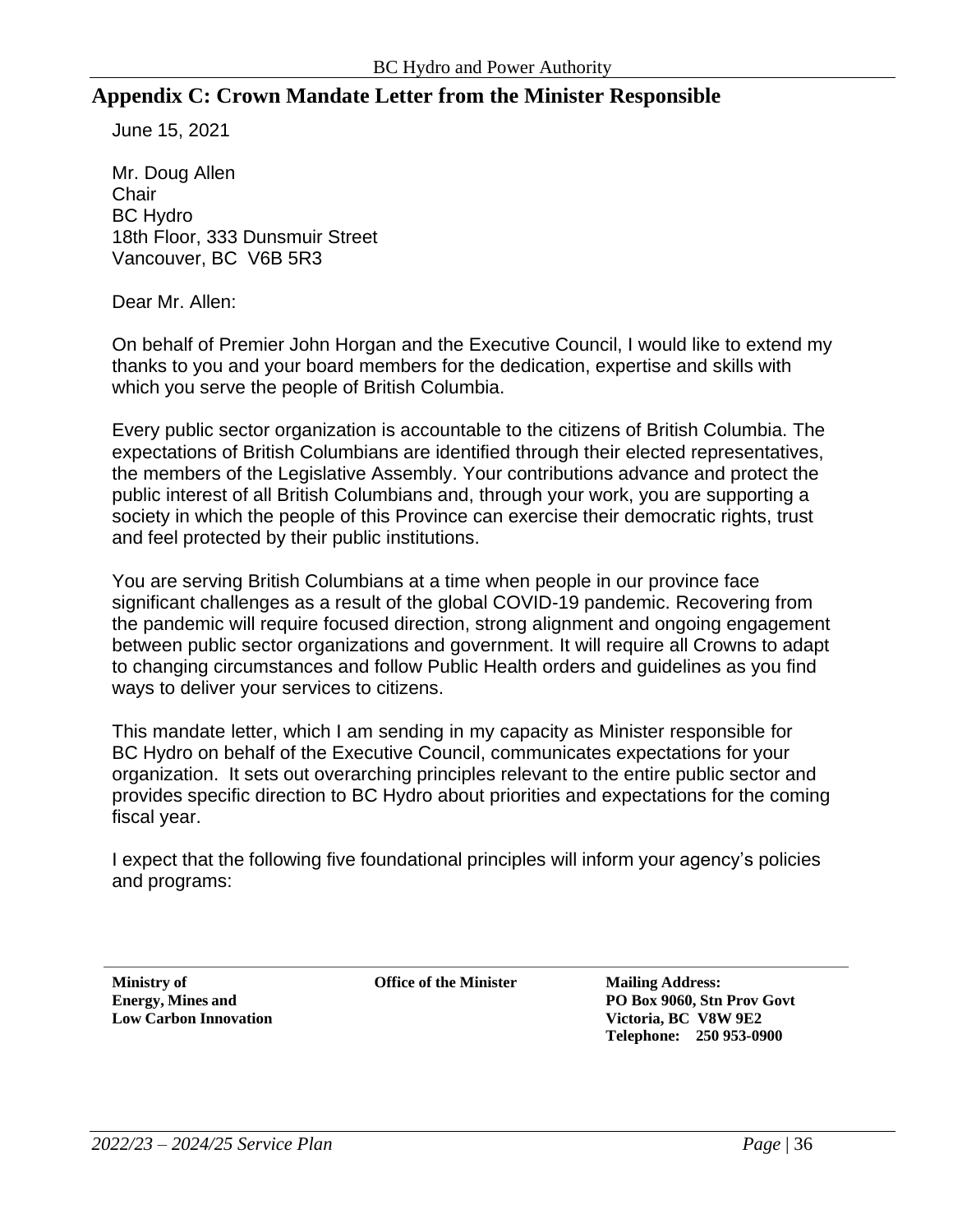- **Putting people first:** We are committed to working with you to put people first. You and your board are uniquely positioned to advance and protect the public interest, and I expect that you will consider how your board's decisions maintain, protect and enhance the public services people rely on and make life more affordable for everyone.
- **Lasting and meaningful reconciliation:** Reconciliation is an ongoing process and a shared responsibility for us all. Government's unanimous passage of the *Declaration of the Rights of Indigenous Peoples Act* was a significant step forward in this journey – one that all Crown agencies are expected to support as we work in cooperation with Indigenous peoples to establish a clear and sustainable path to lasting reconciliation. True reconciliation will take time and ongoing commitment to work with Indigenous peoples as they move towards self-determination. Guiding these efforts, Crown agencies must also remain focused on creating opportunities that implement the Truth and Reconciliation Commission's recommendations through your mandate.
- **Equity and anti-racism:** Our Province's history, identity and strength are rooted in its diverse population. Yet racialized and marginalized people face historic and present-day barriers that limit their full participation in their communities, workplaces, government and their lives. The public sector has a moral and ethical responsibility to tackle systemic discrimination in all its forms – and every public sector organization has a role in this work. All Crowns are expected to adopt the Gender-Based Analysis Plus (GBA+) lens to ensure equity is reflected in your operations and programs. Similarly, appointments resulting in strong public sector boards that reflect the diversity of BC will help achieve effective and citizen-centred governance.
- **A better future through fighting climate change:** Announced in December 2018, the CleanBC climate action plan puts our Province on the path to a cleaner, better future by building a low-carbon economy with new clean energy jobs and opportunities, protecting our clean air, land and water and supporting communities to prepare for carbon impacts. As part of the accountability framework established in CleanBC, and consistent with the *Climate Change Accountability Act*, please ensure your organization aligns operations with targets and strategies for minimizing greenhouse gas emissions and managing climate change risk, including the CleanBC target of a 50% reduction in public sector building emissions and a 40% reduction in public sector fleet emissions by 2030. Your organization is expected to work with government to report out on these plans and activities as required by legislation.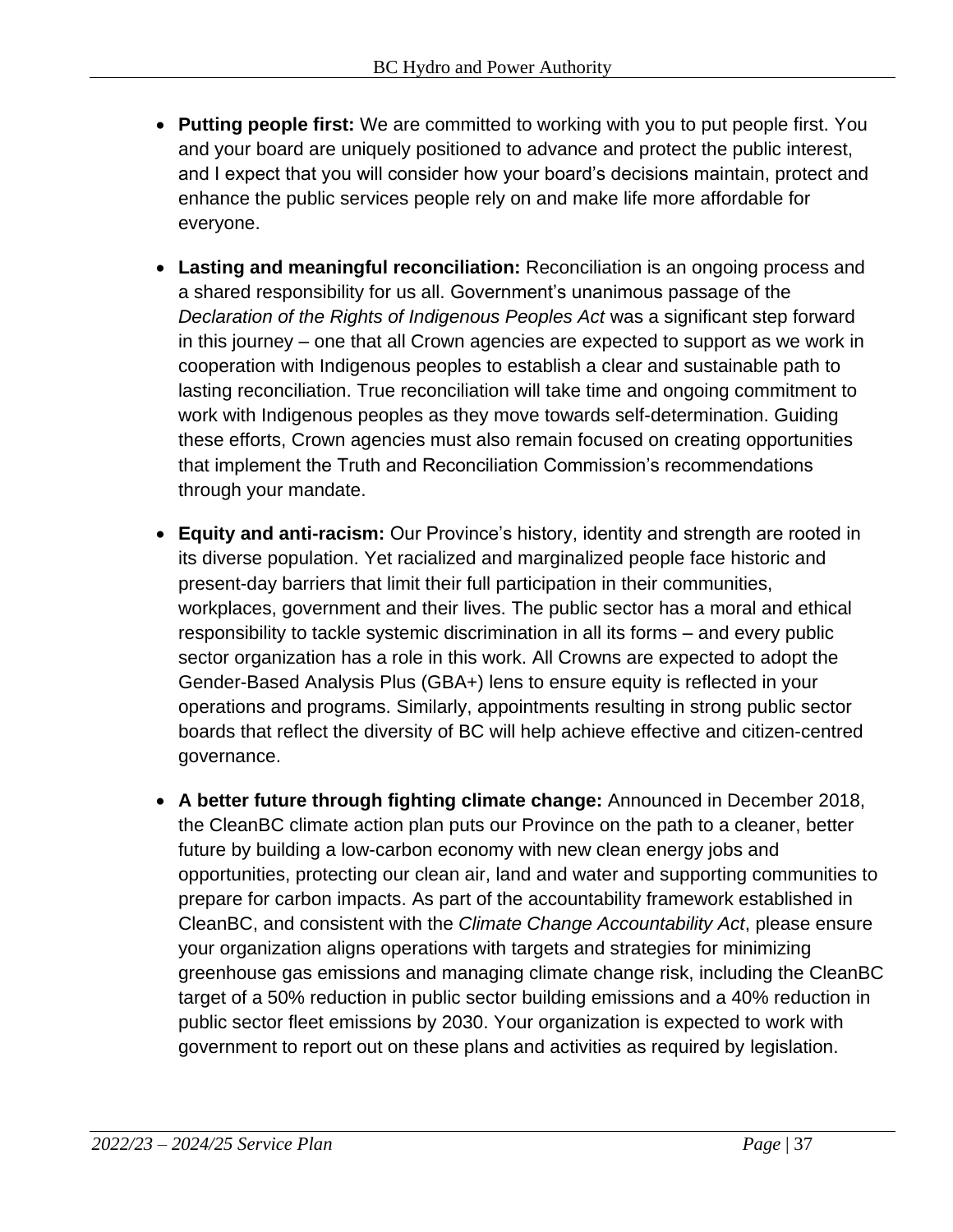• **A strong, sustainable economy that works for everyone:** I expect that you will identify new and flexible ways to achieve your mandate and serve the citizens of BC within the guidelines established by the Provincial Health Officer and considering best practices for conducting business during the pandemic. Collectively, our public sector will continue to support British Columbians through the pandemic and economic recovery by investing in health care, getting people back to work, helping businesses and communities, and building the clean, innovative economy of the future. As a public sector organization, I expect that you will consider how your decisions and operations reflect environmental, social and governance factors and contribute to this future.

The Crown agencies and Board Resourcing Office (CABRO), with the Ministry of Finance, will continue to support you and your board on recruitment and appointments as needed, and will be expanding professional development opportunities in 2021/22. The Governing in the Public Interest online certificate program is now available, and all board members are encouraged to complete this new offering.

As the Minister Responsible for BC Hydro, I expect that you will make substantive progress on the following priorities and incorporate them in the goals, objectives and performance measures in your 2021/22 Service Plan:

- Provide leadership in advancing CleanBC's climate and economic development objectives, including electrification, fuel switching, and energy efficiency initiatives in the built environment, transportation, mining, oil and gas, and other sectors.
- Keep electricity affordable by ensuring that rates do not increase above inflation, on a cumulative basis, over the next decade.
- Continue delivering affordability measures that support BC's Poverty Reduction Strategy, including demand-side management programs targeted to low-income customers, in a manner consistent with new and emerging CleanBC policies.
- Maintain or improve customer satisfaction by providing timely and responsive service.
- Safely complete the Site C project within the lowest cost and approved schedule, and implement the recommendations of the Milburn Report, reports from independent dam safety experts, other directions from the Minister responsible, and provide quarterly progress and other reporting to Treasury Board and the BC Utilities Commission.
- Continue to implement government direction resulting from the Comprehensive Review of BC Hydro. Priority initiatives for 2021/22 should include: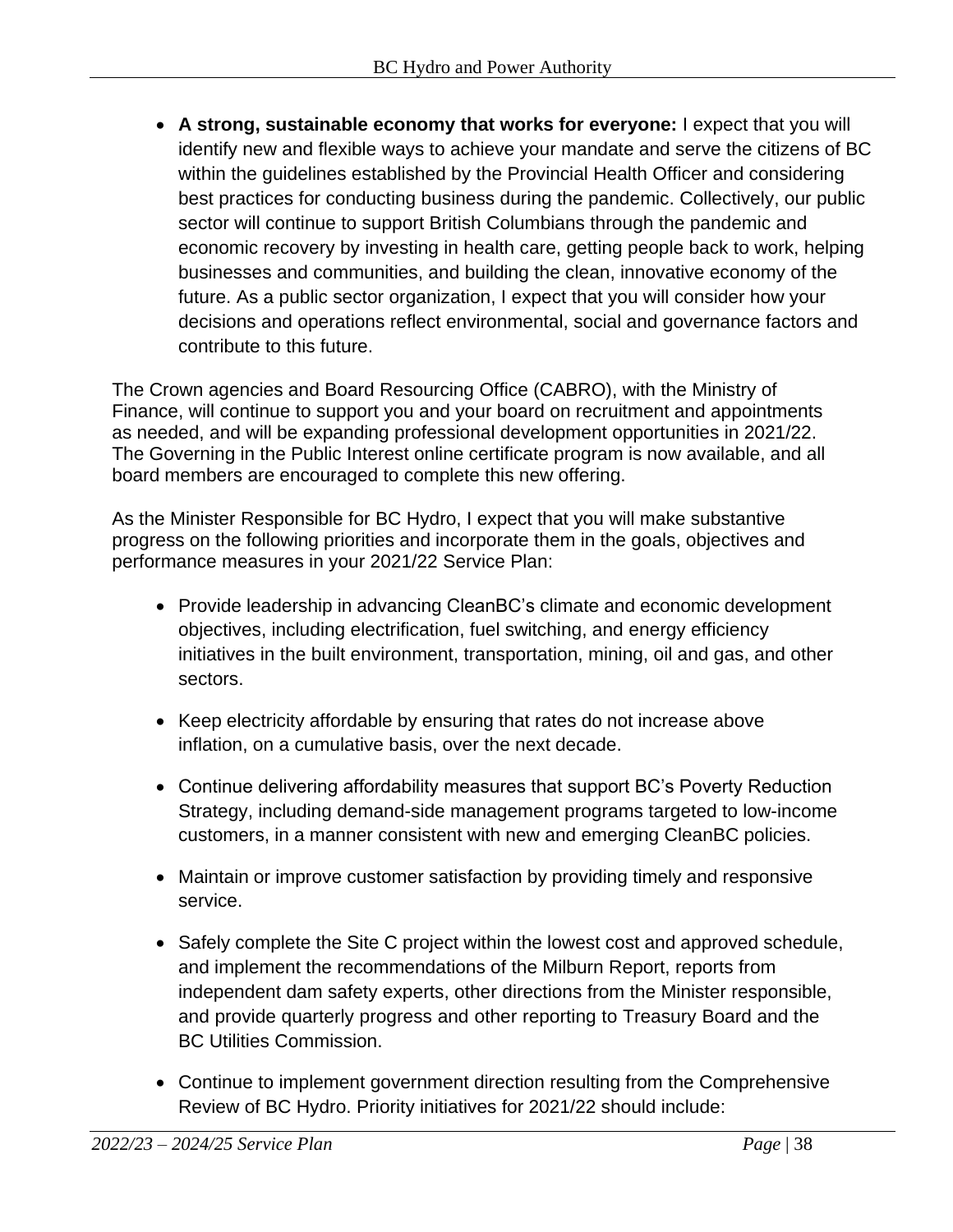- o Supporting the implementation of the BC Hydrogen Strategy;
- o Expanding BC Hydro's network of electric vehicle DC fast-charging stations;
- o Supporting clean technology innovation through Powertech;
- o Increasing industrial electrification by making it easier and faster for customers to connect to the electricity grid; and
- o Re-investing new low carbon fuel standard credit revenues in transportation electrification infrastructure, incentives and programs.
- Develop a short-term electrification plan that builds on the key results of the Comprehensive Review of BC Hydro and supports CleanBC.
- Working with customers, develop efficient and flexible rate proposals for BC Utilities Commission review that will incent greenhouse gas emission reductions and keep rates affordable.
- Actively market 100% clean energy through Powerex to realize new trading opportunities and income for the benefit of BC Hydro ratepayers.
- Partner with the Province and the federal government to implement the CleanBC Remote Community Energy Strategy to help remote communities, with a focus on Indigenous communities, reduce diesel use and replace it with clean energy.
- Work with the Province to secure additional federal funding and bring into service transmission projects that will reduce or avoid greenhouse gas emissions and help meet its climate goals.

Each board member is required to sign the Mandate Letter to acknowledge government's direction to your organization. The signed Mandate Letter is to be posted publicly on your organization's website in spring 2021.

I look forward to continuing to work with you and your Board colleagues to build a better BC.

Sincerely,

Original signed by Minister.

| <b>Bruce Ralston</b> | Date: June 15, 2021 |
|----------------------|---------------------|
| <b>Minister</b>      |                     |